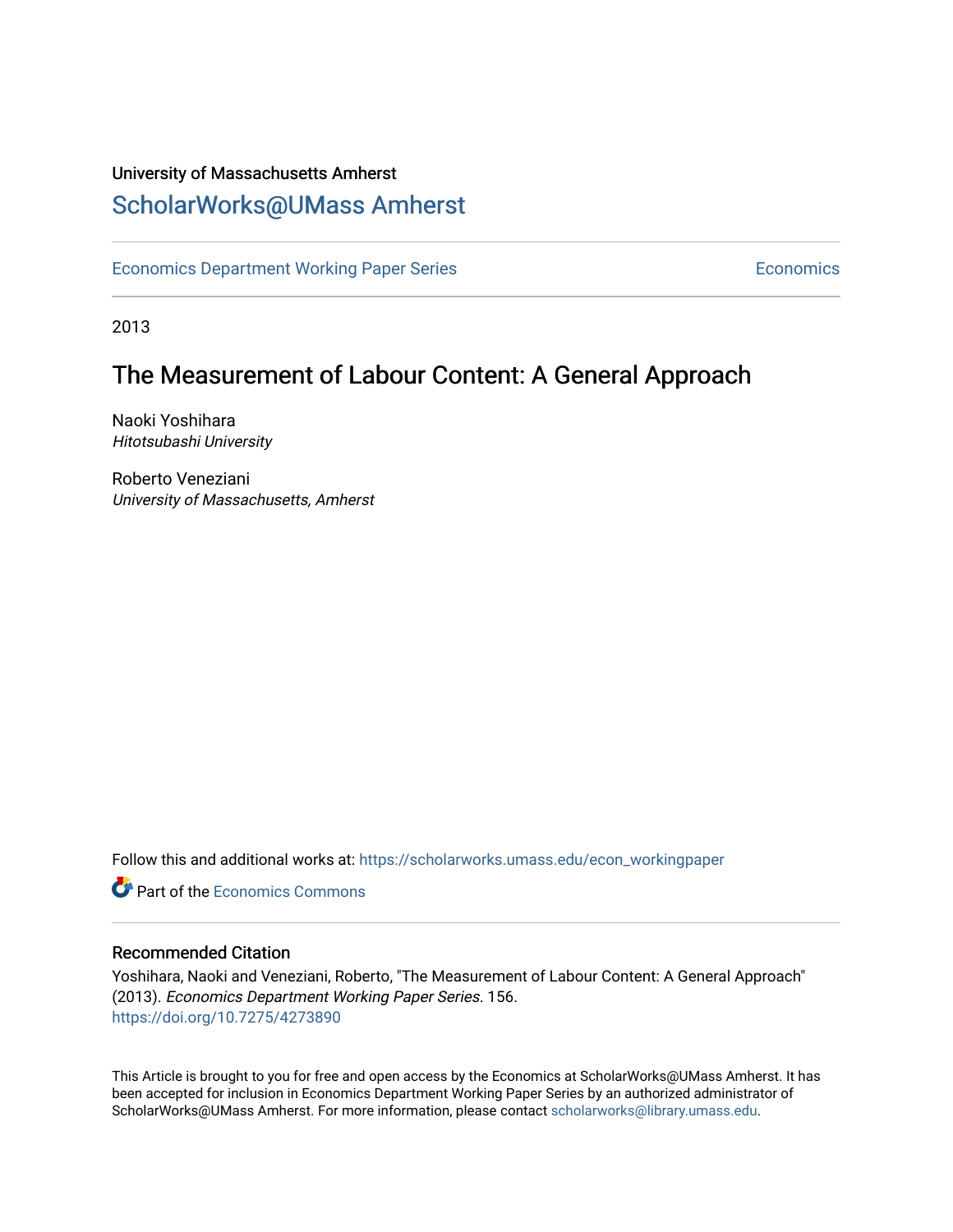# **DEPARTMENT OF ECONOMICS**

## **Working Paper**

The Measurement of Labour Content: A General Approach

By

Naoki Yoshihara Roberto Veneziani

Working Paper 2013-05



## **UNIVERSITY OF MASSACHUSETTS AMHERST**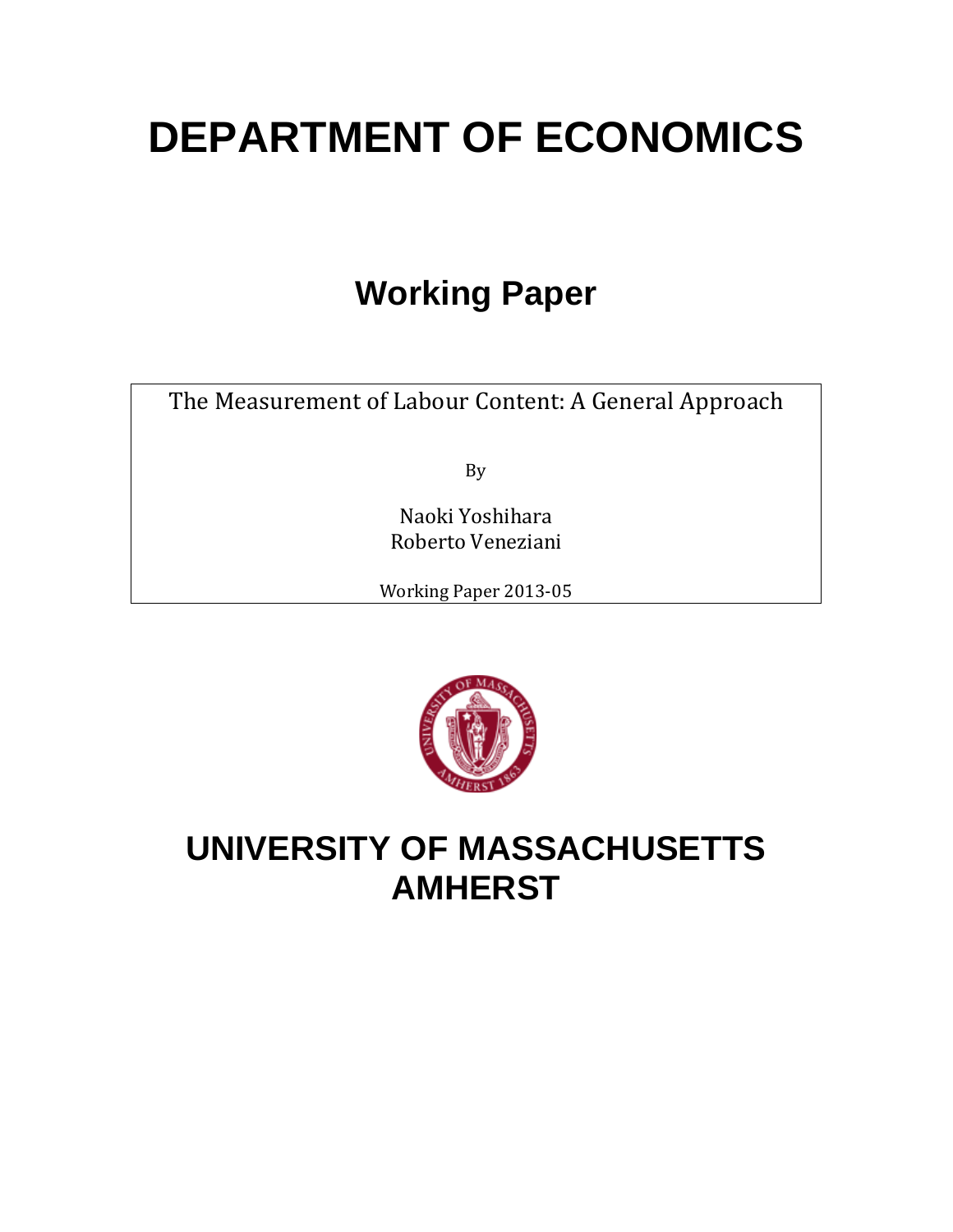## The measurement of labour content: a general approach

Naoki Yoshihara<sup>†</sup>and Roberto Veneziani<sup>‡</sup>

May 7, 2013

#### Abstract

This paper analyses the theoretical issues related to the measurement of labour content in the context of general technologies with heterogeneous labour. A novel axiomatic framework is used in order to formulate the key properties of the notion of labour content and analyse its theoretical foundations. Then, a simple measure of labour content is uniquely characterised, which is consistent with common practice in input-output analysis and with a number of recent approaches in value theory.

**JEL classification**: D57 (Input-Output Analysis); J24 (Human Capital; Skills; Occupational Choice; Labor Productivity); O33 (Technological Change: Choices and Consequences); D46 (value theory).

Keywords: labour content, labour productivity, technical change, axiomatic analysis.

Special thanks go to Soon Ryoo, Gil Skillman and Peter Skott for detailed comments and suggestions. We are also grateful to participants in the 7th Analytical Political Economy workshop (UMass Amherst) for comments and suggestions. The usual disclaimer applies.

<sup>&</sup>lt;sup>†</sup>The Institute of Economic Research, Hitotsubashi University, Naka 2-1, Kunitachi, Tokyo 186-0004, Japan. Phone: (81)-42-580-8354. E-mail: yosihara@ier.hit-u.ac.jp

z (Corresponding author) School of Economics and Finance, Queen Mary University of London, Mile End Road, London E1 4NS, UK; and Department of Economics, Thompson Hall, University of Massachusetts, Amherst, MA 01003, USA. E-mail: r.veneziani@qmul.ac.uk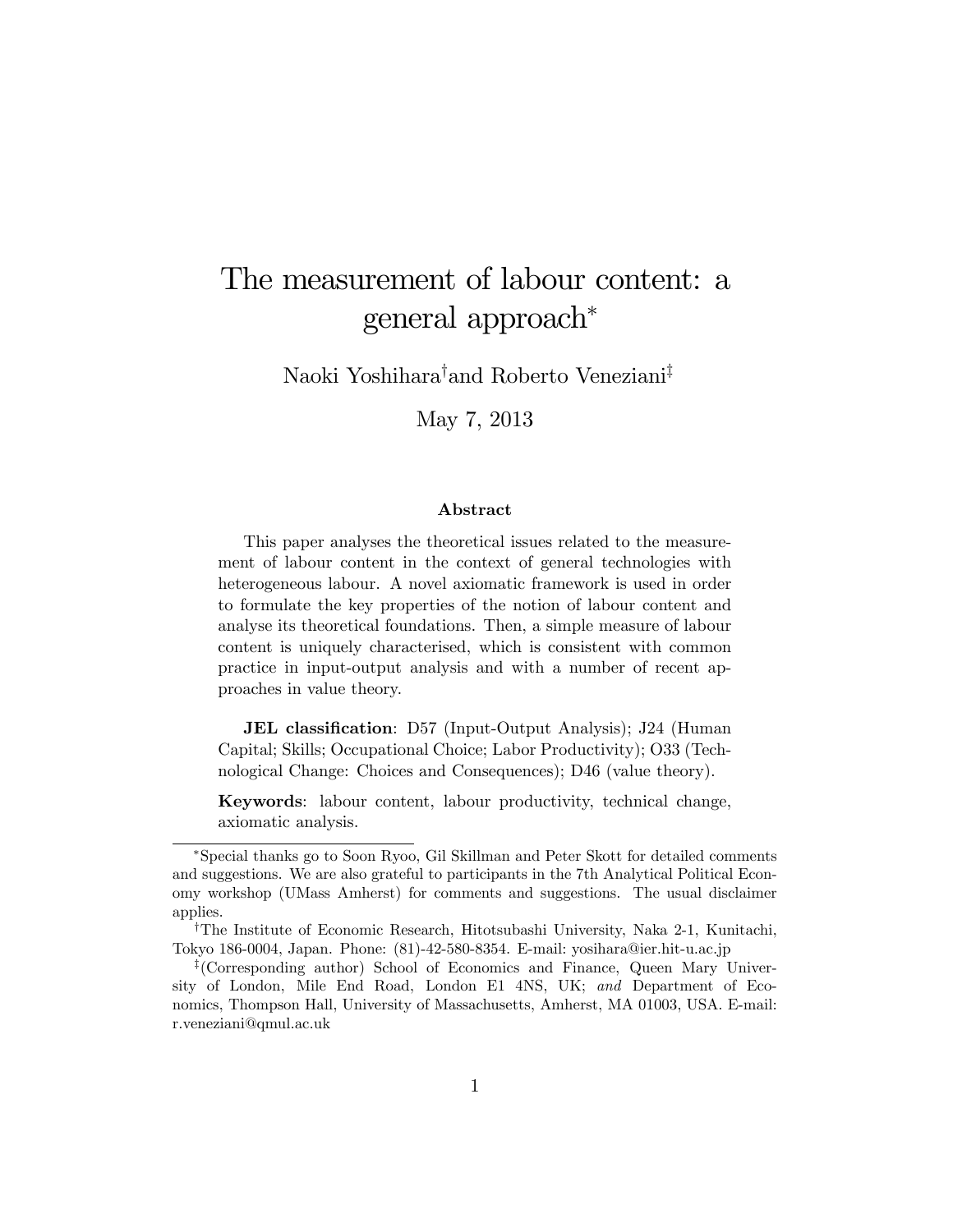#### 1 Introduction

The measurement of the labour content of produced goods plays a central role in many different fields in economics, and it is rather controversial. It is important in input-output theory, in classical political economy, and also in a number of empirical analyses. The literature is too vast for a comprehensive list of references, but examples include productivity analysis;<sup>1</sup> structural macrodynamic models;<sup>2</sup> and studies of the relation between technical change and profitability.<sup>3</sup>

In normative economics, the notion of labour content is fundamental in the theory of exploitation as the unequal exchange of labour,  $4$  but it also plays a pivotal - albeit often implicit - role in Kantian approaches to distributive justice.<sup>5</sup>

Last but not least, labour content is a critical concept in classical and Marxian price and value theory, and many debates have revolved around the notion of labour embodied.<sup>6</sup>

Outside of simple models adopting a Leontief technology with a single type of homogeneous labour, however, the concept of labour content is elusive and controversial, and there exists no widely accepted approach. In productivity analysis, for example, various alternative indices of quality-adjusted labour inputs have been proposed in studies of total factor productivity.<sup>7</sup> Further, it is well known that in the various strands of the literature mentioned above, many of the insights that hold in simple linear models are not necessarily valid in the context of more general technologies, especially if heterogeneous labour inputs are allowed for. It is for this reason that the

<sup>&</sup>lt;sup>1</sup>See Gollop and Jorgenson ([18]), Jorgenson, Gollop, and Fraumeni ([23]), Bureau of Labor Statistics ([1]), and Ho and Jorgenson ([20]). See also the contributions in footnote 7 below. Gupta and Steedman ([19]) and Flaschel et al. ([12]) provide an analysis of labour content and labour productivity within an input-output theoretic framework.

<sup>&</sup>lt;sup>2</sup>The classic reference is Pasinetti  $(35]$ ,  $[36]$ ,  $[37]$ ). More recent contributions include Lavoie ([27]) and Trigg and Hartwig ([45]).

<sup>3</sup>See Roemerís ([39], [40]) analysis of technical change in classical linear models.

<sup>&</sup>lt;sup>4</sup>See Roemer's classic contributions (Roemer [41]) and, more recently, Fleurbaey ([13], [14]), Yoshihara ([50], [51]), Veneziani ([46], [47]), and Veneziani and Yoshihara ([48])

<sup>&</sup>lt;sup>5</sup>See the analysis of Kantian allocations and the so-called *proportional solution* in Roemer ([42], [43]).

<sup>&</sup>lt;sup>6</sup>For a thorough discussion, see Desai ([6]) and Flaschel ([11]).

<sup>7</sup>The literature here is vast too: an illustrative but far from comprehensive selection of contributions includes: Denison  $([5])$ , Jorgenson and Griliches  $([24])$ , Chinloy  $([2])$ , Wolff and Howell ([49]), Jorgenson ([22]) and Ho and Jorgenson ([21]).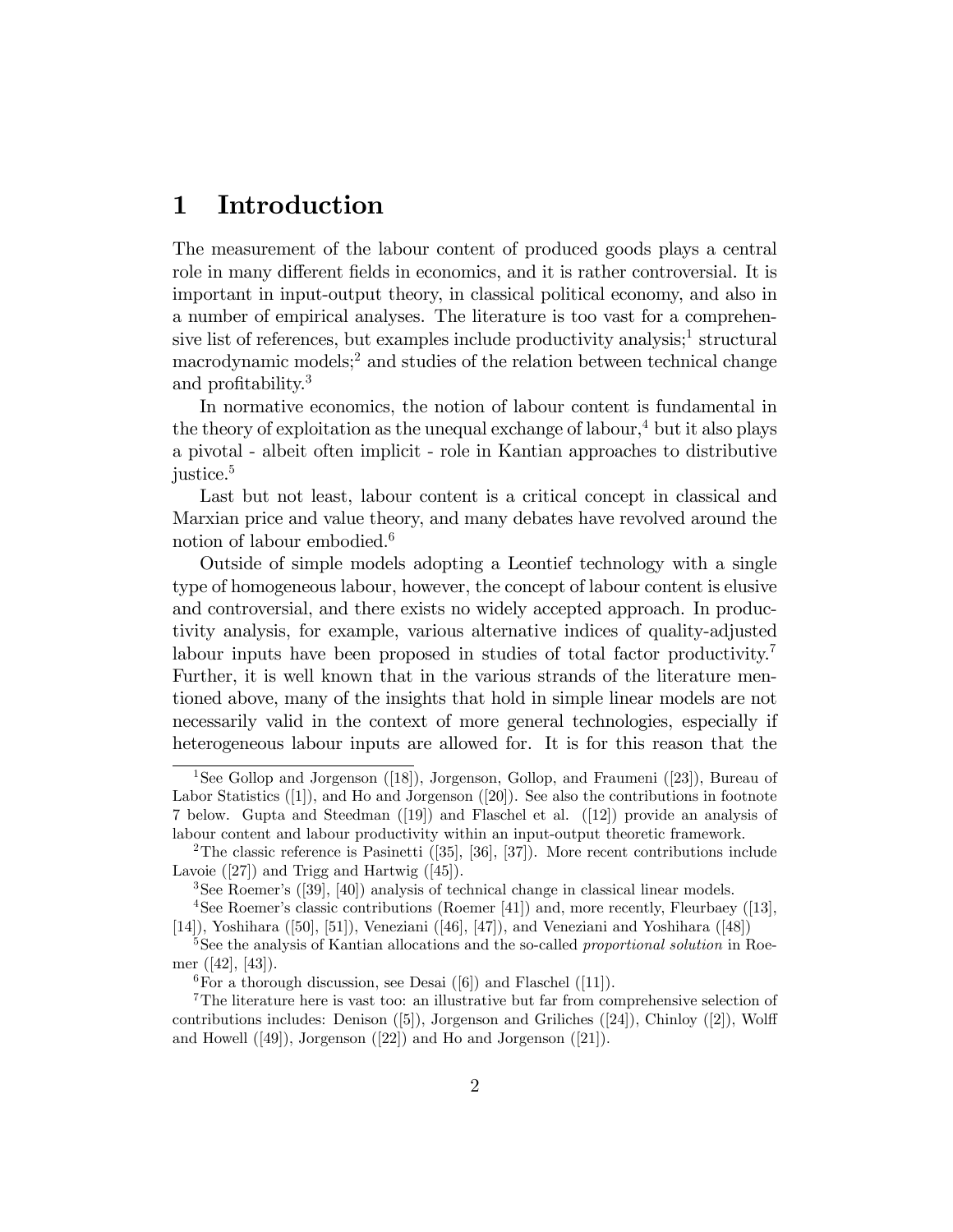analysis is often restricted to models with one type of labour.

This paper tackles the issue of the appropriate *measure of labour content* (henceforth, MLC) for general production technologies and heterogeneous labour inputs (described in section 2), by rigorously stating and explicitly discussing some foundational properties that a MLC should satisfy.

One key, novel contribution of the paper is methodological: rather than proposing a MLC and comparing it with other measures in the literature, an axiomatic approach is adopted and the appropriate way of measuring labour content is discussed starting from first principles. Although this approach is standard in theories of inequality and poverty measurement (Foster [16]), this paper provides the Örst application of axiomatic analysis to the measurement of labour content and to quality-adjusted indices of labour inputs, and one of the first applications to classical political economy.<sup>8</sup>

To be specific, in section 3, a MLC is conceptualised as a *binary relation* defined over pairs of bundles of goods, associated production activities and price vectors such that it is possible and meaningful to say that a certain bundle produced with a certain activity at some prices contains more or less labour than another one.

In sections 4 and 5, we study MLCs that are transitive and complete when comparing the labour content of produced goods at given prices - called,  $(p, w)$ -labour orderings. Four axioms are analysed which capture key properties of  $(p, w)$ -labour orderings. *Dominance* says that if the production of a bundle of goods requires a strictly higher amount of each type of labour, then labour content is strictly higher. Labour trade-offs rules out the possibility that there exists one type of labour that always determines the labour content of any bundle of produced goods. *Mixture invariance* restricts the way in which the measurement of labour content varies when different production techniques are combined. Finally, Consistency with Progressive Technical Change incorporates a classical intuition that capital-using labour-saving technical change should increase labour productivity and decrease labour content.

The first substantive contribution of the paper is the proof that, perhaps strikingly, there is only one  $(p, w)$ -labour ordering that satisfies the four properties (Theorem 4). According to this MLC (formally defined in section

<sup>&</sup>lt;sup>8</sup>Relevant exceptions include recent analyses of labour productivity (Flaschel et al. [12]) and of exploitation as the unequal exchange of labour (Yoshihara [51]; Yoshihara and Veneziani [52], [53]; Veneziani and Yoshihara [48]).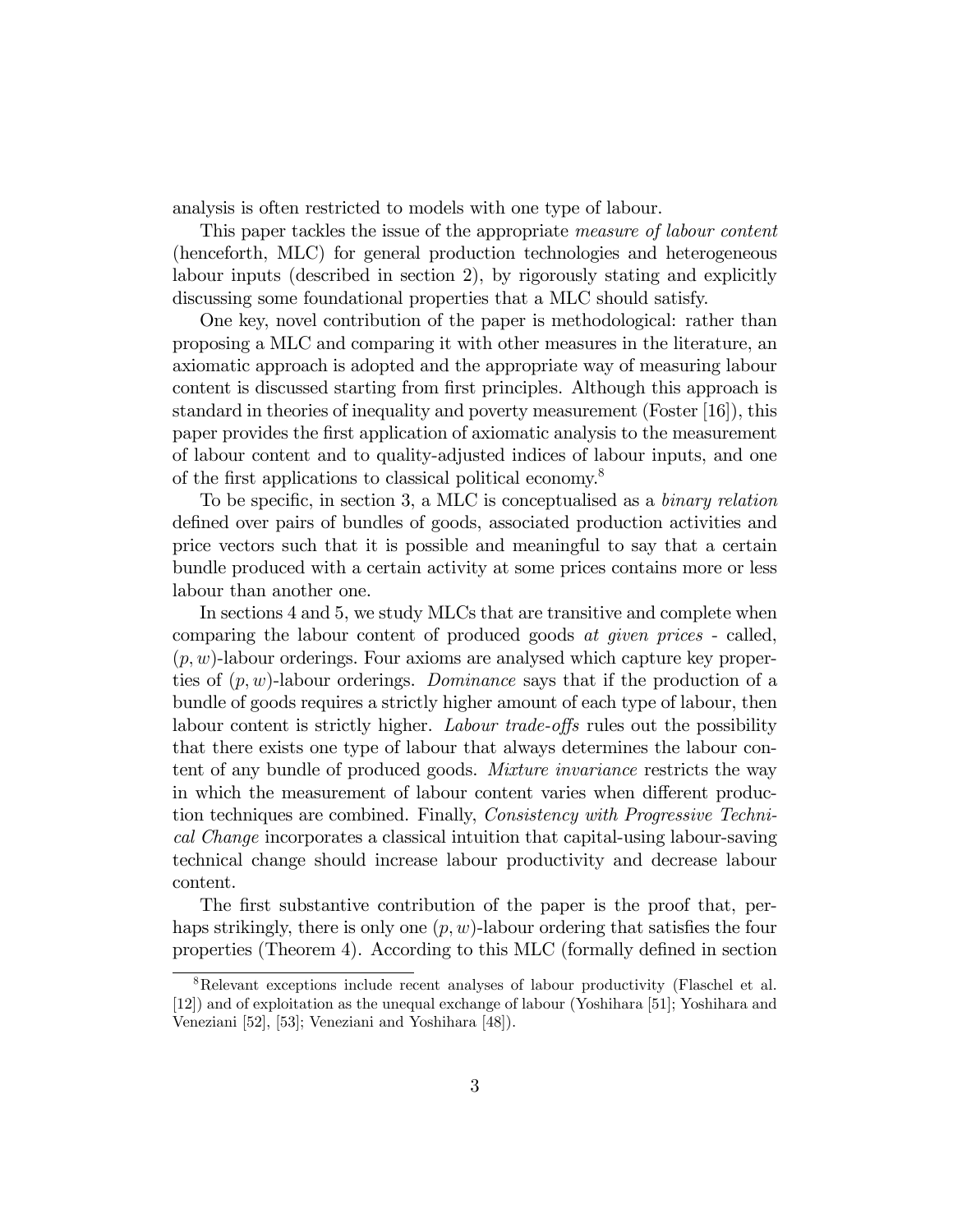4), in the measurement of labour content, different types of labour should be converted into a single unit by using relative wages. Thus, the labour contained in a vector of net output is higher than the labour contained in another bundle if and only if its total wage costs are greater.

Section 6 generalises this result to comparisons of the labour content of produced goods when prices may change: Theorem 7 proves that the wage additive MLC is the only ordering that satisfies the above axioms and an additional property - called Consistency with Labour-Saving Technical *Change* - according to which if technical change does not affect capital input requirements but reduces labour inputs - e.g., due to improvement in the organisation of labour, - then labour content goes down.

This paper therefore provides sound theoretical foundations to the standard practice of measuring labour inputs based on wage costs in input-output theory, and to the main quality-adjusted indices of labour input developed in productivity analysis.<sup>9</sup>

The MLC characterised in Theorems 4 and 7 is also consistent with the received conception of a "quantity of labour" in classical political economy, whereby "the different kinds of labour are to be aggregated via the (gold) money wage rates" (Kurz and Salvadori [26],  $p.324$ ).<sup>10</sup> Further, unlike in some classic approaches to value theory, such as Morishima ([32]) and Roemer  $([41])$ , which are based on counterfactuals, the wage additive measure is entirely based on observable data concerning production processes and prices and wages.<sup>11</sup>

Certainly, the axioms discussed below are not the only conceivable properties that might be imposed on a MLC. Other axioms can be identified, which would in principle lead to different results. Yet the axioms formalised in this paper have robust theoretical foundations and impose rather weak

<sup>&</sup>lt;sup>9</sup>See Denison ([5]), Jorgenson and Griliches ([24]), Chinloy ([2]), Jorgenson, Gollop, and Fraumeni ([23]), Jorgenson ([22]), and Ho and Jorgenson ([21]). For an alternative approach focusing on job-based measures of labour skill requirements, see Wolff and Howell  $([49])$ .

 $10<sup>10</sup>$  Despite some debates on the concept of "abstract labour", the wage-additive measure is consistent also with Marx's  $(29)$ , pp.51-2) views on the conversion of complex labour into simple labour, although he refers to a social process, fixed by custom. See Morishima ([32]), Kurz and Salvadori ([26], p.324), Dumenil et al. ([9]).

 $11$ In this respect, the definition characterised in Theorem 4 is closely related to monetary approaches to value theory that emphasise the importance of actual economic data, such as the 'New Interpretation' (Duménil [8]; Foley [15]; Mohun [31]; Duménil et al. [9]) and the definition of 'actual labour values' by Flaschel  $([10], [11])$ .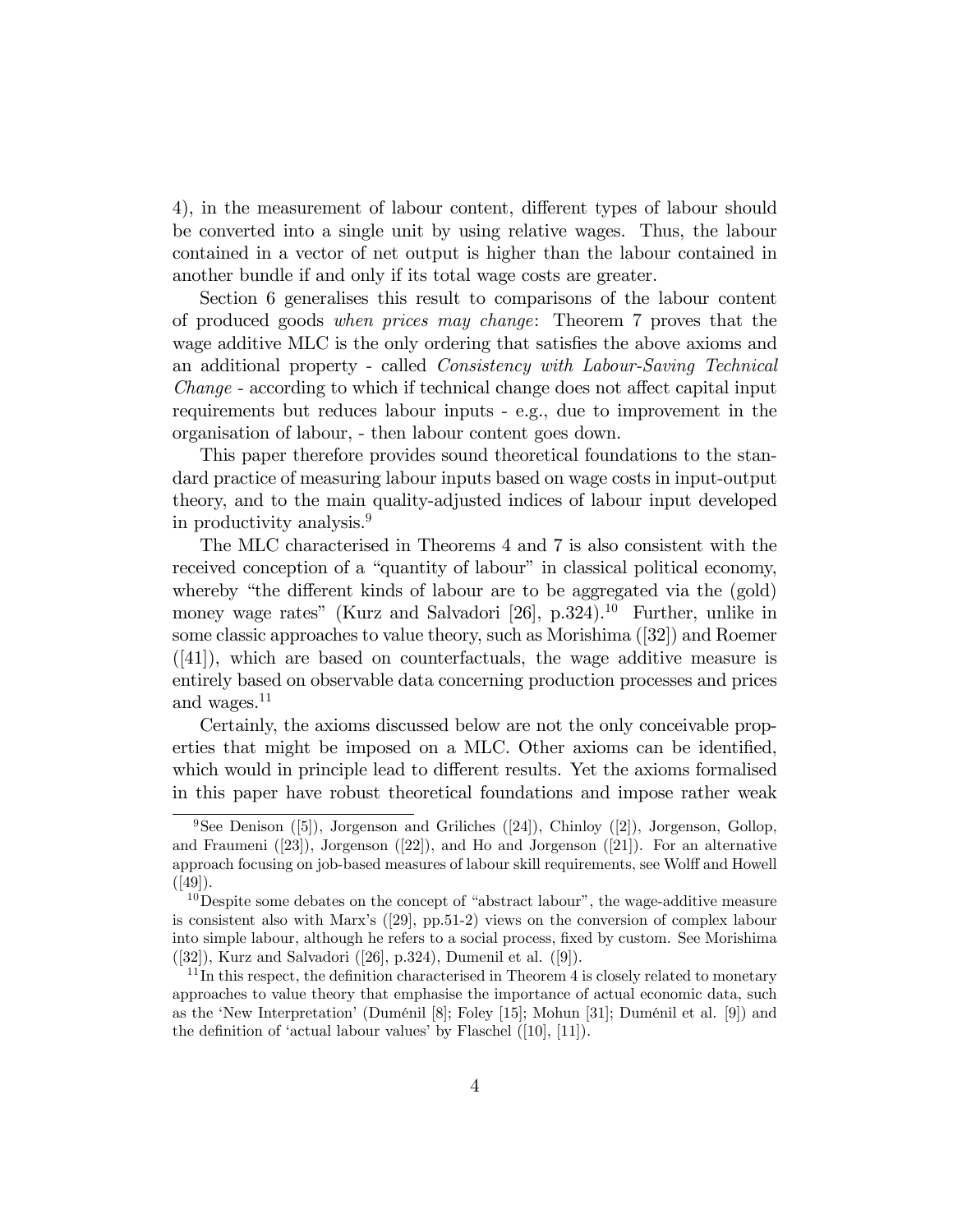restrictions on MLCs. Indeed, they incorporate properties often explicitly or implicitly advocated in the literature.

Perhaps more importantly, from a methodological viewpoint, the explicit statement of the properties that a MLC should satisfy clarifies the intuitions behind alternative measures and the normative and positive differences between them. As a result, the axiomatic approach adopted in this paper can be seen as laying the ground for a fruitful discussion of the foundations of the notion of labour content.

#### 2 The basic framework

Consider general economies in which the production of commodities requires the use of produced goods and of different types of labour. There are  $n$ produced goods in the economy, which may be consumed and/or used as inputs in different production activities. The set of types of labour inputs (potentially) used in production is denoted as  $\mathcal{T} = \{1, ..., T\}$ , with generic elements  $\nu, \mu \in \mathcal{T}$ .

For any integer  $m > 0$ , let  $\mathbb{R}^m$  (resp.,  $\mathbb{R}^m_+$ ,  $\mathbb{R}^m_{++}$ ) denote the (resp., non-negative, strictly positive) m-dimensional Euclidean space. Production technology is described by a production set  $P$ , which has elements - activities - of the form  $a = (-a_l, -\underline{a}, \overline{a})$ , where  $a_l \equiv (a_{l\nu})_{\nu \in \mathcal{T}} \in \mathbb{R}^T_+$  is a profile of labour inputs used in the production process and measured in hours;  $\underline{a} \in \mathbb{R}^n_+$  are the inputs of the produced goods used; and  $\overline{a} \in \mathbb{R}^n_+$  are the outputs of the n goods. Thus, elements of P are vectors in  $\mathbb{R}^{2n+T}$ . The net output vector arising from activity a is denoted as  $\hat{a} \equiv \overline{a} - a$ .

This modelling of production allows for any type of heterogeneity in labour inputs and the standard production technologies with homogeneous labour are contained as special cases.<sup>12</sup> Different technologies requiring different types of heterogeneous labour can be represented by different production sets  $P$ . For instance, the difference in *labour intensity* of each type of labour due to the difference in skill or human capital within the same type is reflected in the difference of production sets, since labour input vectors of

 $12$  For example, economies with homogenous labour inputs but agents with heterogenous labour skills are a special case. In such a case, there exists a production set  $P^{\mathbf{s}} \subseteq \mathbb{R}_{-} \times$  $\mathbb{R}^n \times \mathbb{R}^n$  with a profile of labour skills  $\mathbf{s} = (s_1, \ldots, s_T)$ . Then,  $a = (- (a_{l\nu})_{\nu \in \mathcal{T}}, -\underline{a}, \overline{a}) \in$ P if and only if  $a = (-a_l, -\underline{a}, \overline{a}) \in P^s$  with  $a_l = \sum_{\nu \in \mathcal{T}} s_{\nu} a_{l\nu}$ .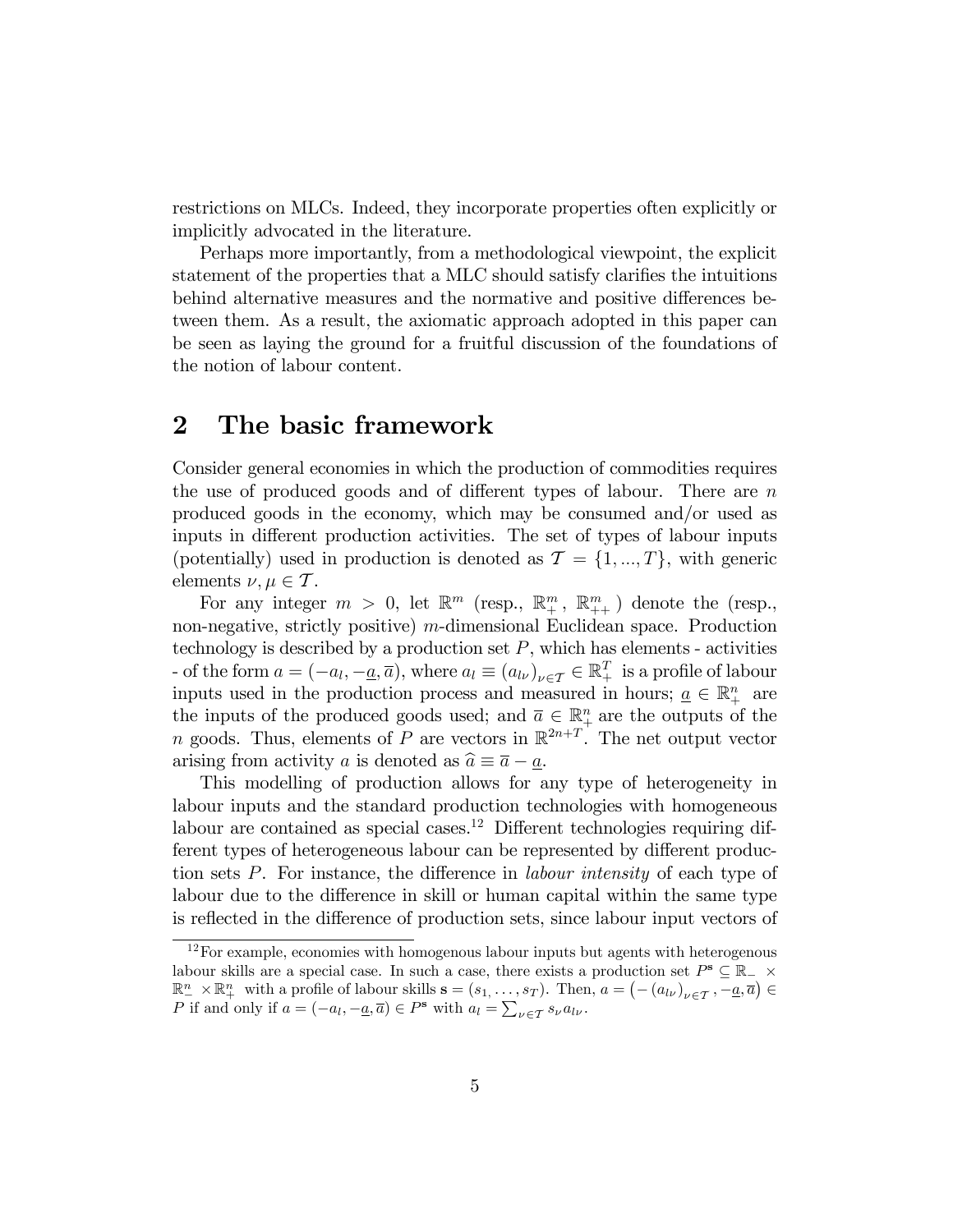production activities are measured in hours.<sup>13</sup>

In what follows, some economically meaningful and weak restrictions are imposed on the admissible class of production technologies.<sup>14</sup> Let  $\mathbf{0} =$  $(0, ..., 0)$  denote the null vector.

**Assumption 0 (A0).** P is a closed convex cone in  $\mathbb{R}^{2n+T}$  and  $0 \in P$ . **Assumption 1 (A1).** For all  $a \in P$ , if  $\overline{a} \ge 0$  then  $a_i \ge 0$ . **Assumption 2 (A2).** For all  $c \in \mathbb{R}^n_+$ , there is a  $a \in P$  such that  $\hat{a} \geq c$ . **Assumption 3 (A3).** For all  $a \in P$ , and for all  $(-\underline{a}', \overline{a}') \in \mathbb{R}^n \times \mathbb{R}^n_+$ , if  $(-\underline{a}', \overline{a}') \leq (-\underline{a}, \overline{a})$  then  $(-a_l, -\underline{a}', \overline{a}') \in P$ .

A0 allows for general constant returns to scale technologies with joint production. A1 implies that labour is indispensable to produce any nonnegative output vector. A2 states that any non-negative commodity vector is producible as net output. A3 is a standard free disposal condition. The set of all production sets that satisfy  $\bf{A0-A3}$  is denoted as  $\mathcal{P}$ .

These assumptions are standard in production theory; they are rather general and include standard input-output models (such as the Leontief and von Neumann models) as well as the standard neoclassical growth model as special cases. It is worth emphasising, however, that the key insights of the paper do not crucially depend on the specific shape of the production set implied by them.

For any non-negative bundle  $c \in \mathbb{R}_+^n$ , the set of activities available in  $P \in \mathcal{P}$  that produce at least c as net output is:

$$
\phi^P(c) \equiv \{ a \in P \mid \widehat{a} \geqq c \} .
$$

Let  $p = (p_1, ..., p_n) \in \mathbb{R}^n_+$  be the vector of prices of the n produced commodities and let  $w = (w_1, ..., w_T) \in \mathbb{R}^T_+$  be the vector of the wages of the T types of labour. The price vector  $(p, w) \in \mathbb{R}^{n+T}_+$  may either be part of some (classical or neoclassical) equilibrium concept, or it may be the vector

 $13$ Alternatively, one may define activity vectors by measuring each type of labour input in efficiency units, so that the amount of type- $\nu$  labour  $a_{l\nu}$  would be the product of labour hours times the *intensity* of this type of labour. The two formulations are formally and - if market wages reflect differences in productivity and intensities - even observationally equivalent. However, we prefer the formulation in the main text since it is based on observable magnitudes and easily available and reliable data.

<sup>&</sup>lt;sup>14</sup>The notation for vector inequalities is: for all  $x, y \in \mathbb{R}^n$ ,  $x \ge y$  if and only if  $x_i \ge y_i$  $(i = 1, \ldots, n); x \geq y$  if and only if  $x \geq y$  and  $x \neq y; x > y$  if and only if  $x_i > y_i$  $(i = 1, \ldots, n).$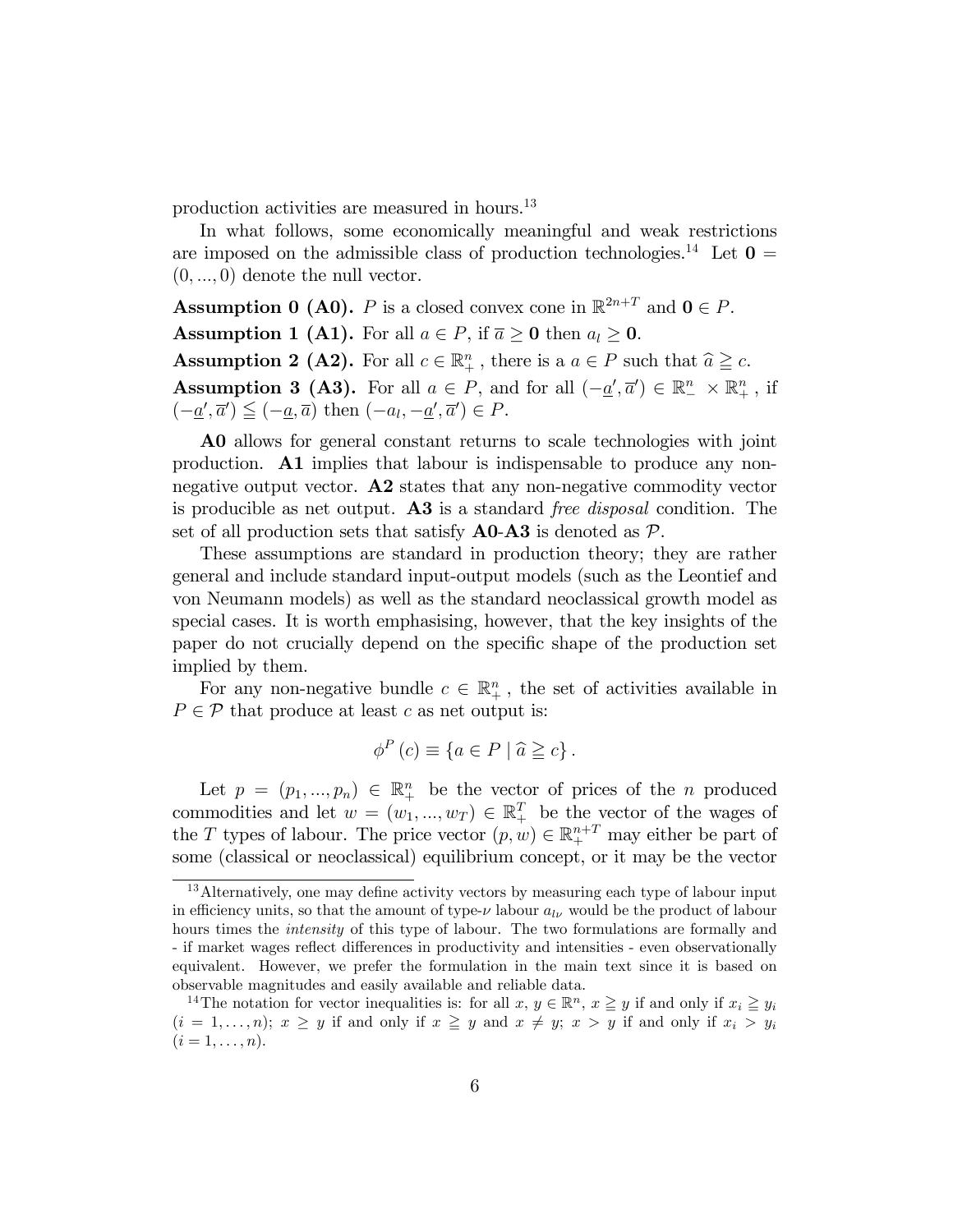of observed market prices and wages. In the following discussion, we will focus on  $w \in \mathbb{R}_{++}^T$ , as typical and usual cases of economic environments.

### 3 Comparing labour content

The main purpose of our analysis is to identify some theoretically robust and widely shared intuitions about the measurement of labour content, and then analyse what they imply in terms of the appropriate MLC. Consequently, we aim to define axioms that impose restrictions on MLCs that are a priori as weak as possible, from both a formal and a theoretical viewpoint.

Thus, although one may think of many properties that a MLC should possess (including, for example, identifying a meaningful, cardinal amount of labour contained in a bundle), as a starting point, and consistently with the literature, we simply require that a MLC be able to compare the labour content of produced goods. This choice has two important implications.

First, the existence of an appropriate definition of labour content for nonproduced goods is set aside. This is an interesting theoretical question with relevant implications, for example, in the analysis of environmental issues or in the economics of the household, but it is not the main focus of our analysis. As noted earlier, from an axiomatic perspective, in the first stage of the investigation it is appropriate to restrict the domain of the analysis in order to identify a set of theoretically robust properties and formally weak restrictions that are widely (albeit possibly implicitly) endorsed in the literature.

Second, if a key property of a MLC is to allow one to make meaningful statements of the form: "the bundle of produced goods  $c$  contains more labour than the bundle  $c''$ , then it can be conceptualised as a binary relation that allows us to compare the labour contained in different produced goods.

It is a priori unclear what type of information is necessary in order to make such comparisons. For example, it is not obvious whether only observable variables should matter, or rather one should focus on (possibly counterfactual) equilibrium allocations; whether or not price information should enter the definition of labour content; and so on. At this stage, we shall adopt the most general approach and allow the MLC to depend on all the potentially relevant information.

Formally, we consider *profiles*  $(c, a; p, w)$ , where  $c \in \mathbb{R}^n_+$  is a non-negative bundle of goods producible as net output by using activity  $a \in \phi^P(c)$  for some  $P \in \mathcal{P}$  at the price vector  $(p, w) \in \mathbb{R}^{n+T}_+$ . Observe that this notation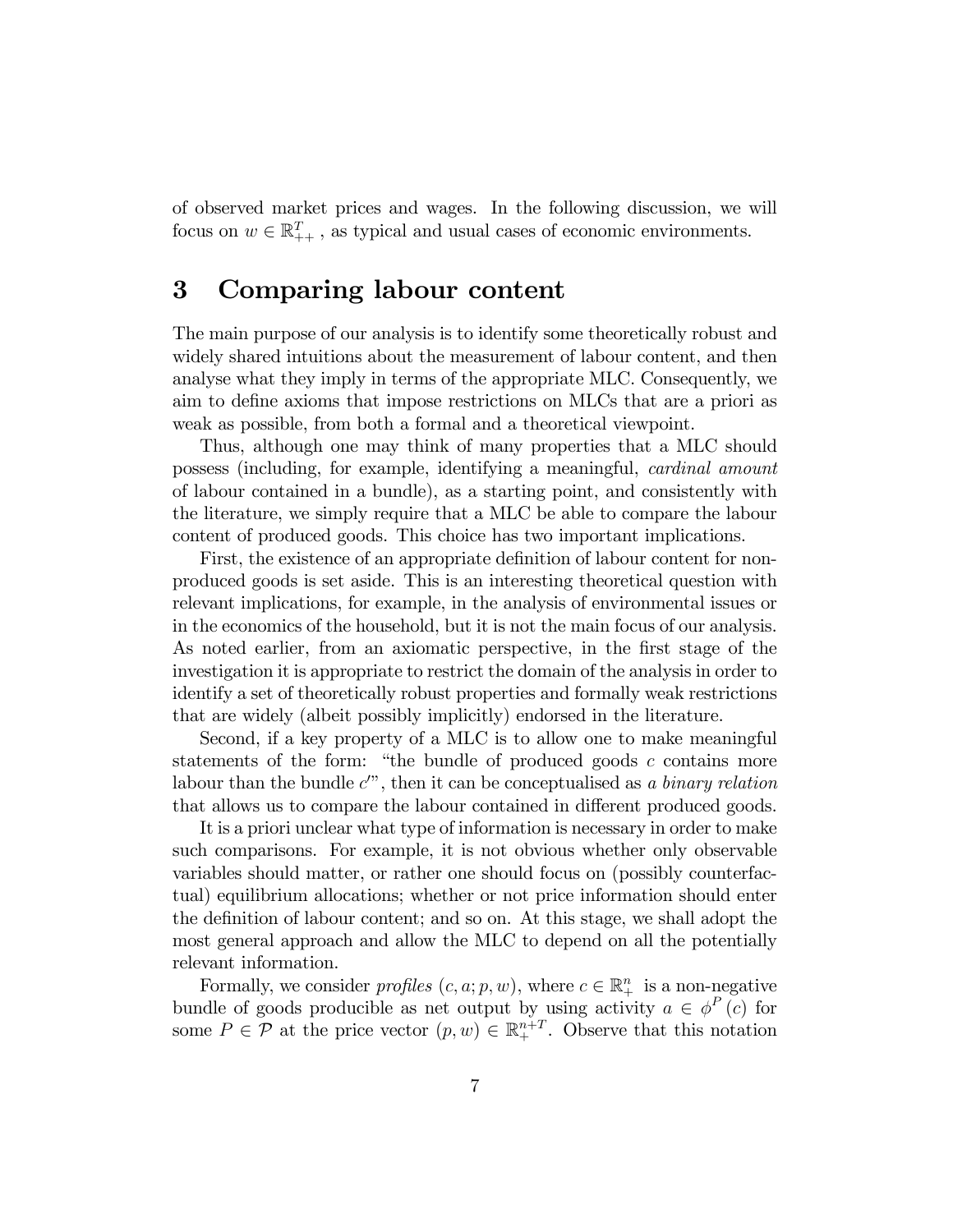comprises all the information that might be potentially relevant to the measurement of labour content, but it does not imply, for example, that price information must enter the definition of the MLC.

Observe further that very few restrictions are imposed on the variables in the admissible profiles. For example, they might be based purely on actual data, or they might be determined (possibly counterfactually) from optimal, equilibrium behaviour. Indeed, the only restriction imposed on the profiles  $(c, a; p, w)$ ,  $(c', a'; p', w')$  is that the vectors c and c' be productively feasible according to *some* technologies -  $a$  and  $a'$ , respectively, - but  $a$  and  $a'$  are not even restricted to be in the same production set. In fact, it may be desirable in principle to compare the labour content of one (or more) vectors of net outputs, say, in nations with different technologies, or - in a dynamic perspective - as technology evolves over time.

Let the set of such profiles  $(c, a; p, w)$  be denoted by  $\mathcal{CP}$ . Then:

**Definition 1** A measure of labour content is a binary relation  $\succeq \mathcal{CP} \times \mathcal{CP}$ such that for any  $(c, a; p, w)$ ,  $(c', a'; p', w') \in \mathcal{CP}$ , vector c produced with a at  $(p, w)$  contains at least as much labour as vector c' produced with a' at  $(p', w')$ if and only if  $(c, a; p, w) \succcurlyeq (c', a'; p', w').$ 

Definition 1 provides a rigorous, general framework to study MLCs. For the specification of the desirable properties of a MLC can be seen as the identification of a set of axioms capturing different properties of the binary relation  $\succcurlyeq \subseteq \mathcal{CP} \times \mathcal{CP}$ . Note, for example, that it imposes no restrictions on the transitivity and completeness of the relation  $\succcurlyeq$ .<sup>15</sup> This is important because different views can be expressed concerning the comparability of labour content when prices vary, especially if the analysis is not restricted to equilibrium allocations.

Similarly, Definition 1 imposes no restriction on the role of prices in the measurement of labour content. A central question concerns whether prices should enter the definition of labour content and, if so, whether only equilibrium prices should matter. This is a rather controversial issue and various views have been proposed in the literature, depending also on the focus of the analysis. Definition 1 is compatible with different views: at this stage, we simply allow for the *possibility* that the measurement of labour content depends on (equilibrium or disequilibrium) prices. Further, as noted above,

<sup>&</sup>lt;sup>15</sup>Let  $x \equiv (c, a, p, w)$ . For any  $x, x', x'' \in \mathcal{CP}$ ,  $\succcurlyeq \subseteq \mathcal{CP} \times \mathcal{CP}$  is transitive if and only if  $x \geq x'$  and  $x' \geq x''$  implies  $x \geq x''$ ; and it is *complete* if and only if  $x \geq x'$  or  $x' \geq x$ .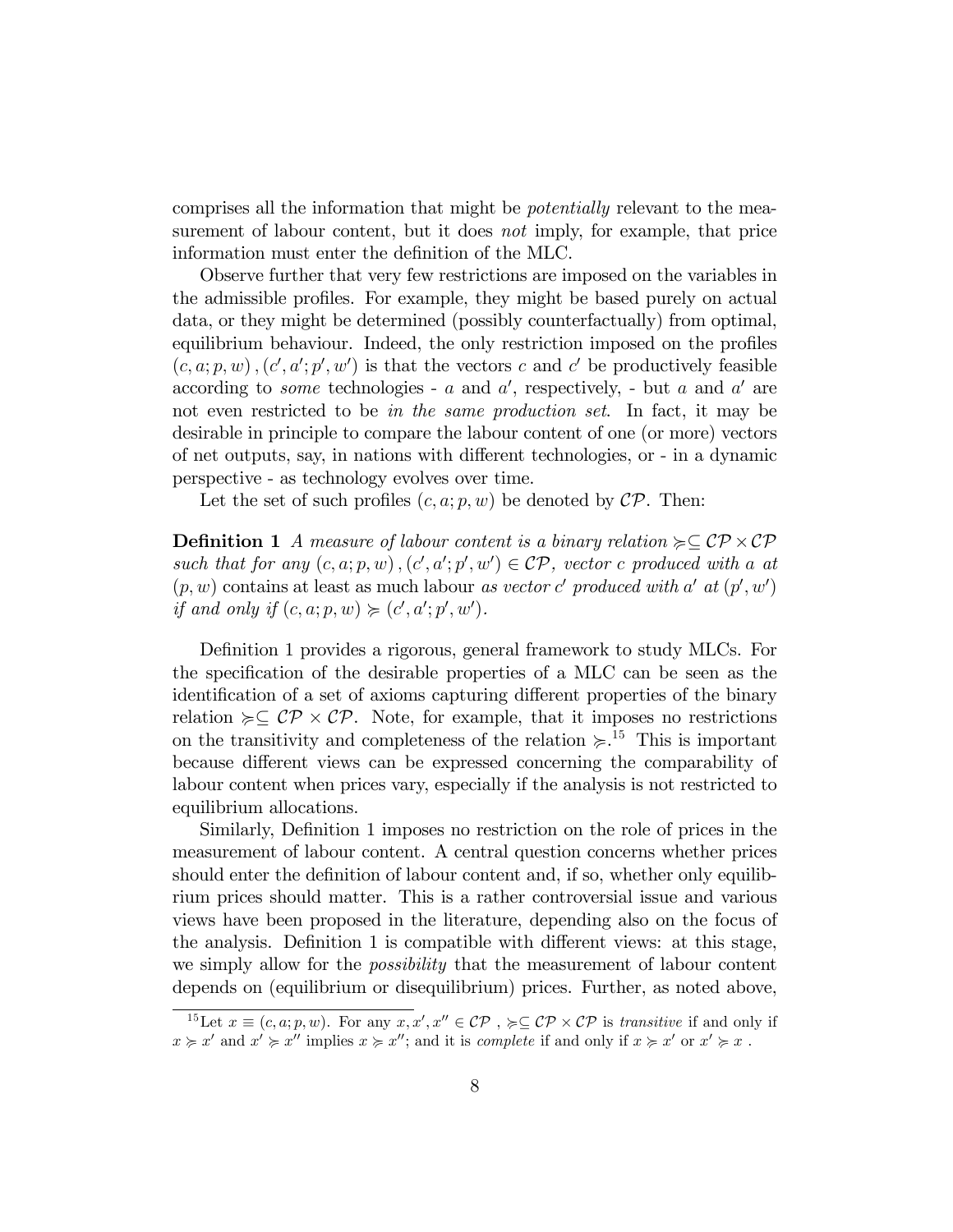by allowing the binary relation  $\succeq$  to be potentially incomplete, Definition 1 allows for the possibility that the measurement of labour content be restricted to comparing bundle/technology pairs  $(c, a)$ ,  $(c', a')$  only at given prices  $(p, w)$ .

The analysis of these issues, and in general of the desirable properties that  $\succcurlyeq\subseteq$  CP  $\times$  CP should possess, is the topic of the next sections. In what follows, for any  $(c, a; p, w)$ ,  $(c', a'; p', w') \in \mathcal{CP}$ , the asymmetric and the symmetric factors of  $\succeq$  are denoted, respectively, as  $\succeq$  and  $\sim$ . They stand, respectively, for "contains strictly more labour than" and "contains the same amount of labour as". $16$ 

#### 4 The foundations of labour measurement

The main aim of this paper is to identify some basic, minimal properties that a MLC should satisfy. The axioms presented have robust theoretical foundations and incorporate properties often explicitly or implicitly advocated in the literature, and they impose rather weak restrictions on the MLC. Thus, these axioms arguably form the core of the measurement of labour content.

As a first step, this section focuses on a subset of the set of possible MLCs by restricting attention to measures that can rank any bundles for a given, constant price vector. Formally:

**Definition 2** For all  $(p, w)$ , a measure of labour content  $\succcurlyeq \subseteq \mathcal{CP} \times \mathcal{CP}$  is a  $(p, w)$ -labour ordering if there exists an ordering  $\succcurlyeq_{(p, w)} \subseteq \mathbb{R}_+^T \times \mathbb{R}_+^T$  such that for any  $(c, a; p, w)$ ,  $(c', a'; p, w) \in \mathcal{CP}$ ,  $(c, a; p, w) \succcurlyeq (c', a'; p, w)$  if and only if  $a_l \succcurlyeq_{(p,w)} a'_l$ .

Two properties of Definition 2 should be noted. First, since the binary relation  $\succcurlyeq_{(p,w)} \subseteq \mathbb{R}^T_+ \times \mathbb{R}^T_+$  is an *ordering*, it is reflexive, transitive and complete. Therefore, Definition 2 implies that, for any given price vector, the MLC should be able to compare any two bundles and when several bundles of produced goods are considered, it should be possible to say which one contains more labour. It may be argued that in general completeness and transitivity are desirable properties for any MLC, and may even be necessary

<sup>&</sup>lt;sup>16</sup>Let  $x \equiv (c, a; p, w)$ . For all  $x, x' \in \mathcal{CP}$ , the asymmetric part  $\succ$  of  $\succcurlyeq$  is defined by  $x \succ x'$  if and only if  $x \succ x'$  and  $x' \not\succ x$ ; and the symmetric part  $\sim$  of  $\succ$  is defined by  $x \sim x'$  if and only if  $x \succcurlyeq x'$  and  $x' \succcurlyeq x$ .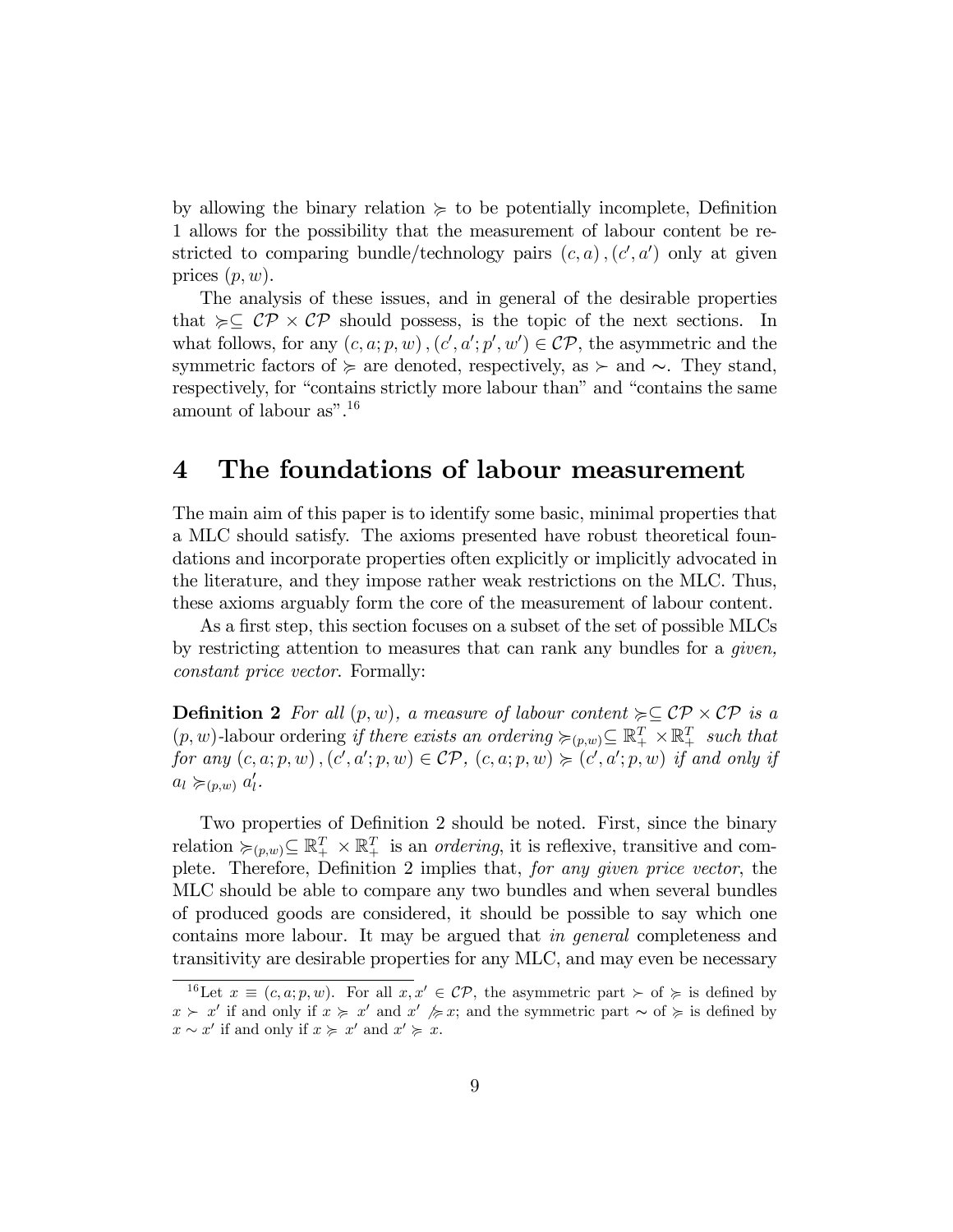for any consistent evaluation. Definition 2 is less demanding, and possibly less controversial, as it requires these properties to hold only in a given economic environment.<sup>17</sup>

Second, although in Definition 2 the measurement of labour content is based on the vector of direct labour inputs used in production, this does not imply that *indirect* labour - that is, the labour contained in produced inputs used in the production process - plays no role in the analysis. The emphasis on direct labour is motivated by the focus on the measurement of the labour content of bundles that are (or can be) produced as net output of a production process. By A0-A3, the vector  $a_l$  represents the amount of each type of labour used directly in the production of net output  $c \leq \overline{a}-\underline{a}$ , and also in the production of the capital goods  $a$  used in the production of  $c$ . As is well known in input-output analysis, for example, in the standard Leontief model, the amount of (homogeneous) direct labour used in production corresponds to the total amount of direct and indirect labour invested to produce a vector of net outputs.

In the rest of this section, we identify some theoretically relevant and formally weak restrictions on  $(p, w)$ -labour orderings. The first property seems uncontroversial: it states that, given a price vector  $(p, w)$ , if a bundle of produced goods c requires a strictly higher amount of every type of labour than a bundle  $c'$ , then it contains more labour. Formally:

**Dominance** (D): For any  $(c, a; p, w)$ ,  $(c', a'; p, w) \in \mathcal{CP}$ , if  $a_l > a'_l$ , then  $a_l \succ_{(p,w)} a'_l$ .

It might be argued that, for a given price vector  $(p, w)$ , it should be sufficient for the amount of *one* type of labour to be strictly greater in  $a_l$  than in  $a'_l$  to conclude that c contains more labour than c'. This seems reasonable, for example, in an input-output analysis aimed at capturing labour multipliers. Yet classical authors have long argued that one should distinguish productive and unproductive labour and not all types of labour are relevant to capture the labour content of a bundle of produced goods. This is an important issue, but we need not adjudicate it here. Given that we aim to lay out some minimal desirable properties that any MLC should satisfy, it is theoretically appropriate to focus on the weaker, and less controversial, condition D.

 $17$ It is worth emphasising, again, that Definition 2 does not imply that a MLC must incorporate price information, but only that it can do so.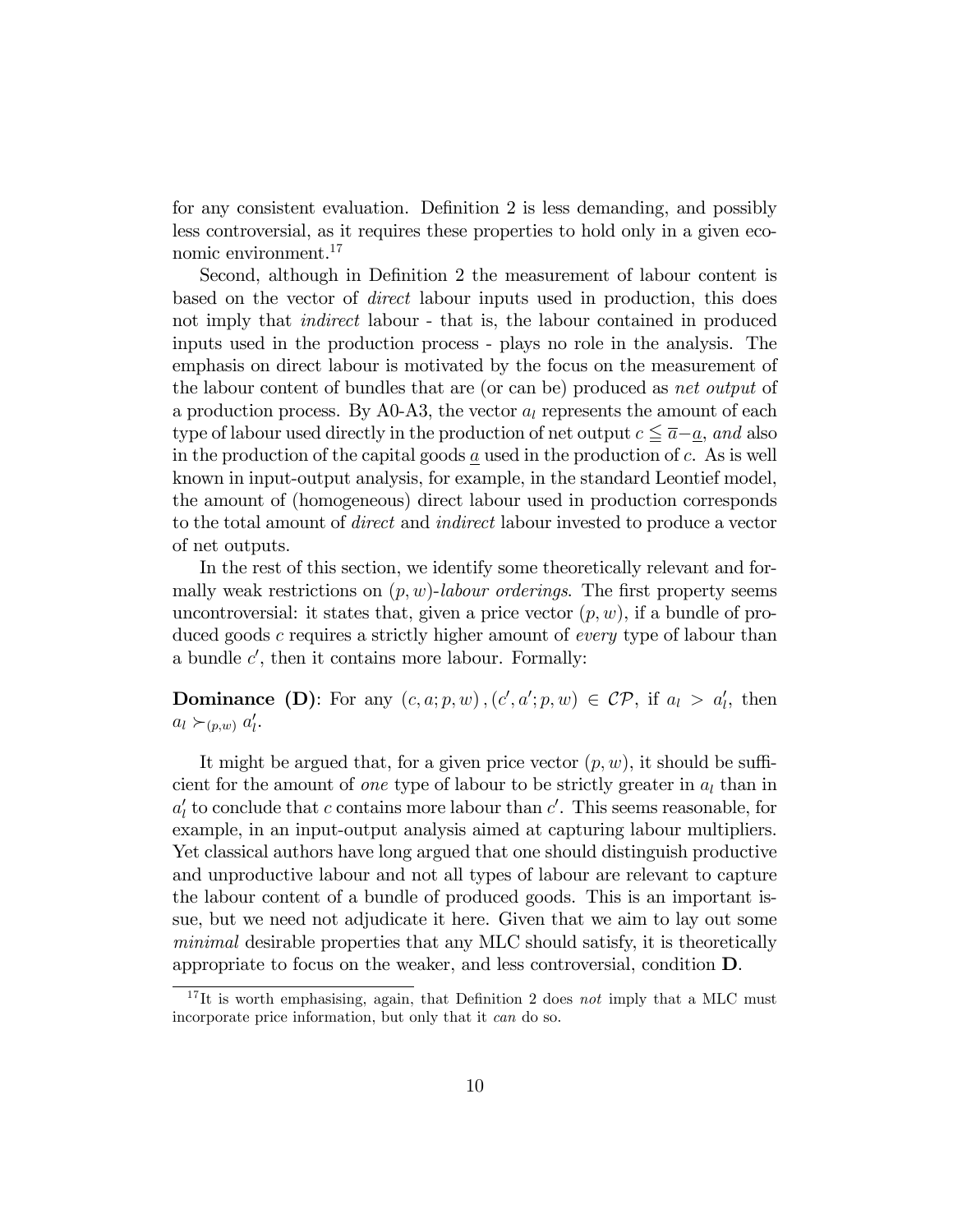The next property states that the MLC should allow for trade-offs between different types of labour used in production. To be precise, for a given price vector  $(p, w)$ , for any pair of labour types  $\nu$  and  $\mu$ , there exist two production activities which only differ in the amount of labour of types  $\nu$  and  $\mu$ used and yield the same labour content, but one of them uses more of type- $\nu$ labour while the other uses more of type- $\mu$  labour.

**Labour Trade-offs (LT):** For all  $\nu, \mu \in \mathcal{T}$ ,  $\nu \neq \mu$ , there are  $(c, a; p, w)$ ,  $(c', a'; p, w) \in$  $\mathcal{CP}$ , such that  $a_{l\nu} > a'_{l\nu}$ ,  $a_{l\mu} < a'_{l\mu}$ , and  $a_{l\zeta} = a'_{l\zeta}$  for each  $\zeta \neq \nu, \mu$ , and  $a_l \sim_{(p,w)} a'_l$ .

Theoretically, axiom LT rules out the possibility that there exists one type of labour that always determines the labour content of produced goods. This does not preclude the possibility that some types of labour have a (possibly much) bigger weight in the determination of labour content than others. Yet, intuitively, if the amount of type- $\nu$  labour decreases, there exists a sufficient increase in the amount of type- $\mu$  labour used in production that can conceivably compensate for it in the measurement of labour content. Formally, the axiom imposes a rather weak restriction in that it only requires that, for any pair of labour types  $\nu, \mu \in \mathcal{T}$ , there exists one pair of production activities in the set of all conceivable production techniques which yield the same amount of labour in producing *some* (possibly different) net output vectors.

The last axiom of this section imposes a minimal requirement of consistency in labour measurement. It states that, for a given price vector  $(p, w)$ , if two vectors of labour inputs dominate (in terms of corresponding labour content) another pair of vectors, then convex combinations of the former should dominate convex combinations of the latter.

Mixture Invariance (MI): Let  $(c, a; p, w)$ ,  $(c', a'; p, w)$ ,  $(\widetilde{c}, \widetilde{a}; p, w)$ ,  $(\widetilde{c}', \widetilde{a}'; p, w) \in$  $\mathcal{CP}$ . Given  $\tau \in (0,1)$ , let  $a_l^{\tau} = \tau a_l + (1-\tau) \widetilde{a}_l$  and  $a_l^{\prime \tau} = \tau a_l^{\prime} + (1-\tau) \widetilde{a}_l^{\prime}$ . Then,  $a_l^{\tau} \succ_{(p,w)} a_l^{\prime \tau}$  holds, whenever  $a_l \succ_{(p,w)} a_l^{\prime}$  and  $\widetilde{a}_l \succ_{(p,w)} \widetilde{a}_l^{\prime}$ .

Note that  $a_l^{\tau} \succ_{(p,w)} a_l^{\prime\tau}$  implies  $(c^{\tau}, a^{\tau}; p, w)$ ,  $(c^{\prime\tau}, a^{\prime\tau}; p, w) \in \mathcal{CP}$ . The latter property is guaranteed by the universal class of production sets  $P$  and the convexity of the production sets, without loss of generality.

To see why **MI** is a desirable property, suppose that both a and  $\tilde{a}$  produce bundle c as net output, while a' and  $\tilde{a}'$  produce c'. If **MI** were violated, then it would be possible to conclude that, overall,  $c'$  contains more labour than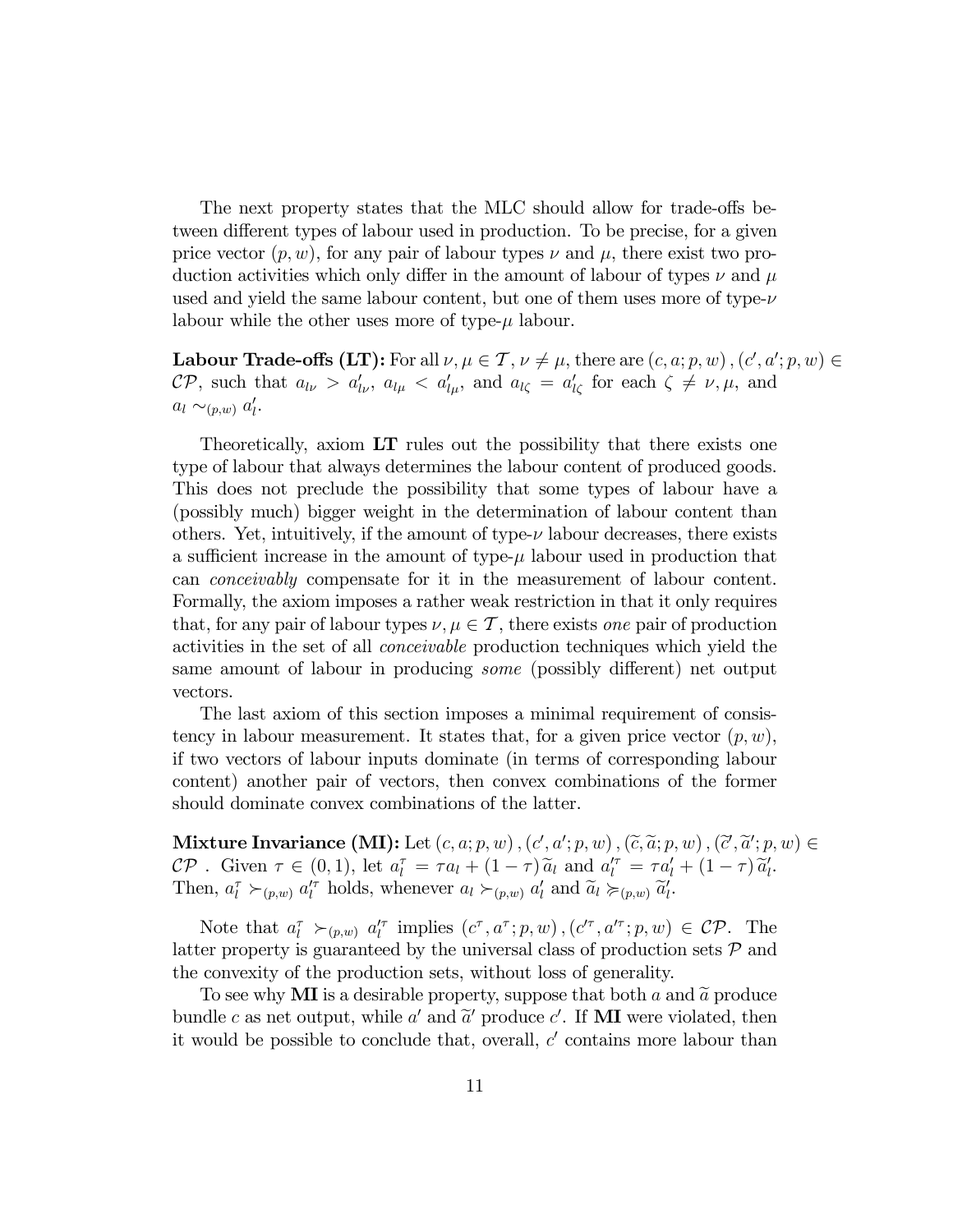c when, say, a proportion  $\tau \in (0,1)$  of the firms use a and a' to produce, respectively, c and c' (and a proportion  $(1 - \tau)$  use  $\tilde{a}$  and  $\tilde{a}'$  to produce, respectively, c and  $c'$ ), even though for each individual activity (and firm) using a and a', c contains more labour than c', and the same holds for  $\tilde{a}$  and  $\tilde{a}'$ . On aggricular forms 1 and 9 and 2 and 2 and 2 and 2 and 4 and 3 and 3  $\tilde{a}'$ . Or, consider firms 1 and 2 producing, respectively, c and c', and suppose that firm 1 (respectively, 2) uses technique a for a part  $\tau \in (0,1)$  of the year and  $\tilde{a}$  for the rest of the year (respectively,  $a'$  and  $\tilde{a}'$ ). Then it would be possible to conclude that, overall, the labour contained in 1ís net output is lower than that contained in 2's, despite the fact that in each part of the production period the opposite holds.

Observe that MI restricts the way in which a MLC ranks mixtures, starting from original bundles. However, it does not require that the amount of labour in a bundle should remain the same, nor does it impose significant restrictions on the way in which such amount should vary.

In order to illustrate the implications of the axioms, consider the standard definition of labour content. Let the Leontief technology with a  $n \times n$ non-negative and productive matrix,  $A$ , and a  $1 \times n$  positive vector,  $L$ , of homogeneous labour requirements be represented by

$$
P_{(A,L)} \equiv \left\{ a \in \mathbb{R}_- \times \mathbb{R}_-^n \times \mathbb{R}_+^n \mid \exists x \in \mathbb{R}_+^n : a \leq (-Lx, -Ax, x) \right\},\,
$$

and let  $\mathcal{P}_{(A,\mathcal{L})} \subset \mathcal{P}$  denote the set of all Leontief technologies.

In input-output theory and classical approaches, the vector of labour multipliers is defined as  $v = L(I - A)^{-1}$ . Therefore, for any  $(c, a; p, w) \in \mathcal{CP}_{(A, \mathcal{L})}$ such that  $a = (-Lx, -Ax, x)$ , the labour content of c is defined as  $vc = Lx$ . It is then immediate to show that the standard MLC satisfies the axioms in this section. To see that **D** is satisfied, note that for any  $(c, a; p, w)$ ,  $(c', a'; p, w) \in$  $\mathcal{CP}_{(\mathcal{A},\mathcal{L})}, \ Lx > L'x' \text{ immediately implies } a_l \succ_{(p,w)} a'_l. \text{ To see that } \textbf{MI} \text{ is }$ satisfied, consider  $(c, a; p, w)$ ,  $(c', a'; p, w)$ ,  $(\tilde{c}, a; p, w)$ ,  $(\tilde{c}', a'; p, w) \in \mathcal{CP}_{(\mathcal{A}, \mathcal{L})}$ such that  $Lx > L'x'$  and  $\widetilde{Lx} \geq \widetilde{L'x'}$ . Then, for any  $\tau \in (0,1)$ ,  $a_l^{\tau} =$  $\tau Lx + (1 - \tau) L\tilde{x} > a_l^{\prime \tau} = \tau L'x' + (1 - \tau) L'\tilde{x}',$  and so  $a_l^{\tau} >_{(p,w)} a_l^{\prime \tau}$ . Finally, because there is only one type of labour,  $LT$  is vacuously satisfied.

We conclude this section by noting that axioms **D**, **LT** and **MI** are analogous to well-known Paretian, anonymity and independence properties in social choice theory. However, the similarity is purely at the formal level: the interpretation and justification are completely different, and indeed some of the axioms are more defensible in the context of the measurement of labour content than in the context of welfare economics. Diamond's [7] classic critique of utilitarianism, for example, is based on the rejection of independence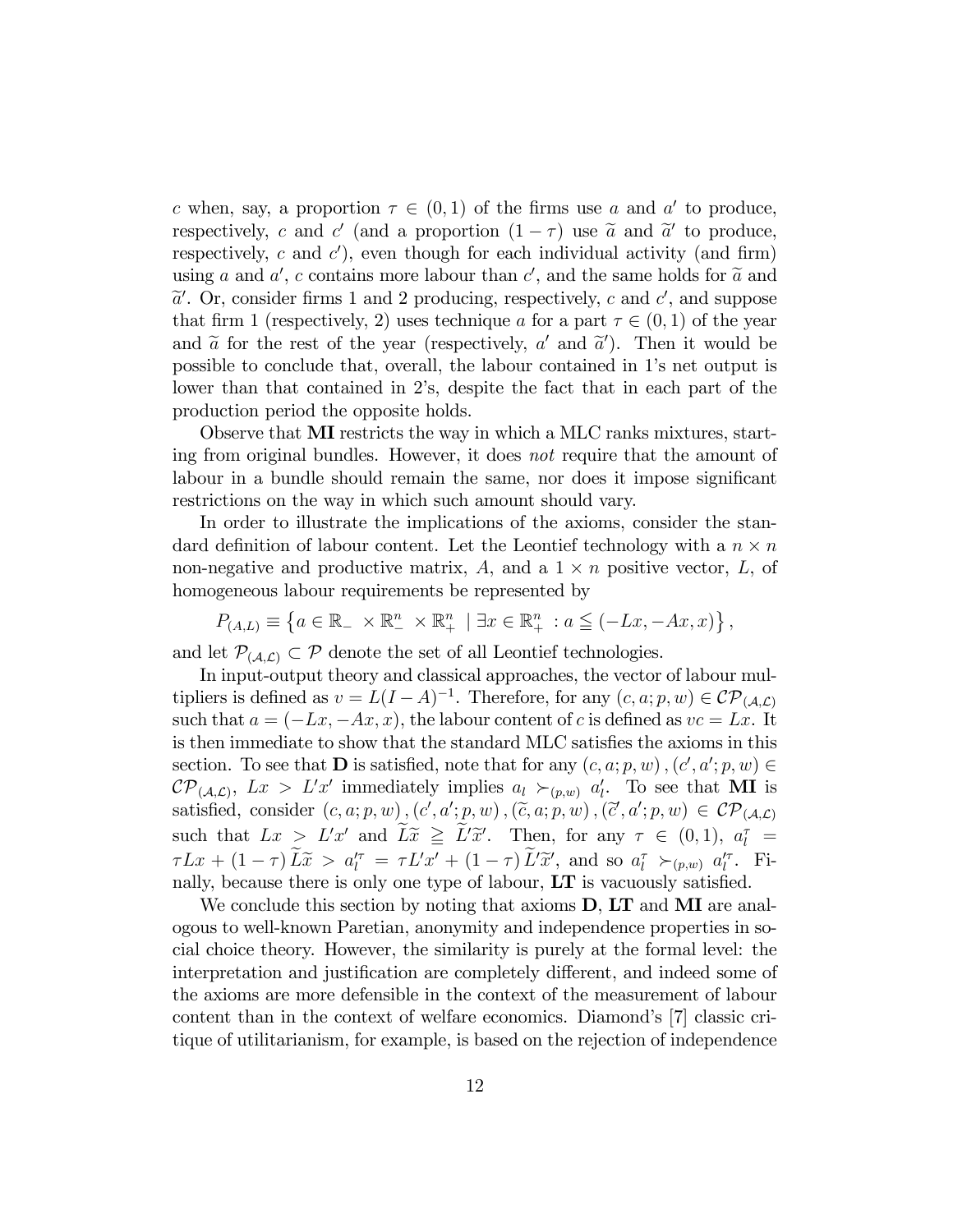(or 'sure thing') principles analogous to  $\overline{M}$ . For 'mixing' welfare or opportunities across different individuals may produce ethically relevant effects.<sup>18</sup> Clearly, this normative argument does not apply in the context of the measurement of labour content.

#### 5 Labour content: a characterisation

The previous section discusses some key properties that any MLC should satisfy. The axioms presented share one important feature: they are independent of price information. For any pairs of profiles with the same prices and wages  $(p, w)$ , the axioms focus exclusively on information on productive conditions. As noted in section 5.1 below, these seemingly weak conditions are sufficient to impose significant restrictions on the measurement of labour content. Yet, although they identify one class of MLCs which share an important and intuitive property - namely, additivity in labour amounts, - they do not characterise a unique measure within that class.

In order to derive the main characterisation result, an additional condition is imposed which aims to capture the relation between technical changes and labour content in market economies. The axiom generalises an insight first proved rigorously by Roemer ([39]; see also Roemer [40] and Flaschel et al. [12]): any proÖtable (cost-reducing at current prices) technical change that is capital-using and labour-saving is progressive, that is, it leads to a decrease in labour content (and an increase in labour productivity). In the context of the standard linear models in which these results are derived, the definition of labour content is uncontroversial and so this insight is obtained as a result. However, given the theoretical relevance of the link between technical change, productivity and labour content in the literature, it may be argued that its epistemological status is as a postulate.<sup>19</sup>

The next axiom captures the labour-content-reducing effect of profitable capital-using technical change for profit maximising firms.

<sup>18</sup>For a discussion, see Mariotti and Veneziani ([28]).

<sup>&</sup>lt;sup>19</sup>The link between labour content and labour productivity, for example, is central in Marx's theory: "In general, the greater the productiveness of labour, the less is the labourtime required for the production of an article, the less is the amount of labour crystallised in that article, and the less is its value; and vice versa. The value of a commodity, therefore, varies directly as the quantity, and inversely as the productiveness, of the labour incorporated in it" (Marx [29], p.48).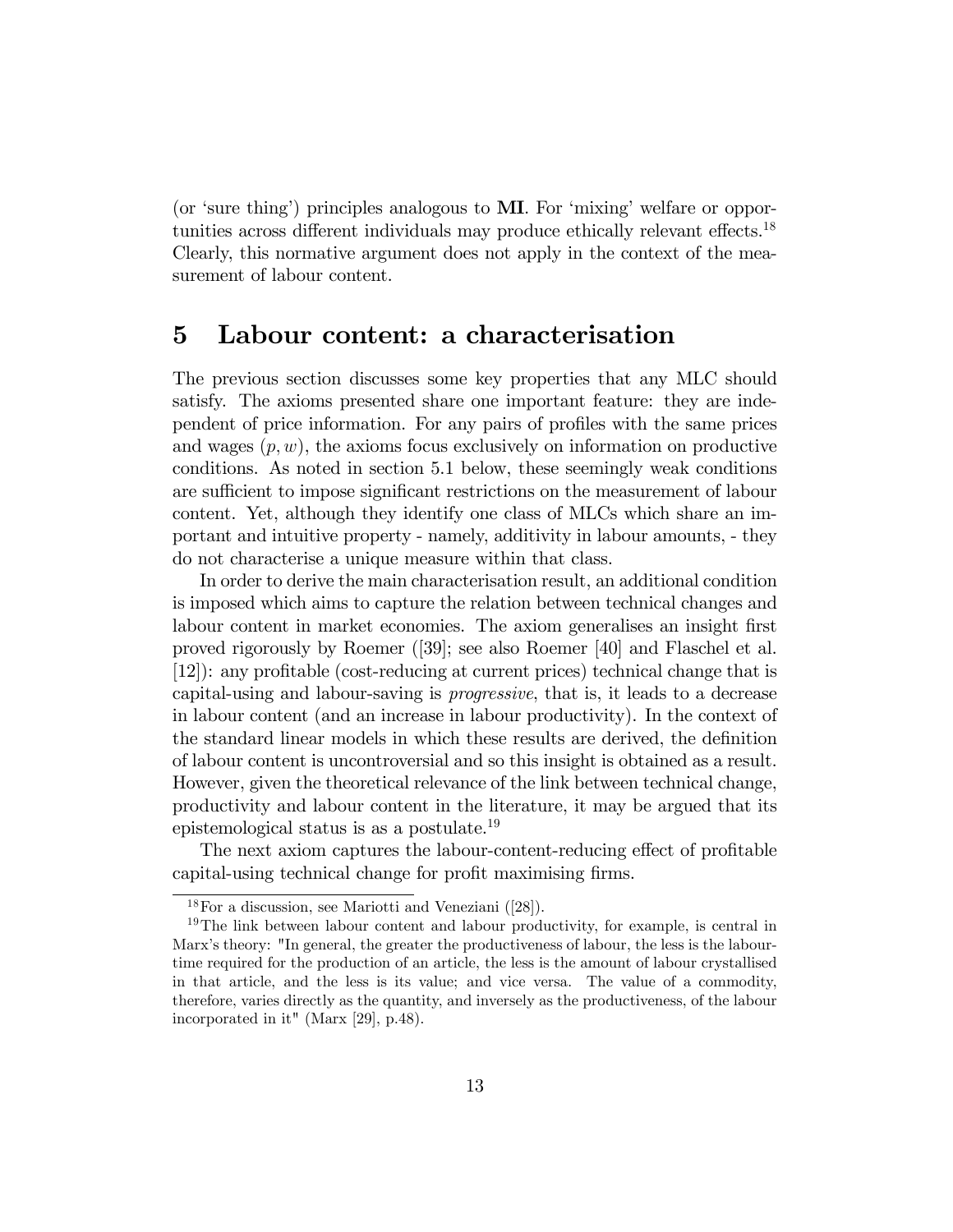Consistency with Progressive Technical Change (CPTC): For any  $(c, a; p, w), (c, a'; p, w) \in \mathcal{CP}$ , if  $p\underline{a} + wa_1 > p\underline{a}' + wa'_1$  and  $\underline{a} \leq \underline{a}'$ , then  $a_l \succ_{(p,w)} a'_l$ .

Various features of CPTC are worth noting. First, the axiom focuses exclusively on innovations that (weakly) increase the amount of all physical inputs used in a given process. As a general definition of profitable capitalusing technical progress, this may be considered too restrictive. However, our aim is not to provide a general theory of technological change and in the context of an axiomatic analysis of MLCs, focusing on a smaller set of technical changes imposes weaker restrictions on the MLC.

Second, although no condition is explicitly imposed on labour inputs, the changes considered are, in a relevant sense, labour-saving. To see this, consider the special case of economies with only one type of homogeneous labour. In this case,  $p\underline{a}+wa_l > p\underline{a'}+wa'_l$  and  $\underline{a} \leq \underline{a'}$  imply that  $a_l > a'_l$ , and so technical change is labour-saving. In economies with heterogeneous labour, cost-reducing and capital-using technical changes are not necessarily laboursaving for all types of labour. In other words,  $p\underline{a} + wa_l > p\underline{a}' + wa'_l$  and  $\underline{a} \leq \underline{a}'$ do not imply  $a_l > a'_l$ . However, the changes considered in **CPTC** do imply that the amount of at least one type of labour decreases, that is  $a_{l\nu} > a'_{l\nu}$ for some  $\nu \in \mathcal{T}$ , and even if the amount of some labour input increases, this is more than outweighed by decreases in other types of labour. Thus, the axiom nicely captures, for example, some classic Marxian insights about the nature of technical change in market economies (Marx [29], chapter 23): capitalist dynamics always encourages capitalists to implement cost-reducing and capital-using technical change in order to reduce labour demand, which results in a reduction of labour costs.

Third, the axiom focuses on innovations that change the technological conditions of the production of a given net output vector c. This is theoretically intuitive, and it makes the axiom weaker, but our key result remains valid even if **CPTC** is strengthened to hold for any  $(c, a; p, w)$ ,  $(c', a'; p, w) \in$  $\mathcal{CP}$ , and allowing for the possibility that  $c \neq c'$ .

Finally, **CPTC** focuses on innovations that are cost-reducing at current prices: the effect of technical change on the price of commodities and on the wage rate is ignored. This is standard in the literature on progressive technical change (e.g., Morishima [32]; Roemer [39], [40]; Flaschel et al. [12]). We shall consider a strengthening of **CPTC** which allows for changes in the price vector in section 6 below.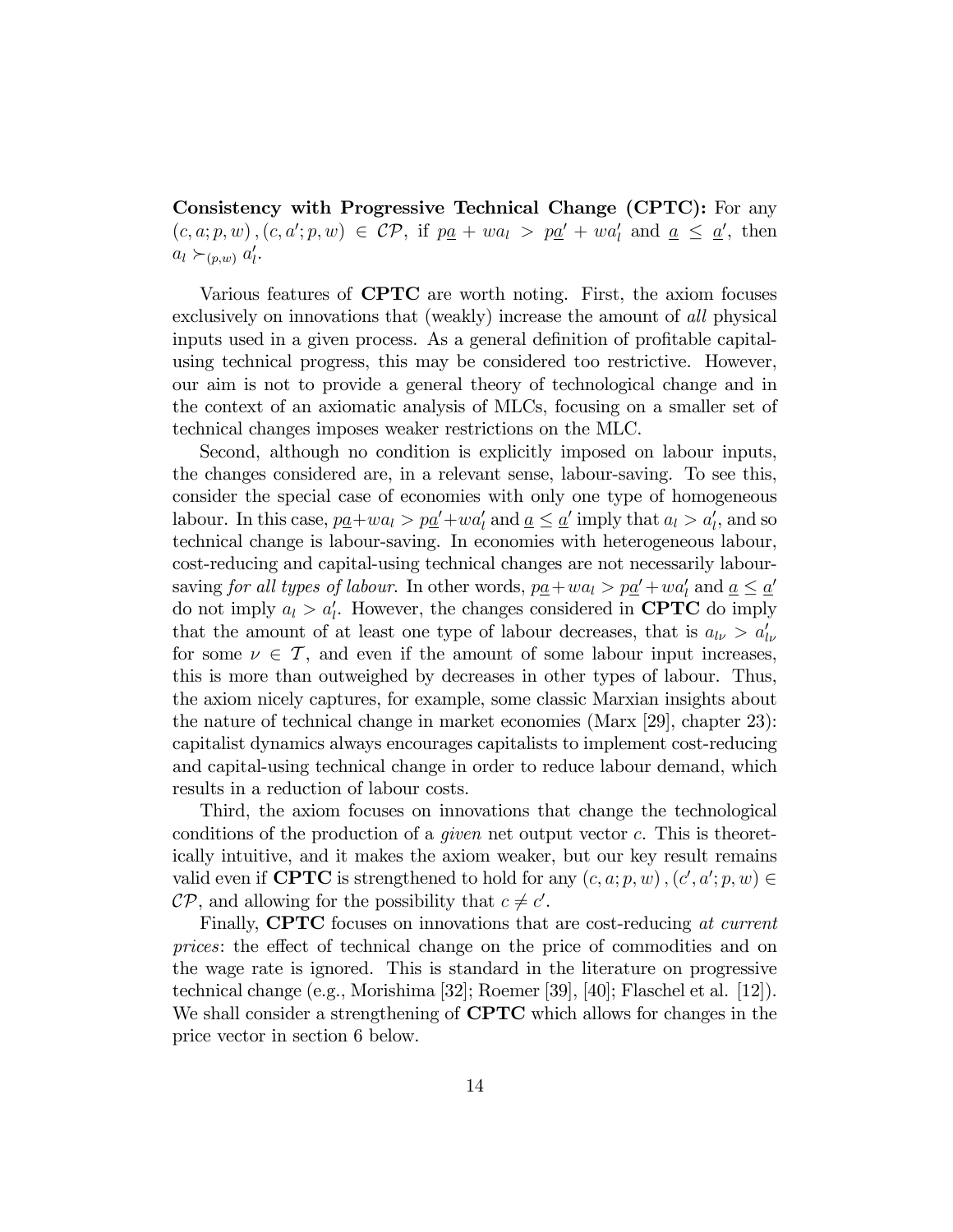Again, the standard definition of labour content in Leontief models with homogeneous labour satisfies **CPTC** in  $\mathcal{CP}_{(\mathcal{A},\mathcal{L})}$ . To see this, given a price vector  $(p, w) \in \mathbb{R}^{n+1}_+$ , consider any  $(c, a; p, w)$ ,  $(c, a'; p, w) \in \mathcal{CP}_{(\mathcal{A}, \mathcal{L})}$ , such that  $a = (-a_l, -Ax, x)$  and  $a' = (-a'_l, -A'x', x')$ , where  $a \in P_{(A,L)}$  and  $a' \in P_{(A',L')}$ . Suppose that the labour intensity is identical between a and a'. Then, without loss of generality, we can set  $Lx = a_l$  and  $L'x' = a'_l$ . In this setting, if  $pAx + wLx > pA'x' + wL'x'$  and  $Ax \leq A'x'$ , then  $Lx > L'x'$  and so  $a_l \succ_{(p,w)} a'_l$ .

Perhaps strikingly, if one endorses CPTC together with the three axioms in section 4, then one must conclude that the labour content of a bundle of produced goods should be measured as the weighted average of the different types of labour used in its production, with the weights given by the relevant wages. Formally:

**Definition 3** For any given  $(p, w) \in \mathbb{R}^{n+T}_+$ , a  $(p, w)$ -labour ordering  $\succeq$  is  $(p,w)$ -wage additive if, for all  $(c, a; p, w)$ ,  $(c', a'; p, w) \in \mathcal{CP}$ ,  $a_l \succcurlyeq_{(p,w)} a'_l$  if and only if  $\sum_{\nu \in \mathcal{T}} w_{\nu} a_{l\nu} \ge \sum_{\nu \in \mathcal{T}} w_{\nu} a'_{l\nu}$ .

The main characterisation result demonstrates that the only MLC that satisfies all axioms is indeed wage additive. $20$ 

**Theorem 4**  $A(p, w)$ -labour ordering  $\succeq$  satisfies **Dominance**, **Labour Trade**offs, Mixture Invariance, and Consistency with Progressive Technical Change if and only if it is  $(p, w)$ -wage additive.

By Theorem 4, the labour content of a bundle of goods produced as net output should be measured as its total wage costs. If a small number of widely (albeit often implicitly) accepted principles of labour measurement with sound theoretical foundations are adopted, which impose rather weak formal restrictions on MLCs, then the vexed issue of how to convert different types of labour into a single measure has a unique, simple and intuitive answer: relative wages should be used to homogenise different types of labour.

<sup>20</sup>The proof of Theorem 4 is in Appendix A.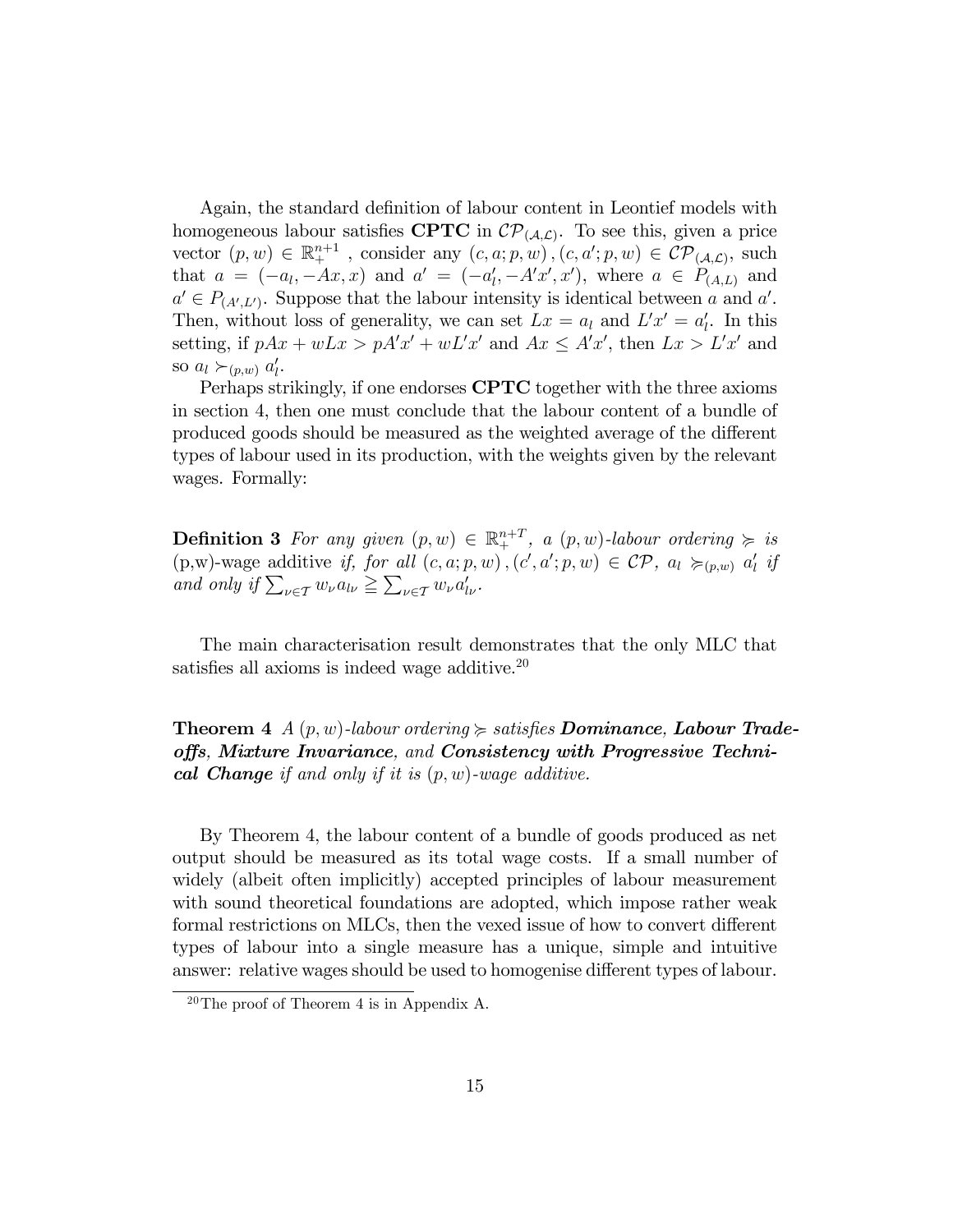#### 5.1 Discussion

Theorem 4 provides rigorous axiomatic foundations to the standard practice of measuring labour inputs based on wage costs in the input-output literature as well as in empirical studies on total factor productivity. It is also consistent with the views of classical political economy on the conversion of complex labour into simple labour.<sup>21</sup> Indeed, Theorem 4 suggests that the wage additive measure is the appropriate generalisation of the standard MLC universally used in linear economies with homogeneous labour. For the wage additive measure reduces to the standard MLC in those economies and, as shown above, the standard MLC satisfies all of the axioms on the set  $\mathcal{CP}_{(\mathcal{A},\mathcal{L})} \subset \mathcal{CP}.$ 

Certainly, the characterisation result depends on the specific set of axioms chosen, and alternative axioms would yield different MLCs. As discussed in the concluding section below, we see this as a virtue, rather than a shortcoming of the axiomatic approach, for it helps to clarify the theoretical foundations and properties of different measures.

It is noteworthy, however, that the key conclusions of Theorem 4 are quite robust, and can be obtained with a number of different axioms. For example, given the emphasis on the effect of capitalist behaviour and technological progress on labour productivity in the literature, it is arguably desirable to have an axiom capturing the relation between (cost reducing) technical change and labour content. Axiom CPTC is one - particularly clear and

<sup>&</sup>lt;sup>21</sup> "It is often difficult to ascertain the proportion between two different quantities of labour. The time spent in two different sorts of work will not always alone determine this proportion. The different degrees of hardship endured, and of ingenuity exercised, must likewise be taken into account. There may be more labour in an hour's hard work, than in two hours easy business; or in an hour's application to a trade which it cost ten years labour to learn, than in a month's industry, at an ordinary and obvious employment. But it is not easy to find any accurate measure either of hardship or ingenuity. In exchanging, indeed, the different productions of different sorts of labour for one another, some allowance is commonly made for both. It is adjusted, however, not by any accurate measure, but by the higgling and bargaining of the market, according to that sort of rough equality which, though not exact, is sufficient for carrying on the business of common life." (Smith  $[44]$ , chapter V, pp.34-35.) "The estimation in which different quantities of labour are held, comes soon to be adjusted in the market with sufficient precision for all practical purposes, and depend much on the comparative skill of the labourer, and intensity of the labour performed.î (Ricardo [38], chapter I, section II, p. 11.) See also Marx ([29], pp.51-2). For a comprehensive survey about the treatment of heterogenous labour in the classical theory, see Kurz and Salvadori ([26], chapter 11).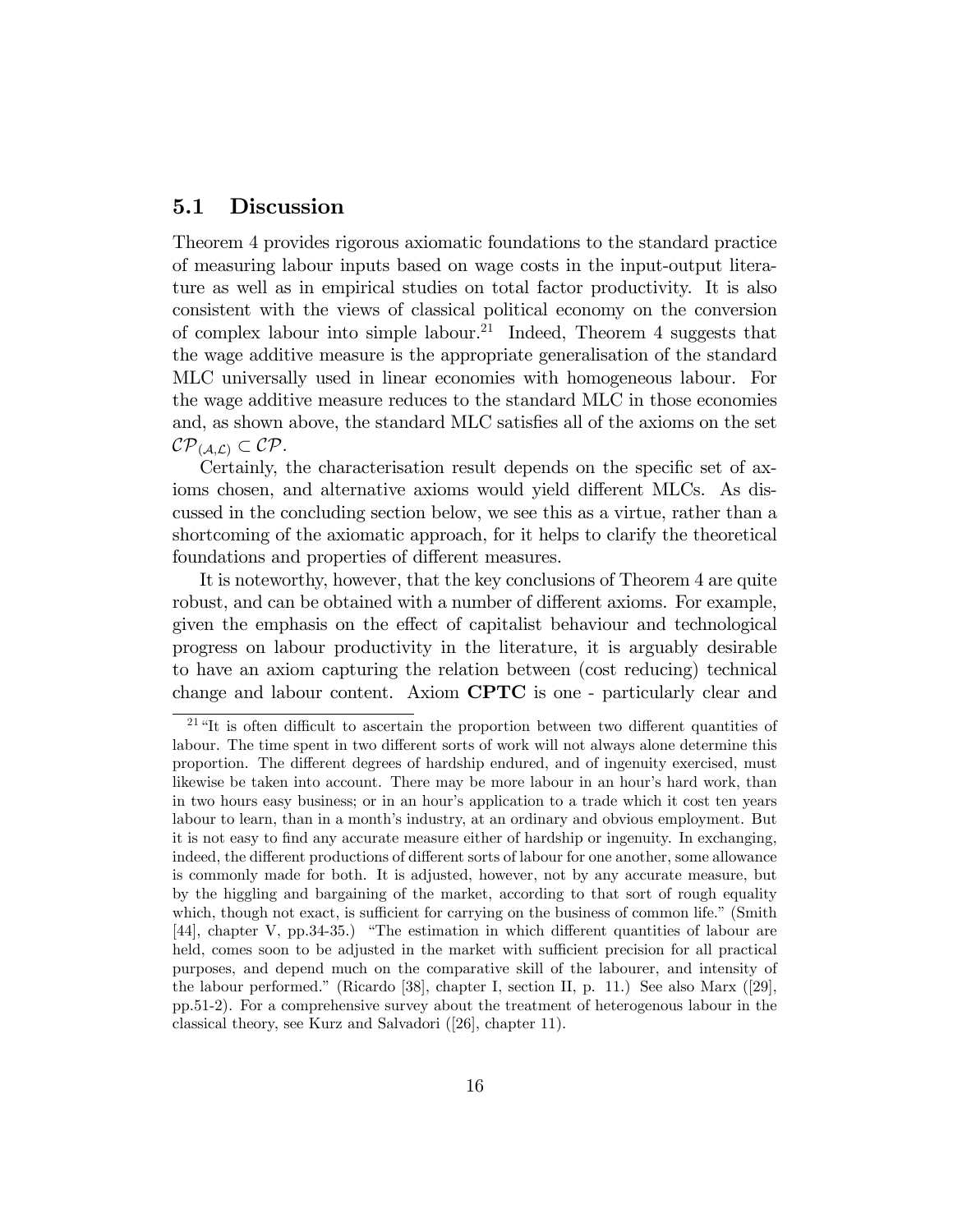intuitive - way of formalising such relation, but Theorem 4 can be derived under a number of alternative specifications.

Perhaps more interestingly, even if CPTC is dropped altogether (possibly on the ground that price information should not directly enter the measurement of labour content), the other three technology-based axioms are sufficient to conclude that the MLC should be additive. Formally:

**Definition 5** For any given  $(p, w) \in \mathbb{R}^{n+T}_+$ , a  $(p, w)$ -labour ordering  $\succeq$  is additive if, for all  $(c, a; p, w)$ ,  $(c', a'; p, w) \in \mathcal{CP}$ , there is some  $\sigma_{(p,w)} \in \mathbb{R}_{++}^T$ such that for all  $(c, a; p, w)$ ,  $(c', a'; p, w) \in \mathcal{CP}$ ,  $a_l \succcurlyeq_{(p,w)} a'_l$  if and only if  $\sum_{\nu \in \mathcal{T}} \sigma_{(p,w)}^{\nu} a_{l\nu} \geq \sum_{\nu \in \mathcal{T}} \sigma_{(p,w)}^{\nu} a_{l\nu}'$ .

The demonstration of Theorem 4 in Appendix A can be used to prove that a  $(p, w)$ -labour ordering  $\succeq$  satisfies Dominance, Labour Trade-offs, and Mixture Invariance if and only if it is additive. Although this does not uniquely characterise a MLC, it does identify a class of measures which share an important property: the labour content of a vector of net outputs is a weighted average of the amounts of different types of labour used to produce them. This additive structure is often considered as a fundamental property of a MLC and thus implicitly postulated as an axiom (for example, in inputoutput theory and in classical-Marxian approaches; see Krause [25], Duménil et al.  $[9]$ , and the thorough discussion in Flaschel  $[11]$ ).<sup>22</sup> Instead, additivity is here derived as a result starting from more foundational principles.

Finally, although the main contribution of this paper is conceptual, it is worth noting in passing that, from a purely formal viewpoint, the arguments in Appendix A provide an independent characterisation of the so-called weak weighted utilitarian ordering which is analysed in social choice theory in the context of evaluating welfare profiles. $^{23}$ 

<sup>&</sup>lt;sup>22</sup>For instance, both Krause ([25]) and Duménil et al. ([9]) *define* labour content as the weighted sum of the labour hours of all types. In Krause ([25]) the weights are given by the *reduction vector*, which is defined as the Frobenius eigenvector of the matrix  $H = \langle h_{ij} \rangle$ , where  $h_{ij}$  is the amount of type-i labour required directly or indirectly to reproduce one unit of type- $j$  labour. See also Okishio ([33], [34]) and Fujimori ([17]), where the former is the first work which proposes a mathematical definition of reduction vector independently of price information, though its definition is different from Krause  $(25)$ . In Dumenil et al. ([9]), in contrast, the weights are not explicitly determined but they are given by the ratio of the wage of each type of labour to the average wage whenever wages are proportional to the capacity of each category of labor to create value.

 $^{23}$  Actually, standard results in social choice theory highlight the robustness of the main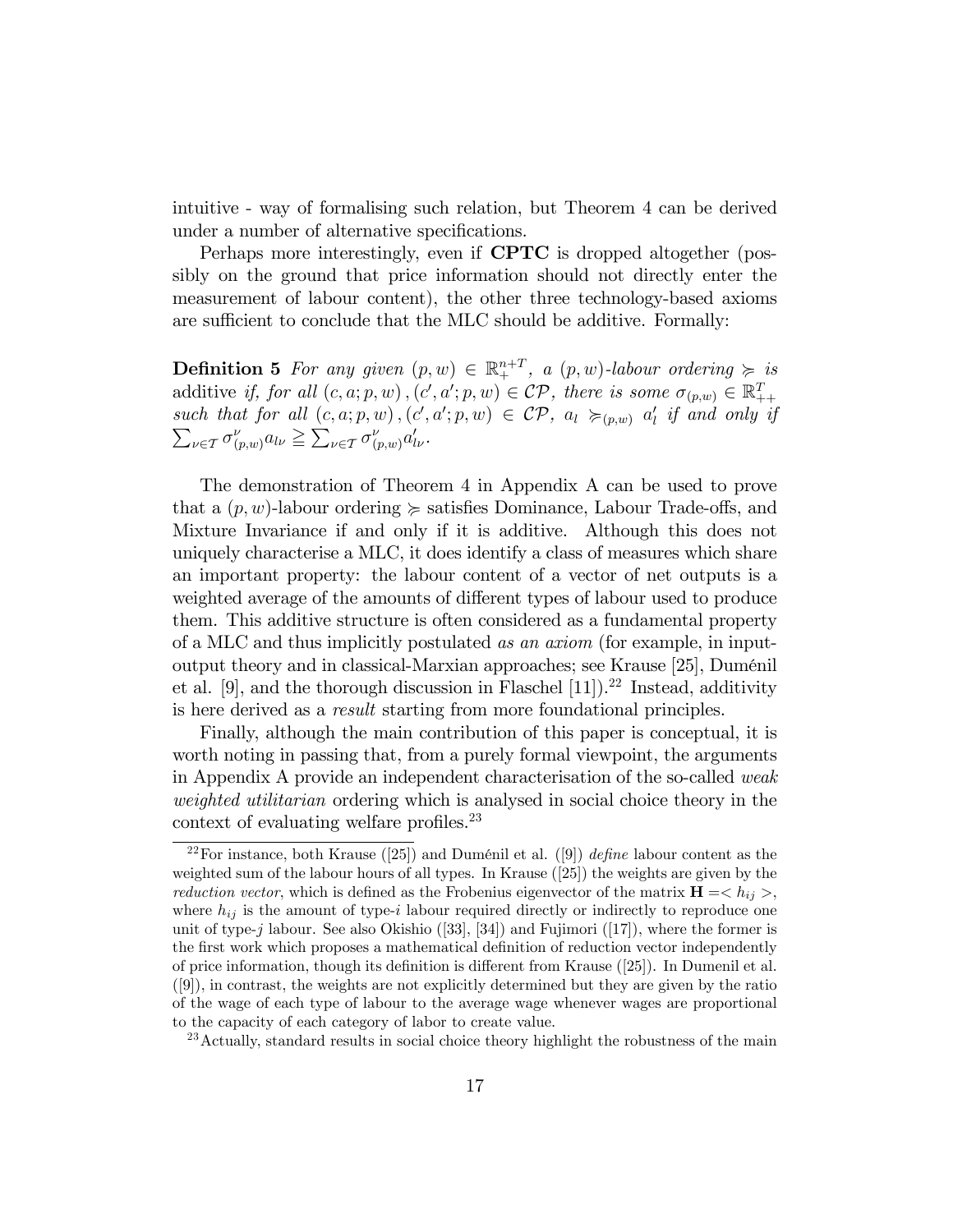#### 6 A generalisation

Theorem 4 characterises a measure that allows to compare any pairs of produced bundles, at a given price vector. Formally, the MLC is transitive and complete over profiles  $(c, a; p, w)$ ,  $(c', a'; p', w') \in \mathcal{CP}$  such that  $(p, w) = (p', w')$ . However, it is silent whenever profiles with  $(p, w) \neq (p', w')$ are considered. This section analyses whether our result can be extended to hold for any profiles  $(c, a; p, w)$ ,  $(c', a'; p', w') \in \mathcal{CP}$ .

As a first step, we reformulate without further discussion the four axioms presented above as restrictions on the MLC  $\succcurlyeq \subseteq \mathcal{CP} \times \mathcal{CP}$ , without assuming the latter to be a  $(p, w)$ -labour ordering.

**Dominance** (**D**): For any  $(c, a; p, w)$ ,  $(c', a'; p, w) \in \mathcal{CP}$ , if  $a_l > a'_l$  then  $(c, a; p, w) \succ (c', a'; p, w).$ 

**Labour Trade-offs (LT):** For all  $\nu, \mu \in \mathcal{T}$ ,  $\nu \neq \mu$ , and all  $(p, w) \in \mathbb{R}^{n+T}$ , there are  $(c, a; p, w)$ ,  $(c', a'; p, w) \in \mathcal{CP}$ , such that  $a_{l\nu} > a'_{l\nu}$ ,  $a_{l\mu} < a'_{l\mu}$ , and  $a_{l\zeta} = a'_{l\zeta}$  for each  $\zeta \neq \nu, \mu$ , and  $(c, a; p, w) \sim (c', a'; p, w)$ .

Mixture Invariance (MI): Let  $(c, a; p, w)$ ,  $(c', a'; p, w)$ ,  $(\widetilde{c}, \widetilde{a}; p, w)$ ,  $(\widetilde{c}', \widetilde{a}'; p, w) \in$  $\mathcal{CP}$ . Given  $\tau \in (0,1)$ , let  $a_l^{\tau} = \tau a_l + (1-\tau) \widetilde{a}_l$  and  $a_l^{\prime \tau} = \tau a_l^{\prime} + (1-\tau) \widetilde{a}_l^{\prime}$ . Then,  $(c^{\tau}, a^{\tau}; p, w) \succ (c'^{\tau}, a'^{\tau}; p, w)$  holds, whenever  $(c, a; p, w) \succ (c', a'; p, w)$ and  $(\widetilde{c}, \widetilde{a}; p, w) \succcurlyeq (\widetilde{c}', \widetilde{a}'; p, w)$ .

Consistency with Progressive Technical Change (CPTC): For any  $(c, a; p, w), (c, a'; p', w) \in \mathcal{CP}$ , if  $p\underline{a} + w a_l > p\underline{a}' + w a'_l$  and  $\underline{a} \leq \underline{a}'$ , then  $(c, a; p, w) \succ (c, a'; p', w).$ 

The next axiom states that if two bundles of produced goods require exactly the *same* vector of direct labour to be produced at the *same* prices, then they have the same labour content.

**Equal Labour (EL)**: For any  $(c, a; p, w)$ ,  $(c', a'; p, w) \in \mathcal{CP}$ , if  $a_l = a'_l$  then  $(c, a; p, w) \sim (c', a'; p, w).$ 

conclusions of this paper. For it is well-known that weak weighted utilitarianism can be characterised based on various different sets of axioms, focusing for example on *invariance* conditions. See d'Aspremont  $(3]$ , Theorem 3.3.5, p.51), d'Aspremont and Gevers  $(4]$ , Theorem 4.2, p.509), Mitra and Ozbek ([30], Theorem 2, p.14). The axioms used in Theorem 4, however, are more intuitive and economically meaningful in the context of the measurement of labour content.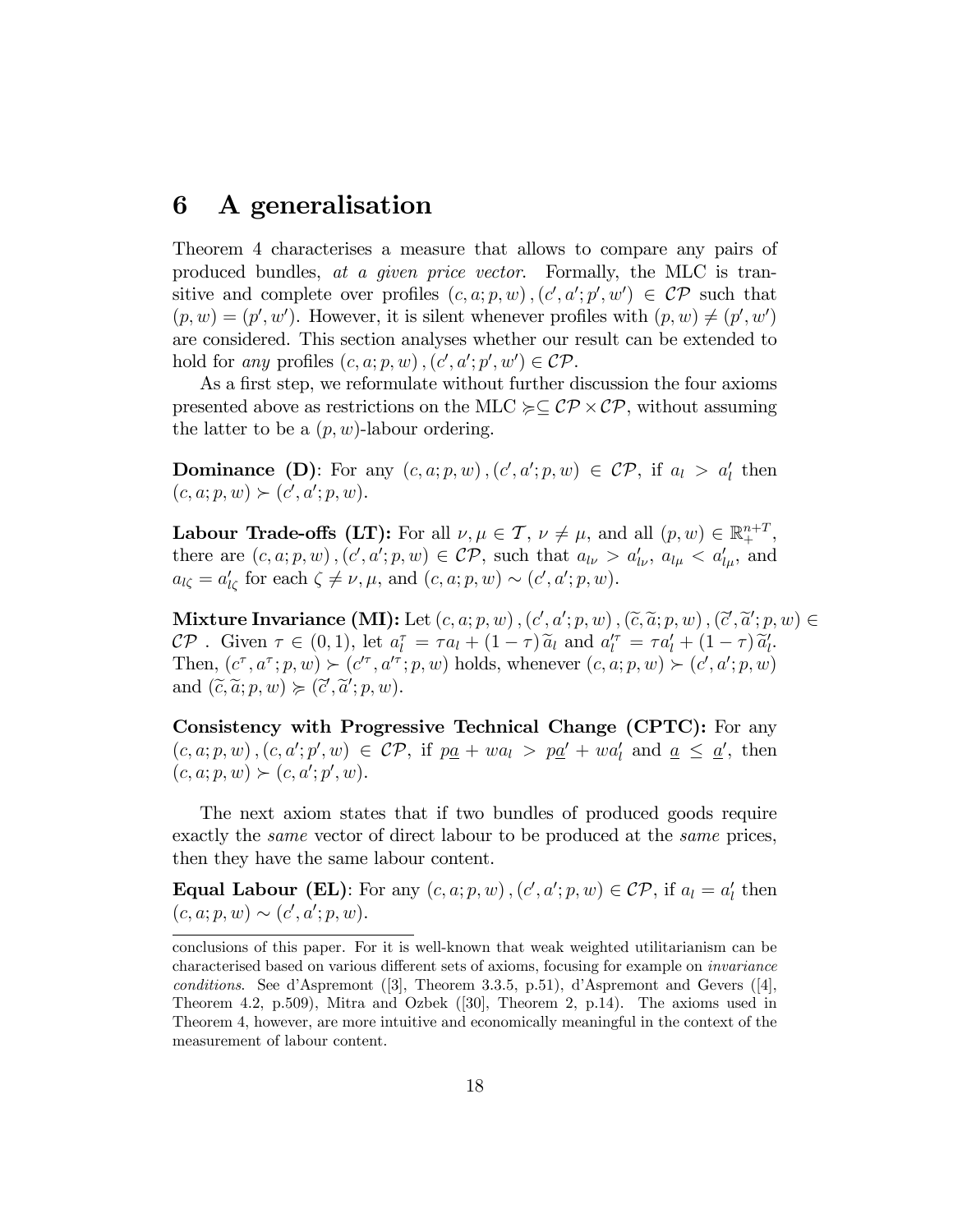Axiom  $EL$  is theoretically related to  $D$  and it generalises an intuitive property of  $(p, w)$ -labour orderings to the larger domain of profiles  $\mathcal{CP} \times \mathcal{CP}$ .

Finally, we introduce another axiom that captures the relation between technical change and labour content. The theoretical justification of the axiom is similar to **CPTC** but it captures a different type of technological innovations - which alter the amount of labour inputs in production without changing capital requirements - and it allows the vector of wage rates to change. Formally:

Consistency with Labour-Saving Technical Change (CLSTC): For  $\text{any } (c, a; p, w), (c, a'; p, w') \in \mathcal{CP}, \text{ if } p\underline{a} + wa_l > p\underline{a}' + w'a'_l, \underline{a} = \underline{a}' \text{, and } a_l \neq a'_l,$ then  $(c, a; p, w) \succ (c, a'; p, w').$ 

The technical changes considered in **CLSTC** do not involve any modification in input requirements and so they can be interpreted as innovations in human resource management, or in the organisation of labour in production, that decrease the amount of direct labour necessary in production and therefore - given  $\underline{a} = \underline{a}'$  - the overall labour content of a given bundle.

To see why **CLSTC** is an appealing property, suppose first that  $w = w'$ (a possibility that is not ruled out in the axiom). In this case, technical change is cost-reducing at current prices and CLSTC represents a very mild strenghtening of CPTC, and the intuition is exactly the same.

Suppose next that  $w \neq w'$  and that relative wages reflect the different productivities of different types of labour. The innovations considered in CLSTC imply either that the amount of productivity-adjusted labour of all types necessary in production decreases (weakly for all types and strictly for some of them); or that any increase in the amount of labour of some type (for example, managerial or supervisory labour) is more than compensated by the decrease in the labour input of other types. Given that the vector of capital inputs - and therefore, in principle, the amount of labour indirectly required to produce net output - is unchanged, a decrease in direct effective labour should unambiguously decrease labour content.

As in the case of **CPTC**, the standard definition of labour content used in Leontief models satisfies CLSTC in  $\mathcal{CP}_{(\mathcal{A}, \mathcal{L})}$ . Let  $(c, a; p, w)$ ,  $(c, a'; p, w') \in$  $\mathcal{CP}_{(\mathcal{A},\mathcal{L})}$  such that  $a = (-a_l, -Ax, x) \in P_{(\mathcal{A},\mathcal{L})}$  and  $a' = (-a'_l, -Ax, x) \in$  $P'_{(A,L')}$ . Let  $pAx + wa_l > pAx + w'a'_l$ . Then,  $wa_l > w'a'_l$  holds even if  $w < w'$ . This implies that there are underlying labour intensities or skills  $s > 0$  and  $s' > 0$  such that  $\frac{w}{w'} = \frac{s}{s'}$  $\frac{s}{s'}$  and  $sa_l = Lx > L'x = s'a'_l$ . Since Lx and L'x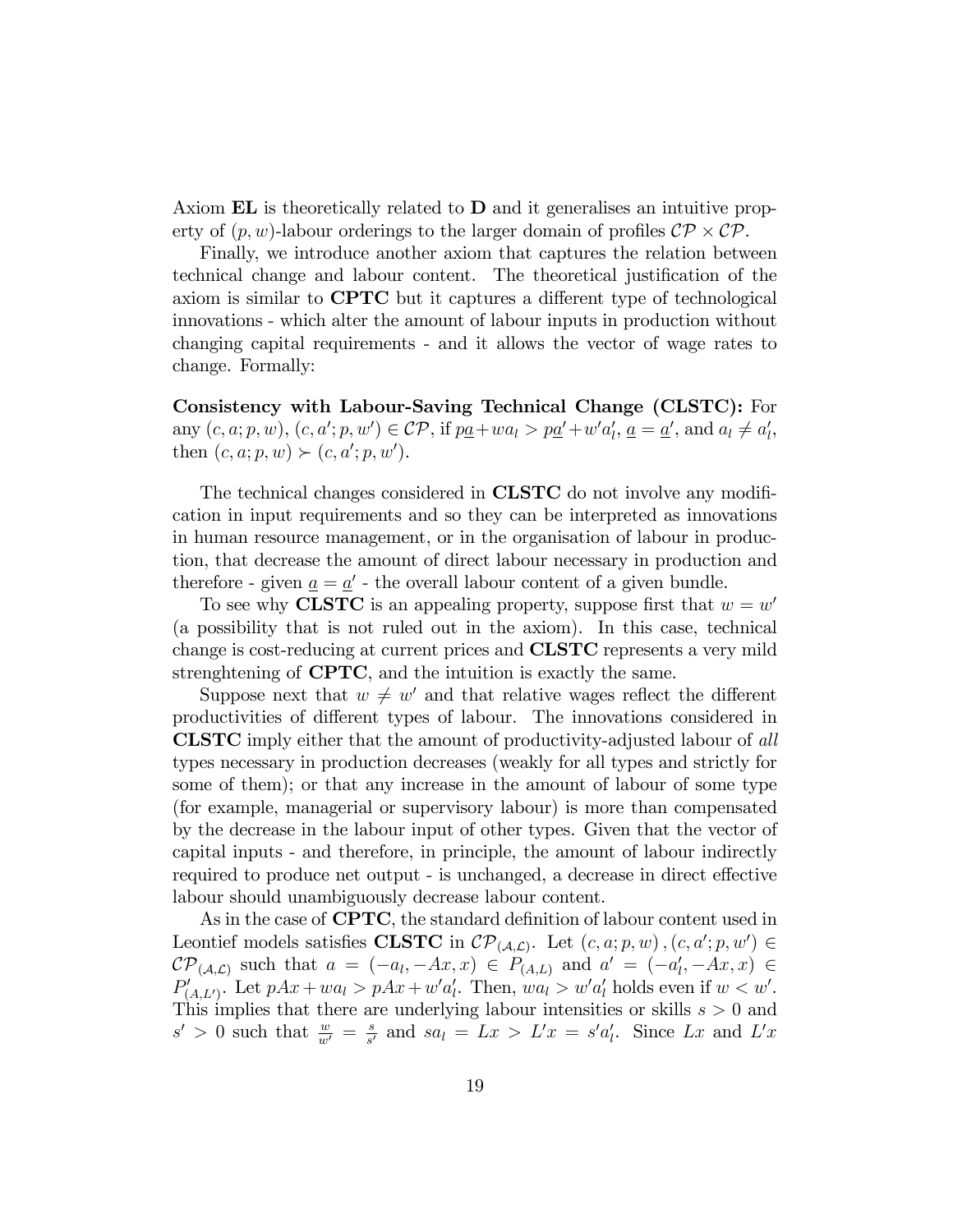are the labour contents in the standard Leontief model with homogeneous labour,  $(c, a; p, w) \succ (c, a'; p, w')$  holds.

Together with D, LT, MI and CPTC, if one endorses EL and CLSTC, then one must conclude that the labour content of a bundle of produced goods should be measured as the weighted average of the different types of labour used in its production, with the weights given by the relevant wages, even when the price vector changes. Formally:

**Definition 6**  $A$   $MLC \geq C$   $P \times CP$  is wage additive if for all  $(c, a; p, w)$ ,  $(c', a'; p', w') \in$  $\mathcal{CP}, (c, a; p, w) \succcurlyeq (c', a'; p', w') \text{ if and only if } wa_l = \sum_{\nu \in \mathcal{T}} w_{\nu} a_{l\nu} \geqq \sum_{\nu \in \mathcal{T}} w'_{\nu} a'_{l\nu} =$  $w'a'_{l}$ .

The next result proves that the only reflexive, transitive and complete MLC that satisfies all axioms is indeed wage additive.<sup>24</sup>

**Theorem 7** A reflexive, transitive and complete  $MLC \geq satisfies$  **Domi**nance, Labour Trade-offs, Mixture Invariance, Equal Labour, Consistency with Progressive Technical Change and Consistency with Labour-Saving Technical Change if and only if it is wage additive.

### 7 Conclusion

This paper analyses the issue of the appropriate measurement of the labour content of produced goods. Measures of labour content are formally conceptualised as binary relations comparing bundles of goods produced with certain activities at a certain price vector. An axiomatic approach is adopted in order to identify some foundational properties that every MLC should satisfy. Strikingly, it is shown that a small number of axioms incorporating either technology-related properties or some widely held intuitions on the relation between technical progress and changes in labour productivity, and labour content, uniquely determine a simple MLC: the labour content of a bundle of goods produced as net output corresponds to the total wage costs of production. As in standard input-output theory, in classical political economy, and

 $^{24}$ The proof of Theorem 7 is in Appendix B.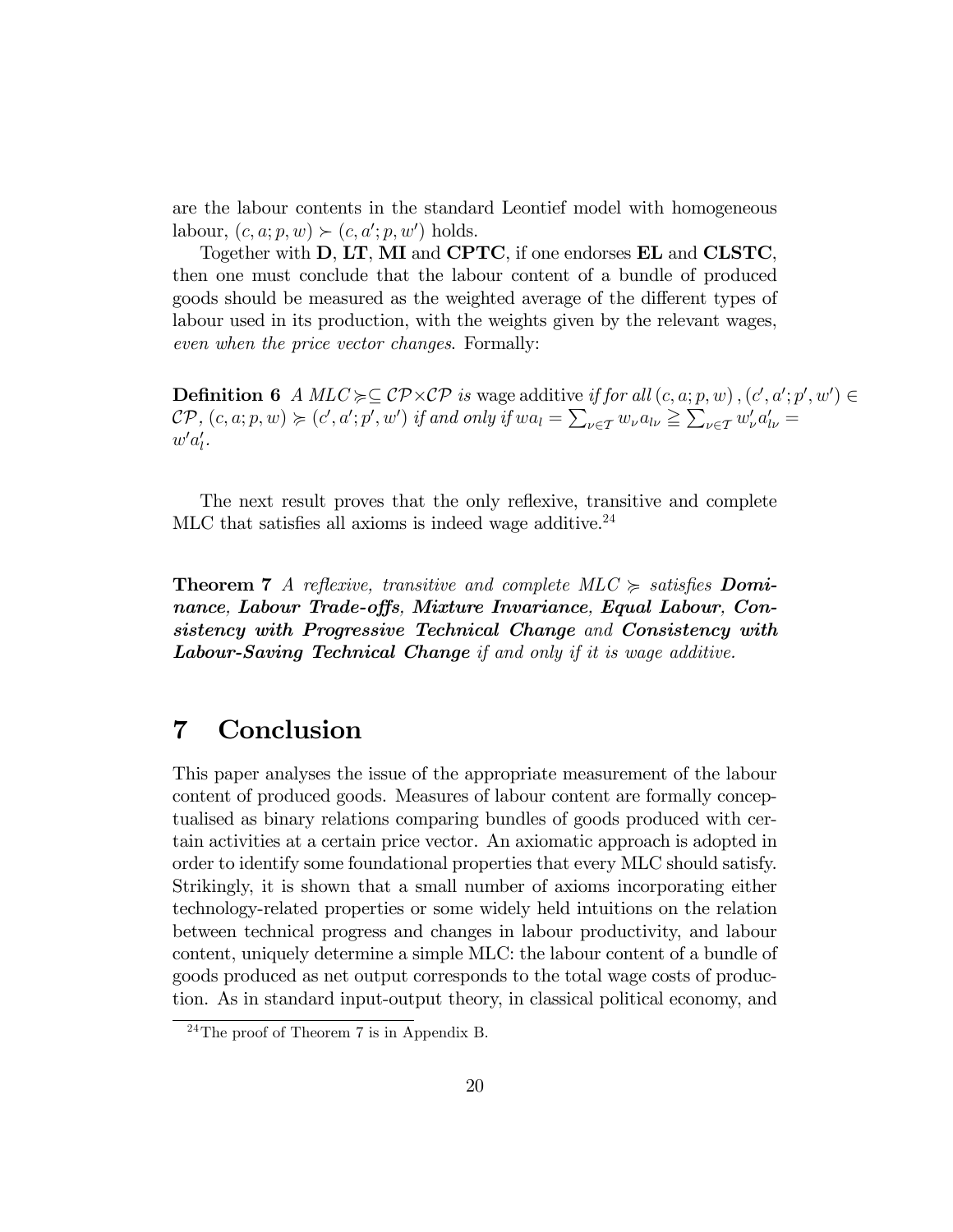in productivity analysis, relative wages are used to convert different types of labour into a single measure.

The axiomatic analysis developed in this paper is motivated by the idea that the theoretical strength of a MLC depends - to a large extent - on the foundational principles that underlie it. There are two important caveats to make about this, which also suggest directions for further research.

First, the axiomatic characterisation of the wage additive MLC does not imply that it provides the only possible definition of labour content. Although the wage additive measure possesses a number of desirable features from both the theoretical and the empirical viewpoint, alternative measures can certainly be proposed that capture different intuitions, and have different properties. From this perspective, the adoption of an axiomatic analysis aims precisely at making the relevant assumptions and intuitions explicit and open to discussion and criticism. The point is not to tinker with alternative specifications of assumptions in order to demonstrate some variations on a theme. Rather, a rigorous statement of the main axioms is helpful in clearing the ground for discussions and in fostering dialogue, and further research, over foundational principles.

Second, it is certainly desirable for a MLC to have sound theoretical fondations. Yet one may argue that its cogency and usefulness ultimately rest on the insights that can be gained from using it. In this case, the fruitfulness of the wage additive measure can only be judged when it is applied to economically relevant problems. From this perspective, too, this paper can be seen only as a first, and preliminary step in a wider research programme.

#### A Proof of Theorem 4

First of all, we prove two technical Lemmas which are of some interest in their own right. Lemma 8 shows some convexity properties of the  $(p, w)$ labour ordering  $\succeq$ .

Lemma 8 Let  $\succcurlyeq_{(p,w)}$  satisfy **Mixture Invariance**. Consider any set  $\left\{a^1_l, ..., a^K_l\right\}$ , such that  $(c^k, a^k; p, w) \in \mathcal{CP}$ , for all  $k = 1, ..., K$  and  $a_l^i \sim_{(p,w)} a_l^j$  $\iota$ , for all  $i, j \in \{1, ..., K\}$ . Then, for all  $\{\tau_1, ..., \tau_K\}$  such that  $\tau_i \in (0,1)$  all  $i \in \{1, ..., K\}$  and  $\sum_{i=1}^{K} \tau_i = 1$ ,  $\sum_{i=1}^{K} \tau_i a_i^i \sim_{(p,w)} a_i^j$  $_{l}^{j},$  for all  $j \in \{1, ..., K\}.$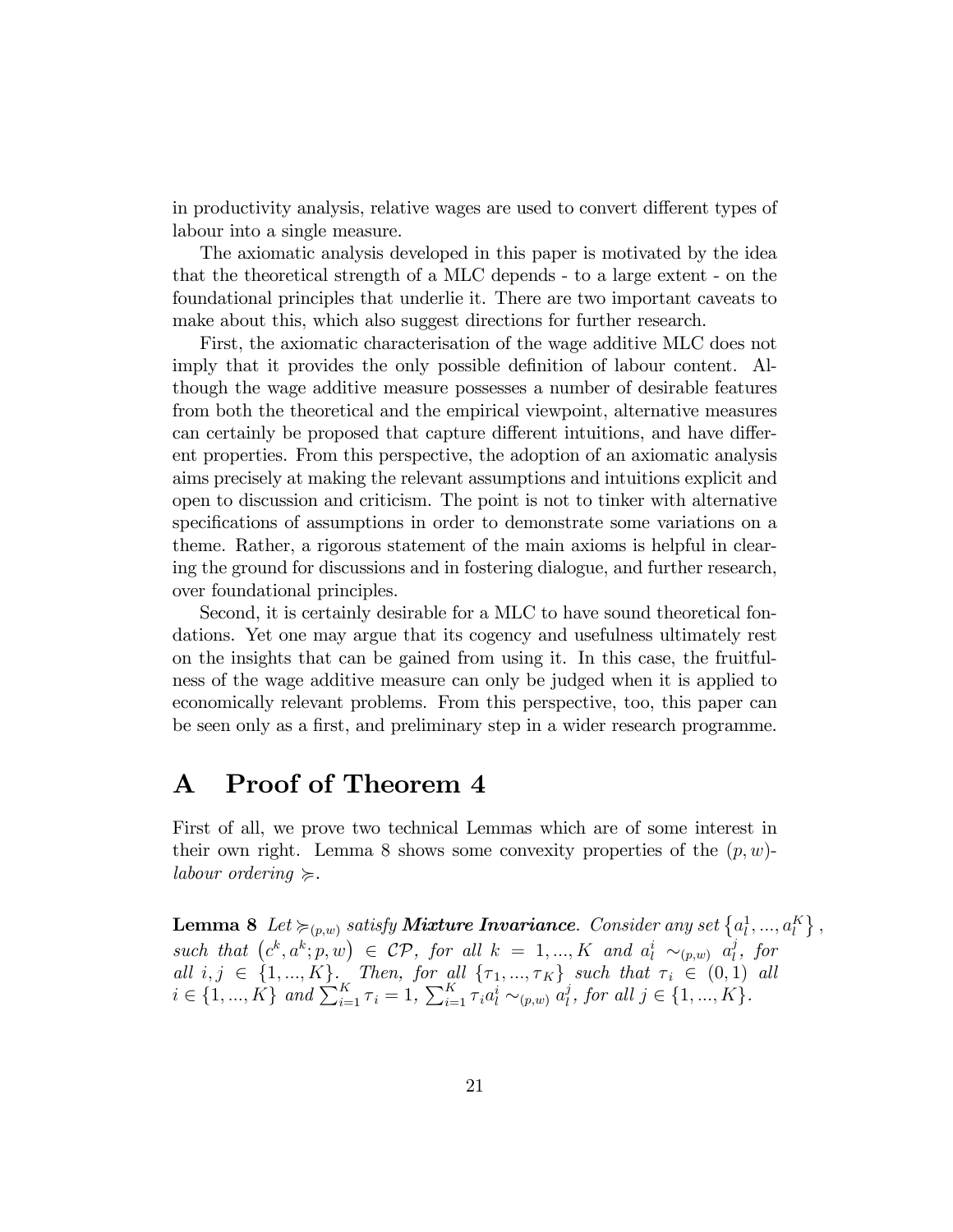**Proof.** We prove that for any pair  $a_l^i, a_l^j$  $\{i, i, j \in \{1, ..., K\}, \ a_i^i \sim_{(p,w)} \tau a_i^i +$  $(1-\tau)a_l^j \sim_{(p,w)} a_l^j$  $\tau_l^j$  for all  $\tau \in (0, 1)$ . The desired conclusion then follows from repeated application of this result, given the transitivity of  $\succcurlyeq_{(p,w)}$ .

Step 1. Note that for any  $(c, a; p, w)$ ,  $(c', a'; p, w) \in \mathcal{CP}$ , if  $a_l \succ_{(p,w)} a'_l$ , then by **MI**, and noting that by reflexivity of  $\succcurlyeq_{(p,w)}$ ,  $a_l \sim_{(p,w)} a_l$  and  $a'_l \sim_{(p,w)} a_l$  $a'_l$ , it follows that for all  $\tau \in (0,1)$ ,  $a_l \succ_{(p,w)} \tau a_l + (1-\tau)a'_l \succ_{(p,w)} a'_l$ .

Step 2. Consider any pair  $(c^i, a^i; p, w)$ ,  $(c^j, a^j; p, w)$ , where  $i, j \in \{1, ..., K\}$ . Suppose, by way of contradiction, there exists some  $\tau \in (0,1)$ , such that  $\tau a_l^i + (1 - \tau) a_l^j \sim_{(p,w)} a_l^j$ <sup>j</sup>. By completeness, suppose  $\tau a_l^i + (1 - \tau) a_l^j \succ_{(p,w)} a_l^j$  $_{l}^{\jmath},$ without loss of generality. Let  $a^{\tau} \equiv \tau a^i + (1 - \tau) a^j$ .

Then, by Step 1, for all  $t \in (0, 1)$ ,  $a_l^{\tau} \succ_{(p,w)} ta_l^{\tau} + (1-t)a_l^i \succ_{(p,w)} a_l^i \sim_{(p,w)}$  $a_l^j$ <sup>j</sup>. However, by *Step 1*, for any given  $t \in (0,1)$ , we have that  $ta^{\tau} + (1 (t) a_l^i \succ_{(p,w)} \chi a_l^i + (1-\chi) a_l^j$  $\ell_l^j$  for all  $\chi \in (0,1)$ . [This is because by *Step 1*]  $ta^{\tau} + (1-t)a_l^i \succ_{(p,w)} h[ta^{\tau} + (1-t)a_l^i] + (1-h)a_l^i$  for all  $h \in (0,1)$ . However,  $h[ta^{\tau} + (1-t)a_l^i] + (1-h) a_l^i = ga^{\tau} + (1-g)a_l^i = g[\tau a_l^i + (1-\tau)a_l^i]$  $\begin{array}{c} [a]_l \\ [b]_l \end{array} + (1-g)a_l^i,$ where  $g = ht$  and by setting  $\chi = 1 - g(1 - \tau)$  the latter expression follows. Setting  $\chi = \tau$  yields the desired contradiction.

The next Lemma proves that any two vectors with the same amount of labour content actually identify a direction in the T-dimensional space along which all vectors have the same labour content. This is a very useful property because, once a linear  $T-1$  dimensional subset of the state space is identified which contains vectors with the same amount of labour, Lemma 9 allows to extend it in all directions.

**Lemma 9** Let  $\succcurlyeq_{(p,w)}$  satisfy **Mixture Invariance**. Suppose  $(c, a; p, w)$ ,  $(c', a'; p, w) \in$  $\mathcal{CP}$  and  $a_l \sim_{(p,w)} a'_l$ . If  $(c'', a''; p, w) \in \mathcal{CP}$  and there exists  $t \in (0,1)$  such that  $a_l = ta_l'' + (1-t)a_l',$  then  $a_l'' \sim_{(p,w)} a_l \sim_{(p,w)} a_l'.$ 

**Proof.** Suppose that  $(c, a; p, w)$ ,  $(c', a'; p, w) \in \mathcal{CP}$  and  $a_l \sim_{(p,w)} a'_l$ . Suppose that  $(c'', a''; p, w) \in \mathcal{CP}$  and there exists  $t \in (0, 1)$  such that  $a_l = ta''_l + (1-t)a'_l$ , but  $a''_l \nsim_{(p,w)} a'_l$ . By completeness, suppose  $a''_l \simsim_{(p,w)} a'_l$ , without loss of generality. By Step 1 of the proof of Lemma 8,  $a_l'' \succ_{(p,w)} \tau a_l'' + (1-\tau)a_l' \succ_{(p,w)}$  $a'_l$  holds for all  $\tau \in (0, 1)$ . The desired contradiction follows setting  $\tau = t$ .

We can now prove Theorem 4.

**Proof of Theorem 4.** (*Necessity*) We show that the  $(p, w)$ -wage additive  $MLC \geq$  satisfies the axioms.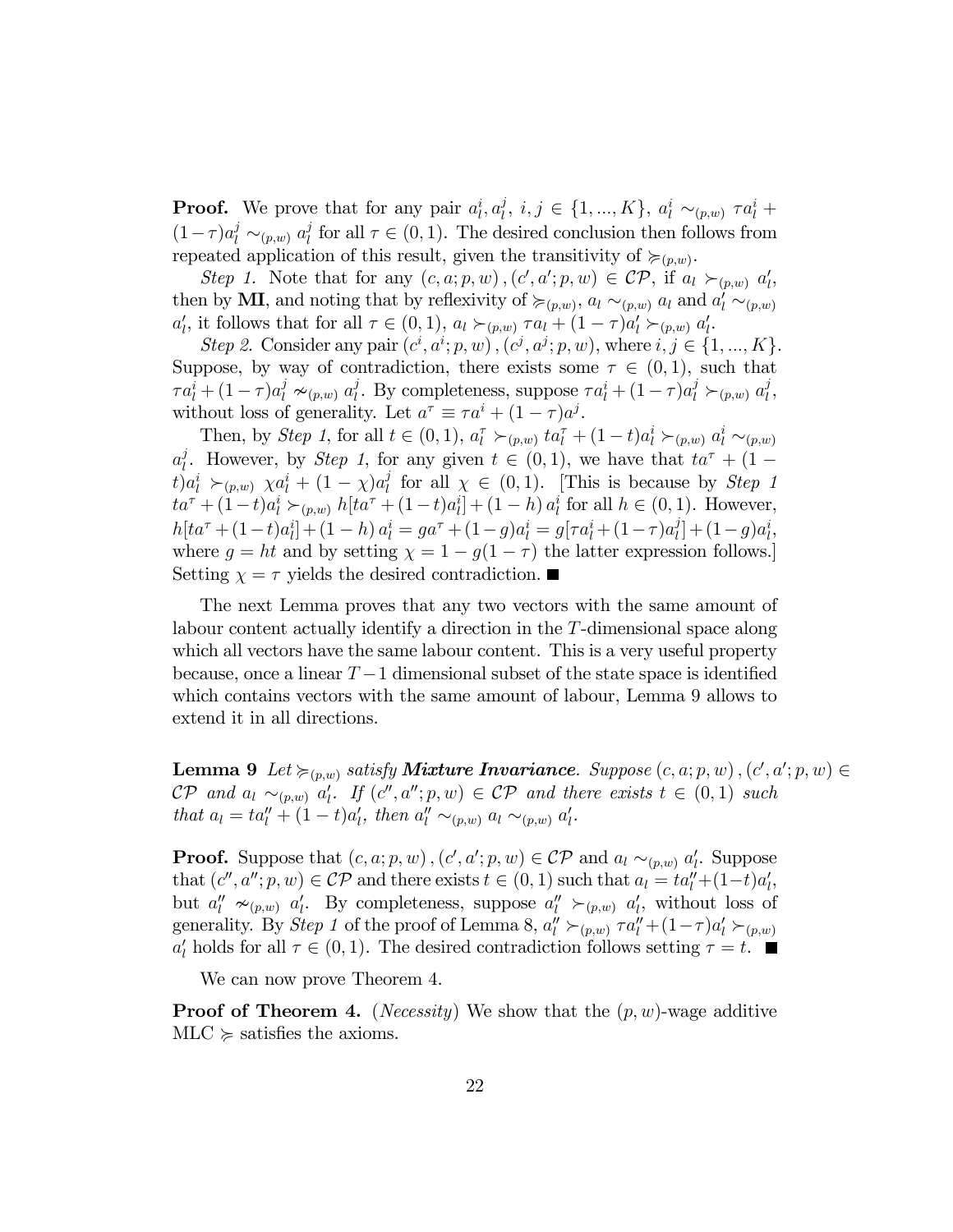To see that **D** is satisfied, note that for any  $(c, a; p, w)$ ,  $(c', a'; p, w) \in \mathcal{CP}$ , if  $a_l > a'_l$  then  $wa_l > wa'_l$  and so  $a_l \succ_{(p,w)} a'_l$ .

To see that LT is satisfied, consider any  $\nu, \mu \in \mathcal{T}, \nu \neq \mu$ , and any  $(c, a; p, w)$ ,  $(c', a'; p, w) \in \mathcal{CP}$ , such that  $a_{l\nu} > a'_{l\nu}$ ,  $a_{l\mu} < a'_{l\mu}$ , with  $w_{\nu} (a_{l\nu} - a'_{l\nu}) =$  $w_{\mu}\left(a'_{l\mu}-a_{l\mu}\right)$  and  $a_{l\zeta}=a'_{l\zeta}, \zeta\neq\nu, \mu$ . Since  $wa_{l}=wa'_{l}$ , then  $a_{l}\sim_{(p,w)} a'_{l}$ .

To see that **MI** is satisfied, consider any  $(c, a; p, w)$ ,  $(c', a'; p, w)$ ,  $(\widetilde{c}, \widetilde{a}; p, w)$ ,  $(\widetilde{c}', \widetilde{a}'; p, w) \in$  $\mathcal{CP}$ , and suppose that  $wa_l > wa'_l$  and  $w\widetilde{a}_l \geq w\widetilde{a}'_l$ . Then for any  $\tau \in (0,1)$ ,  $w(\tau a_l + (1 - \tau) \widetilde{a}_l) > w(\tau a'_l + (1 - \tau) \widetilde{a}'_l)$ , and so  $\tau a_l + (1 - \tau) \widetilde{a}_l >_{(p,w)} \tau a'_l +$  $(1 - \tau) \tilde{a}'_l$ , as sought.

To see that **CPTC** is satisfied, take any  $(c, a; p, w)$ ,  $(c, a'; p', w') \in \mathcal{CP}$ such that  $p\underline{a} + wa_l > p\underline{a}' + w'a'_l$  and  $\underline{a} \leq \underline{a}'$ . For any  $(p, w)$ ,  $(p', w') \in \mathbb{R}^{n+1}_{+}$ with  $w, w' > 0$ ,  $\underline{a} \leq \underline{a}'$  implies  $p\underline{a} \leq p\underline{a}'$ . Therefore, given  $p\underline{a}+wa_l > p\underline{a}'+w'a'_l$ it follows that  $wa_l > w'a_l'$ , and so  $a_l \succ_{(p,w)} a_l'$ , as sought.

(Sufficiency) Consider any  $(p, w)$ -labour ordering  $\succeq$  that satisfies **D**, **LT**, **MI** and **CPTC**. In order to show that  $\succeq$  is wage additive, we first show that any  $(p, w)$ -labour ordering  $\succeq$  that satisfies **D**, **LT**, and **MI** is additive, according to Definition 5. That is to say, we prove that, given a price vector  $(p, w) \in \mathbb{R}^{n+T}_+$  with  $w > 0$ , if a  $(p, w)$ -labour ordering  $\succeq$  satisfies **D**, **LT**, and **MI** then there is some  $\sigma_{(p,w)} \in \mathbb{R}_{++}^T$  such that for all  $(c, a; p, w)$ ,  $(c', a'; p, w) \in$  $\mathcal{CP}, a_l \succcurlyeq_{(p,w)} a'_l$  if and only if  $\sum_{\nu \in \mathcal{T}} \sigma_{(p,w)}^{\nu} a_{l\nu} \geq \sum_{\nu \in \mathcal{T}} \sigma_{(p,w)}^{\nu} a'_{l\nu}$ . Then, we use **CPTC** to prove that  $\sigma_{(p,w)} = w$ .

Step 1. First of all, we prove that for any  $(c, a; p, w)$ ,  $(c', a'; p, w) \in \mathcal{CP}$ ,  $a_l \succcurlyeq_{(p,w)} a'_l$  implies  $a_l + y \succcurlyeq_{(p,w)} a'_l + y$ , for all  $y \in \mathbb{R}^T$  such that  $a_l +$  $y, a'_l + y \in \mathbb{R}_+^T$ . To see this, suppose, by way of contradiction, that there exist  $(c, a; p, w)$ ,  $(c', a'; p, w) \in \mathcal{CP}$ , and  $y \in \mathbb{R}^T$  such that  $a_l \succcurlyeq_{(p,w)} a'_l$ , but  $a_l + y \not\succcurlyeq_{(p,w)} a'_l + y$ . By completeness, this implies  $a'_l + y \succ_{(p,w)} a_l + y$ . Then, by **MI**, for all  $\tau \in (0, 1)$ ,  $\tau a_l + (1 - \tau) (a'_l + y) \succ_{(p,w)} \tau a'_l + (1 - \tau) (a_l + y)$ . Let  $\tau = \frac{1}{2}$  $\frac{1}{2}$ , then the latter expression becomes

$$
\frac{1}{2}a_l + \frac{1}{2}(a'_l + y) \succ_{(p,w)} \frac{1}{2}a'_l + \frac{1}{2}(a_l + y)
$$

which violates reflexivity.

Step 2. By LT, for all  $\nu, \mu \in \mathcal{T}$ , there are  $(c, a, p, w)$ ,  $(c', a'; p, w) \in \mathcal{CP}$ such that  $a_{l\nu} > a'_{l\nu}$ ,  $a_{l\mu} < a'_{l\mu}$ , and  $a_{l\zeta} = a'_{l\zeta}$ ,  $\zeta \neq \nu, \mu$ , and  $a_{l} \sim_{(p,w)} a'_{l}$ . Take  $\nu = 1$ ; by LT there are  $T - 1$  pairs  $(c^{\mu}, a^{\mu}; p, w)$ ,  $(c'^{\mu}, a'^{\mu}; p, w) \in \mathcal{CP}$ such that  $a_{l1}^{\mu} > a_{l1}^{\prime \mu}$ ,  $a_{l\mu}^{\mu} < a_{l\mu}^{\prime \mu}$ , and  $a_{l\zeta}^{\mu} = a_{l\zeta}^{\prime \mu}$ ,  $\zeta \neq 1, \mu$ , and  $a_{l}^{\mu} \sim_{(p,w)}$  $a_l^{\prime \mu}$ . Let the set of all such  $2(T-1)$  vectors of direct labour be denoted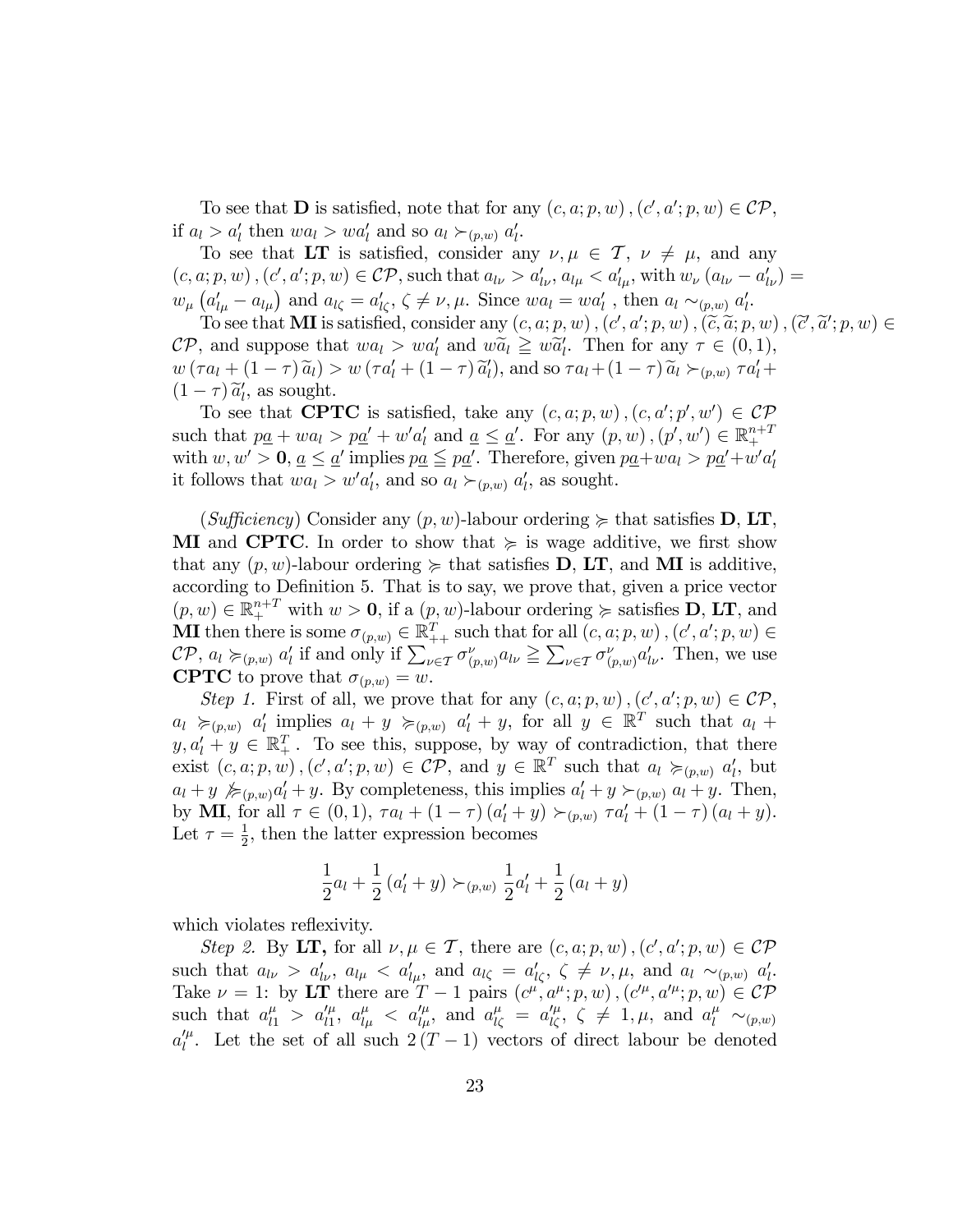as  $I^1$ . Define  $\sigma_{(p,w)} = \left(\sigma^1_{(p,w)}, ..., \sigma^T_{(p,w)}\right)$ ) as follows: for all  $\mu \in \mathcal{T}, \mu \neq 1$ ,  $\frac{\sigma^1_{(p,w)}}{\sigma^\mu_{(p,w)}}\,\equiv\,$  $a'^\mu_{l\mu}$  –  $a^\mu_{l\mu}$  $\frac{a_{l\mu}^{i} - a_{l\mu}^{j}}{a_{l1}^{\mu} - a_{l1}^{\prime\mu}}$  and  $\sum_{\nu \in \mathcal{T}} \sigma_{(p,w)}^{\nu} = 1$ : by construction  $\sigma_{(p,w)} > 0$  and, for all  $\mu \in \mathcal{T}$ ,  $\mu \neq 1$ ,  $\sum_{\nu \in \mathcal{T}} \sigma_{(p,w)}^{\nu} a_{l\nu}^{\mu} = \sum_{\nu \in \mathcal{T}} \sigma_{(p,w)}^{\nu} a_{l\nu}^{\prime \mu}$ . We show that, starting from  $I^1$ , it is possible to construct one iso-labour surface such that for all  $(c, a; p, w)$ ,  $(c', a'; p, w) \in \mathcal{CP}$  such that  $\sum_{\nu \in \mathcal{T}} \sigma_{(p,w)}^{\nu} a_{l\nu} = \sum_{\nu \in \mathcal{T}} \sigma_{(p,w)}^{\nu} a_{l\nu}' = k$ , we have  $a_l \sim_{(p,w)} a'_l$ .

Step 3. Consider  $a_l^2, a_l'^2 \in I^1$ : by construction  $(c^2, a^2; p, w)$ ,  $(c'^2, a'^2; p, w) \in$  $\mathcal{CP}$  are such that  $a_{l1}^2 > a_{l1}^{\prime 2}$ ,  $a_{l2}^2 < a_{l2}^{\prime 2}$ , and  $a_{l\zeta}^2 = a_{l\zeta}^{\prime 2}$ ,  $\zeta \neq 1, 2$ , and  $a_l^2 \sim_{(p,w)} a_l^{\prime 2}$ . Choose  $y^2 \in \mathbb{R}_+^T$  such that for all pairs  $a_l^{\mu}$  $\mu^{l}_{l}, a_{l}^{\prime \mu} \in I^{1}, a_{l}^{\max} \equiv a_{l}^{2} + y^{2} \geq a_{l}^{\mu}$  $_l^{\mu}$  ,  $\mu \in \mathcal{T}, \mu \neq 1$ . Note that we are allowing for the possibility that  $a_l^2 \ge a_l^{\mu}$ l for all  $\mu \in \mathcal{T}$ ,  $\mu \neq 1$ , and  $y^2 = 0$ . By Step 1,  $a_l^2 \sim_{(p,w)} a_l'^2$  implies  $a_l^{\text{max}} \equiv a_l^2 + y^2 \sim_{(p,w)} a_l'^2 + y^2.$ 

Step 4. Consider any  $a_l^{\mu}$  $\mu_l^{\mu}, a_l^{\prime \mu} \in I^1$ ,  $\mu \in \mathcal{T}$ ,  $\mu \neq 1, 2$ ; by construction  $(c^{\mu}, a^{\mu}; p, w), (c'^{\mu}, a'^{\mu}; p, w) \in \mathcal{CP}$  are such that  $a^{\mu}_{l1} > a'^{\mu}_{l1}$ ,  $a^{\mu}_{l\mu} < a'^{\mu}_{l\mu}$ , and  $a_{l\zeta}^{\mu} = a_{l\zeta}^{\prime \mu}, \zeta \neq 1, \mu$ , and  $a_l^{\mu} \sim_{(p,w)} a_l^{\prime \mu}$ . For all  $\mu \in \mathcal{T}, \mu \neq 1, 2$ , define  $y^{\mu} \in \mathbb{R}^T_+$ such that for any  $a_l^{\mu}$  $\ell_l^{\mu}, a_l^{\prime \mu} \in I^1$ :  $a_l^{\mu} + y^{\mu} = a_l^{\max}$ . By Step 1,  $a_l^{\mu} \sim_{(p,w)} a_l^{\prime \mu}$ implies  $a_l^{\max} = a_l^{\mu} + y^{\mu} \sim_{(p,w)} a_l^{\prime \mu} + y^{\mu}$ , for all  $\mu \in \mathcal{T}, \mu \neq 1, 2$ .

Step 5. Noting that the addition of  $y^{\mu}$  to each pair of vectors preserves the original inequalities, the procedure in Step  $4$  yields  $T$  linearly independent vectors,  $a_l^{\max}, a_l^{\prime \mu} + y^{\mu}, \mu \in \mathcal{T}, \mu \neq 1$ , such that  $a_l^{\max} \sim_{(p,w)} a_l^{\prime \mu} + y^{\mu}, \mu \in \mathcal{T}$ ,  $\mu \neq 1, 2$ , and, by transitivity,  $a''_l + y'' \sim_{(p,w)} a''_l + y^{\mu}, \mu, \eta \in \mathcal{T}, \mu, \eta \neq 1$ . Moreover, by the construction of  $\sigma_{(p,w)}$  in Step 2,  $\sum_{\nu \in \mathcal{I}} \sigma_{(p,w)}^{\nu} (a_{l\nu}^{\prime \mu} + y^{\mu}) =$  $\sum_{\nu \in \mathcal{T}} \sigma_{(p,w)}^{\nu} a_{\nu}^{\max} = k > 0$ , for all  $\mu \in \mathcal{T}, \mu \neq 1$ . Then, by Lemmas 8 and 9, it follows that for all  $(c, a; p, w) \in \mathcal{CP}$  such that  $\sum_{\nu \in \mathcal{T}} \sigma_{(p,w)}^{\nu} a_{l\nu} =$  $\sum_{\nu \in \mathcal{T}} \sigma_{(p,w)}^{\nu} a_{\nu}^{\max} = k$ , we have  $a_l \sim_{(p,w)} a_l^{\max}$ . Therefore, by transitivity, for all  $(c, a; p, w), (c', a'; p, w) \in \mathcal{CP}$  such that  $\sum_{\nu \in \mathcal{T}} \sigma_{(p,w)}^{\nu} a_{l\nu} = \sum_{\nu \in \mathcal{T}} \sigma_{(p,w)}^{\nu} a_{l\nu}' = k$ , we have  $a_l \sim_{(p,w)} a'_l$ .

Step 6. Next, we show that for all  $(c, a; p, w)$ ,  $(c', a'; p, w) \in \mathcal{CP}$  such that  $\sum_{\nu \in \mathcal{T}} \sigma_{(p,w)}^{\nu} a_{l\nu} = \sum_{\nu \in \mathcal{T}} \sigma_{(p,w)}^{\nu} a_{l\nu}' = k' \neq k$ , we have  $a_l \sim_{(p,w)} a'_l$ . Suppose first that  $k' > k$ . Consider any  $(\tilde{c}, \tilde{a}; p, w)$ ,  $(\tilde{c}', \tilde{a}'; p, w) \in \mathcal{CP}$  such that  $\sum_{k=1}^{\infty} a_k \tilde{c}_k = \sum_{k=1}^{\infty} a_k \tilde{c}_k$ that  $\sum_{\nu \in \mathcal{I}} \sigma_{(p,w)}^{\nu} \tilde{a}_{l\nu} = \sum_{\nu \in \mathcal{I}} \sigma_{(p,w)}^{\nu} \tilde{a}_{l\nu}^{\nu} = k$ . By Step 5, we have  $\tilde{a}_{l} \sim_{(p,w)} \tilde{a}_{l}^{\nu}$ . Let  $y = (k' - k, k' - k, ..., k' - k) > 0$ . Then, by Step 1,  $\tilde{a}_l + y \sim_{(p,w)}$  $\widetilde{a}'_l + y$ . Let the set of all vectors thus constructed be denoted  $I^2$ : for all  $(c', a'; p, w)$ ,  $(c'', a''; p, w) \in \mathcal{CP}$  such that  $a'_l, a''_l \in I^2$ , by construction  $\sum_{\nu \in \mathcal{T}} \sigma_{(p,w)}^{\nu} a'_{l\nu} =$ <br> $\sum_{\nu \in \mathcal{T}} \sigma_{(p,w)}^{\nu} a''_{l\nu} = k'$ ,  $a'_l \sim_{(n,w)} a''_l$ , and  $I^2$  identifies a  $T-1$  dimensional linear  $\sum_{\nu \in \mathcal{T}} \sigma_{(p,w)}^{\nu} a_{l\nu}'' = k', a'_{l} \sim_{(p,w)} a''_{l}$ , and  $I^2$  identifies a  $T-1$  dimensional linear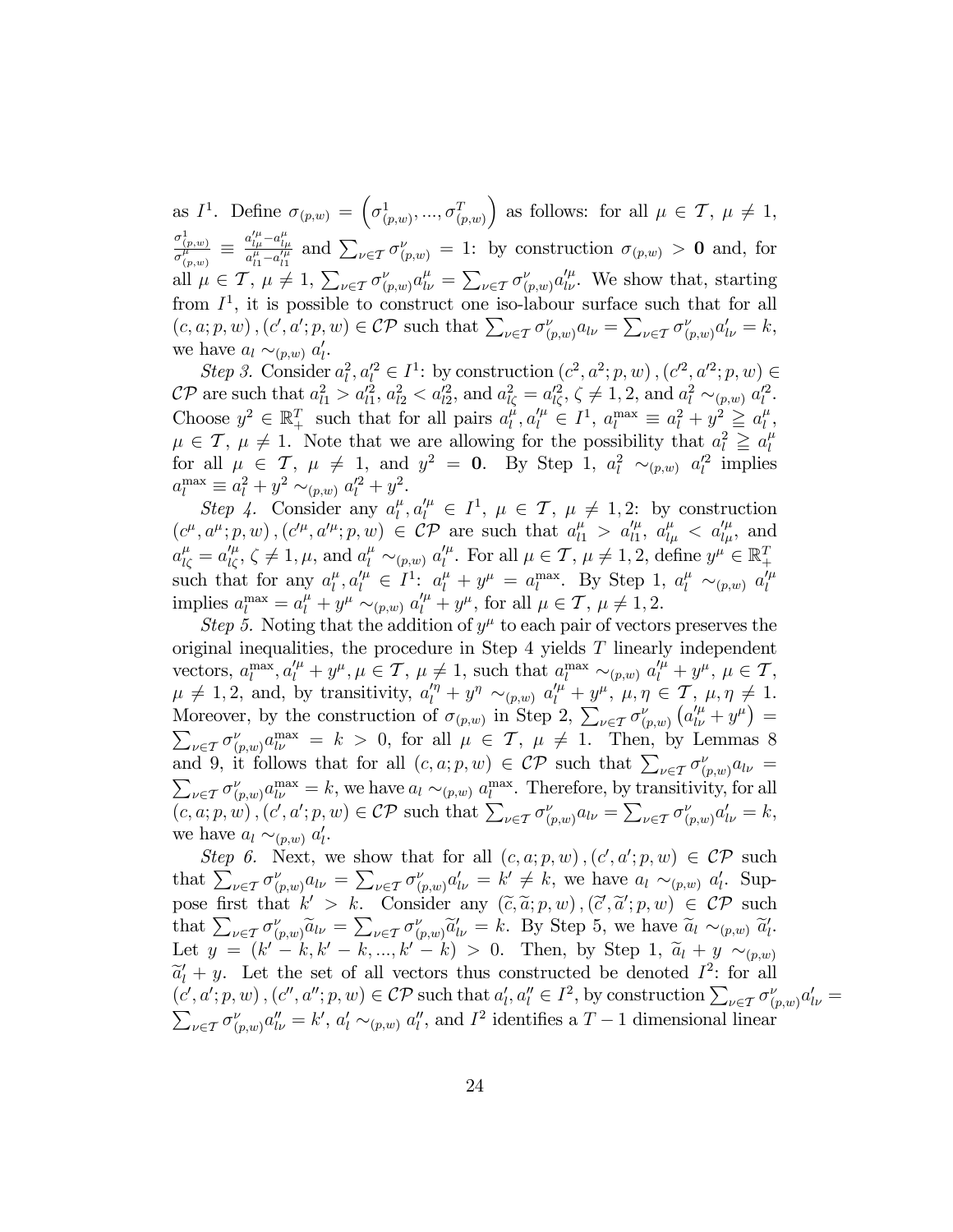space. Then, by Lemmas 8 and 9, it follows that for all  $(c, a; p, w) \in \mathcal{CP}$  such that  $\sum_{\nu \in \mathcal{T}} \sigma_{(p,w)}^{\nu} a_{l\nu} = k'$ , we have  $a_l \sim_{(p,w)} a'_l$  for all  $a'_l \in I^2$ , and the desired result follows by transitivity.

A similar argument holds for the case  $k' < k$ , restricting attention to the vectors  $(\tilde{c}, \tilde{a}; p, w)$ ,  $(\tilde{c}', \tilde{a}'; p, w) \in \mathcal{CP}$  such that  $\sum_{\nu \in \mathcal{T}} \sigma_{(p,w)}^{\nu} \tilde{a}_{l\nu} = \sum_{\nu \in \mathcal{T}} \sigma_{(p,w)}^{\nu} \tilde{a}_{l\nu}' =$ k and such that if  $y = (k' - k, k' - k, ..., k' - k)$  then  $\widetilde{a}_l + y, \widetilde{a}'_l + y \in \mathbb{R}_+^T$ .

Step 7. The previous arguments prove that if  $(c, a; p, w)$ ,  $(c', a'; p, w) \in$  $\mathcal{CP}$  are such that  $\sum_{\nu \in \mathcal{T}} \sigma_{(p,w)}^{\nu} a_{l\nu} = \sum_{\nu \in \mathcal{T}} \sigma_{(p,w)}^{\nu} a_{l\nu}^{\prime}$ , then  $a_l \sim_{(p,w)} a_l^{\prime}$ . Then, by **D** and transitivity, it follows that for all  $(c, a; p, w)$ ,  $(c', a'; p, w) \in \mathcal{CP}$  such that  $\sum_{\nu \in \mathcal{T}} \sigma_{(p,w)}^{\nu} a_{l\nu} > \sum_{\nu \in \mathcal{T}} \sigma_{(p,w)}^{\nu} a_{l\nu}^{\prime}$ , it must be  $a_l \succ_{(p,w)} a_l^{\prime}$ .

Step 8. In order to complete the demonstration, we need to prove that for all  $\nu, \mu \in \mathcal{T}, \frac{w_{\nu}}{w_{\mu}}$  $\frac{w_{\nu}}{w_{\mu}} = \frac{\sigma_{(p,w)}^{\nu}}{\sigma_{(p,w)}^{\mu}}$ . However, this immediately follows noting that if  $\frac{w_{\nu}}{w_{\mu}} \neq \frac{\sigma_{(p,w)}^{\nu}}{\sigma_{(p,w)}^{\mu}}$  for some  $\nu, \mu \in \mathcal{T}$ , then it is straightforward to find  $(c, a; p, w), (c, a'; p, w) \in \mathcal{CP}$ , such that  $p\underline{a} + wa_l > p\underline{a'} + wa'_l$  and  $\underline{a} \leq \underline{a'},$ and  $wa_l > wa'_l$ , but  $\sum_{\nu \in \mathcal{T}} \sigma^{\nu}_{(p,w)} a_{l\nu} \leq \sum_{\nu \in \mathcal{T}} \sigma^{\nu}_{(p,w)} a'_{l\nu}$  and so  $a_l \neq_{(p,w)} a'_l$ , thus violating **CPTC**.

The properties in Theorem 4 are independent.

#### B Proof of Theorem 7

#### Proof of Theorem 7.

(Necessity) A similar argument as in the proof of Theorem 4 shows that the wage additive MLC  $\succcurlyeq$  satisfies the axioms.

(Sufficiency) Consider any reflexive, transitive and complete MLC  $\succeq \subseteq$  $\mathcal{CP} \times \mathcal{CP}$  that satisfies **D**, **LT**, **MI**, **EL**, **CPTC**, and **CLSTC**. In order to show that  $\succcurlyeq$  is wage additive, we first show that any reflexive, transitive and complete MLC  $\succeq$  that satisfies **D**, **LT**, **MI**, and **EL** is additive, according to Definition 5. That is to say, we prove that, given a price vector  $(p, w) \in \mathbb{R}^{n+T}_+$ with  $w > 0$ , if this MLC  $\succeq$  satisfies **D**, **LT**, **MI**, and **EL** then there is some  $\sigma_{(p,w)} \in \mathbb{R}_{++}^T$  such that for all  $x = (c, a; p, w)$ ,  $x' = (c', a'; p, w) \in \mathcal{CP}, x \succcurlyeq x'$ if and only if  $\sum_{\nu \in \mathcal{I}} \sigma_{(p,w)}^{\nu} a_{l\nu} \geq \sum_{\nu \in \mathcal{I}} \sigma_{(p,w)}^{\nu} a_{l\nu}^{\nu}$ . Then, we use **CPTC** and **CLSTC** to prove that  $\sigma_{(p,w)} = w$ . Note that Lemmas 8 and 9 for  $(p, w)$ labour orderings are easily generalised into the lemmas for any reflexive, transitive and complete MLC by replacing  $\succcurlyeq_{(p,w)}$ , and  $a'_l$  respectively with  $\succcurlyeq$ , x, and x'.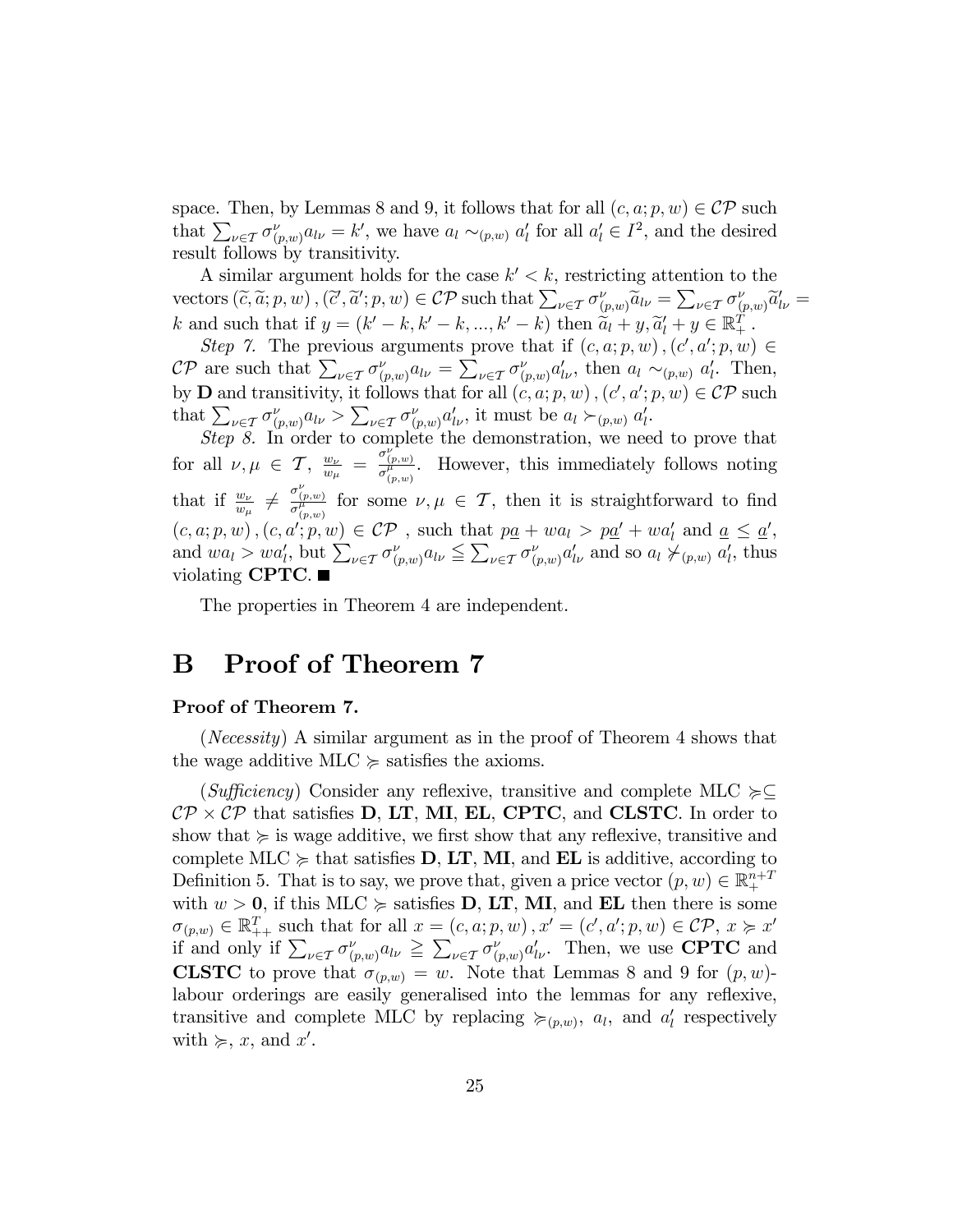Step 1. First of all, for any  $x = (c, a; p, w)$ ,  $x' = (c', a'; p, w) \in \mathcal{CP}$ , let us define  $x \oplus y \equiv (c, (- (a_l + y), -\underline{a}, \overline{a}) ; p, w)$  and  $x' \oplus y \equiv (c', (- (a'_l + y), -\underline{a}', \overline{a}')) ; p, w)$ for all  $y \in \mathbb{R}^T$  such that  $a_l + y, a'_l + y \in \mathbb{R}_+^T$ . By the universality of  $\mathcal{P}$ ,  $x \oplus y \in \mathcal{CP}$  and  $x' \oplus y \in \mathcal{CP}$ . Then, we will show that  $x \geq x'$  implies  $x \oplus y \succcurlyeq x' \oplus y$ . To see this, suppose, by way of contradiction, that there exist  $x = (c, a; p, w), x' = (c', a'; p, w) \in \mathcal{CP}$ , and  $y \in \mathbb{R}^T$  such that  $x \succcurlyeq x'$ , but  $x \oplus y \not\succ x' \oplus y$ . By completeness, this implies  $x' \oplus y \succ x \oplus y$ . Then, by **MI**, for all  $\tau \in (0, 1)$ ,  $\tau x + (1 - \tau)(x' \oplus y) \succ \tau x' + (1 - \tau)(x \oplus y)$ . Let  $\tau = \frac{1}{2}$  $\frac{1}{2}$ , then the latter expression becomes

$$
\frac{1}{2}x + \frac{1}{2}(x' \oplus y) \succ \frac{1}{2}x' + \frac{1}{2}(x \oplus y).
$$

However,  $\frac{1}{2}x+\frac{1}{2}$  $\frac{1}{2}(x' \oplus y) = (\frac{1}{2})$  $rac{1}{2}c + \frac{1}{2}$  $\frac{1}{2}c', \left(-\frac{1}{2}\right)$  $\frac{1}{2}(a_l + a'_l + y), -\frac{1}{2}$  $\frac{1}{2}\left(\underline{a}+\underline{a}'\right),\frac{1}{2}$  $\frac{1}{2}(\overline{a}+\overline{a}'))$ ;  $p, w) =$ 1  $\frac{1}{2}x' + \frac{1}{2}$  $\frac{1}{2}(x \oplus y)$ , which violates reflexivity.

Step 2. By LT, for all  $\nu, \mu \in \mathcal{T}$ , there are  $x = (c, a; p, w)$ ,  $x' = (c', a'; p, w) \in$  $\mathcal{CP}$  such that  $a_{l\nu} > a'_{l\nu}$ ,  $a_{l\mu} < a'_{l\mu}$ , and  $a_{l\zeta} = a'_{l\zeta}$ ,  $\zeta \neq \nu, \mu$ , and  $x \sim x'$ . Take  $\nu = 1$ : by LT there are  $T - 1$  pairs  $x^{\mu} = (c^{\mu}, a^{\mu}; p, w)$ ,  $x'^{\mu} = (c'^{\mu}, a'^{\mu}; p, w) \in$  $\mathcal{CP}$  such that  $a_{l1}^{\mu} > a_{l1}^{\prime\mu}$ ,  $a_{l\mu}^{\mu} < a_{l\mu}^{\prime\mu}$ , and  $a_{l\zeta}^{\mu} = a_{l\zeta}^{\prime\mu}$ ,  $\zeta \neq 1, \mu$ , and  $x^{\mu} \sim x^{\prime\mu}$ . Let the set of all such  $2(T-1)$  vectors of labour inputs be denoted as  $I^1$ . Define  $\sigma_{(p,w)} = \left(\sigma^1_{(p,w)},...,\sigma^T_{(p,w)}\right)$ ) as follows: for all  $\mu \in \mathcal{T}$ ,  $\mu \neq 1$ ,  $\frac{\sigma_{(p,w)}^1}{\sigma_{(p,w)}^{\mu}} \equiv$  $a_{l\mu}^{\prime\mu}$  –  $a_{l\mu}^{\mu}$  $\sigma(p,w) = \begin{pmatrix} \sigma(p,w), \dots, \sigma(p,w) \end{pmatrix}$  as follows. For all  $\mu \in \mathcal{I}$ ,  $\mu \neq 1$ ,  $\frac{\sigma(p,w)}{\sigma(p,w)} = \frac{\sigma(p,w)}{\sigma(p,w)}$ <br>and  $\sum_{\nu \in \mathcal{I}} \sigma_{(p,w)}^{\nu} = 1$ : by construction  $\sigma_{(p,w)} > 0$  and, for all  $\mu \in \mathcal{I}$ ,  $\mu \neq 1$ ,  $\sigma_{(p,w)}^{\nu} a_{l\nu}^{\mu} = \sum_{\nu \in \mathcal{T}} \sigma_{(p,w)}^{\nu} a_{l\nu}^{\prime \mu}$ . We show that, starting from  $I^{1}$ , it is possible to construct one iso-labour surface such that for all  $x = (c, a; p, w), x' =$  $(c', a'; p, w) \in \mathcal{CP}$  such that  $\sum_{\nu \in \mathcal{T}} \sigma_{(p,w)}^{\nu} a_{l\nu} = \sum_{\nu \in \mathcal{T}} \sigma_{(p,w)}^{\nu} a_{l\nu}^{\nu} = k$ , we have  $x \sim x'.$ 

Step 3. Consider  $a_l^2, a_l'^2 \in I^1$ : by construction  $x^2 = (c^2, a^2; p, w), x'^2 =$  $(c^2, a^2; p, w) \in \mathcal{CP}$  are such that  $a_{l1}^2 > a_{l1}^2, a_{l2}^2 < a_{l2}^2$ , and  $a_{l\zeta}^2 = a_{l\zeta}^2, \zeta \neq 1, 2,$ and  $x^2 \sim x'^2$ . Choose  $y^2 \in \mathbb{R}^T_+$  such that for all pairs  $a_l^{\mu}$  $\mu_l^{\mu}, a_l^{\prime \mu} \in I^1, a_l^{\max} \equiv$  $a_l^2 + y^2 \geqq a_l^{\mu}$  $\mu, \mu \in \mathcal{T}, \mu \neq 1$ . Note that we are allowing for the possibility that  $a_l^2 \geq a_l^{\mu}$  $\mu$ <sup>t</sup> for all  $\mu \in \mathcal{T}$ ,  $\mu \neq 1$ , and  $y^2 = 0$ . By Step 1,  $x^2 \sim x'^2$  implies  $x^{2 \max} \equiv x^2 \oplus y^2 \sim x^2 \oplus y^2.$ 

Step 4. Consider any  $a_l^{\mu}$  $\mu_l^{\mu}, a_l^{\prime \mu} \in I^1$ ,  $\mu \in \mathcal{T}$ ,  $\mu \neq 1, 2$ : by construction  $x^{\mu} = (c^{\mu}, a^{\mu}; p, w), x'^{\mu} = (c'^{\mu}, a'^{\mu}; p, w) \in \mathcal{CP}$  are such that  $a^{\mu}_{l1} > a'^{\mu}_{l1}, a^{\mu}_{l\mu} <$  $a_{l\mu}^{\prime\mu}$ , and  $a_{l\zeta}^{\mu} = a_{l\zeta}^{\prime\mu}$ ,  $\zeta \neq 1, \mu$ , and  $x^{\mu} \sim x^{\prime\mu}$ . For all  $\mu \in \mathcal{T}$ ,  $\mu \neq 1, 2$ , define  $y^{\mu} \in \mathbb{R}_{+}^{T}$  such that for any  $a_{l}^{\mu}$  $\mu_l^{\mu}, a_l^{\prime \mu} \in I^1$ :  $a_l^{\mu} + y^{\mu} = a_l^{\text{max}}$ . By Step 1,  $x^{\mu} \sim x^{\prime \mu}$ implies  $x^{\mu \max} = x^{\mu} \oplus y^{\mu} \sim x'^{\mu} \oplus y^{\mu}$ , for all  $\mu \in \mathcal{T}, \mu \neq 1, 2$ .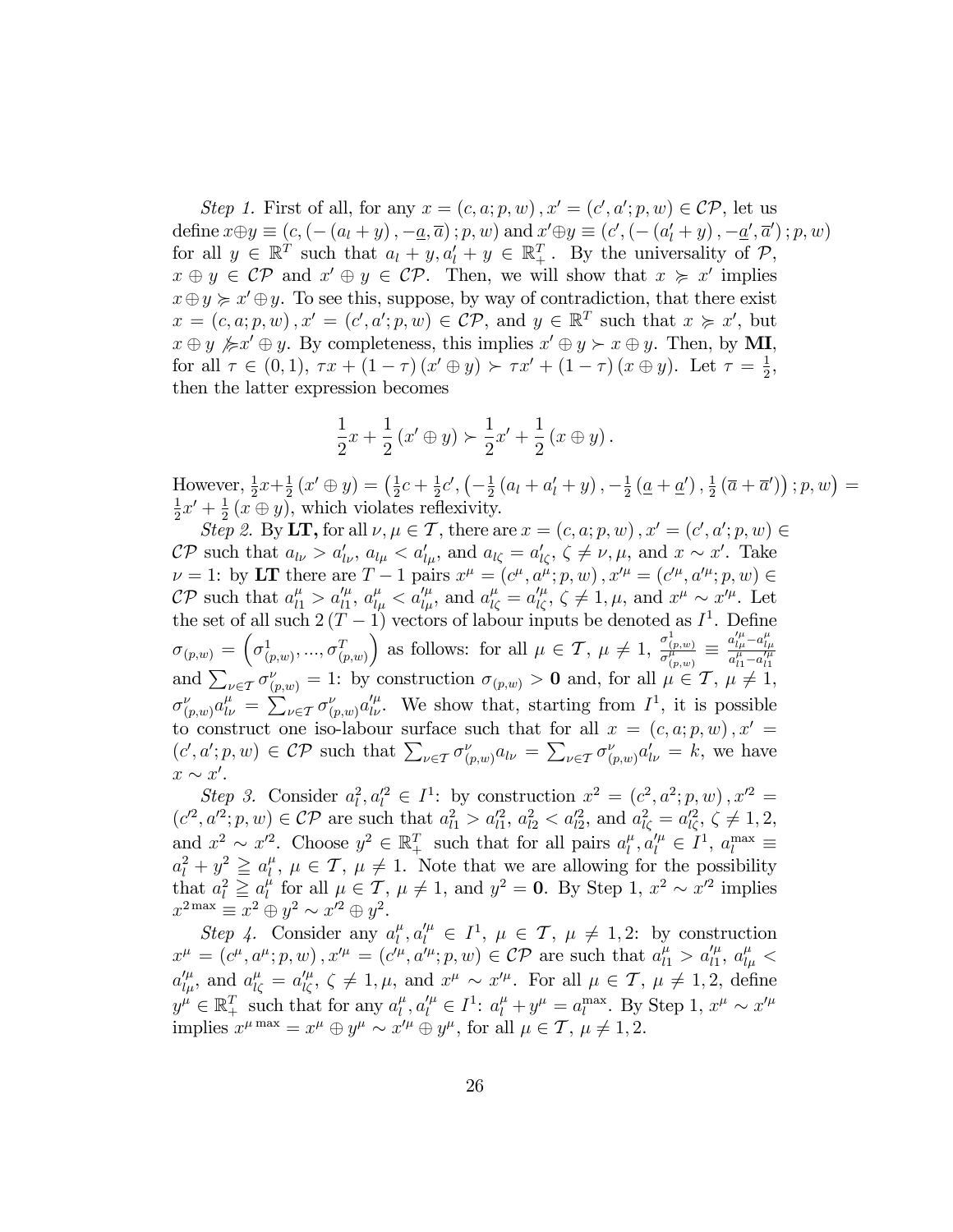Step 5. Noting that the addition of  $y^{\mu}$  to each pair of vectors preserves the original inequalities, the procedure in Step  $4$  yields  $T$  linearly independent vectors,  $a_l^{\max}, a_l^{\prime \mu} + y^{\mu}, \mu \in \mathcal{T}, \mu \neq 1$ , such that  $x^{\mu \max} \sim x^{\prime \mu} \oplus y^{\mu}, \mu \in \mathcal{T}$ ,  $\mu \neq 1, 2$ , and, by **EL** and transitivity,  $x'^\eta \oplus y^\eta \sim x^{\eta \max} \sim x^{\mu \max} \sim x'^{\mu} \oplus y^{\mu}$ implies  $x'^\eta \oplus y^\eta \sim x'^\mu \oplus y^\mu$  for any  $\mu, \eta \in \mathcal{T}$  with  $\mu, \eta \neq 1$ . Moreover, by the construction of  $\sigma$  in Step 2,  $\sum_{\nu \in \mathcal{T}} \sigma_{(p,w)}^{\nu} (a_{l\nu}^{\prime \mu} + y^{\mu}) = \sum_{\nu \in \mathcal{T}} \sigma_{(p,w)}^{\nu} a_{l\nu}^{\text{max}} =$  $k > 0$ , for all  $\mu \in \mathcal{T}$ ,  $\mu \neq 1$ . Then, by Lemmas 8 and 9, it follows that for all  $x = (c, a; p, w) \in \mathcal{CP}$  such that  $\sum_{\nu \in \mathcal{T}} \sigma_{(p,w)}^{\nu} a_{l\nu} = \sum_{\nu \in \mathcal{T}} \sigma_{(p,w)}^{\nu} a_{l\nu}^{\max} = k$ , we have  $x \sim x^{2\max}$ . Therefore, by transitivity, for all  $x = (c, a; p, w)$ ,  $x' = (c, a; p, w)$ .  $(c', a'; p, w) \in \mathcal{CP}$  such that  $\sum_{\nu \in \mathcal{T}} \sigma_{(p,w)}^{\nu} a_{l\nu} = \sum_{\nu \in \mathcal{T}} \sigma_{(p,w)}^{\nu} a'_{l\nu} = k$ , we have  $x \sim x'.$ 

Step 6. Next, we show that for all  $x = (c, a; p, w)$ ,  $x' = (c', a'; p, w) \in \mathcal{CP}$ such that  $\sum_{\nu \in \mathcal{T}} \sigma_{(p,w)}^{\nu} a_{l\nu} = \sum_{\nu \in \mathcal{T}} \sigma_{(p,w)}^{\nu} a_{l\nu}' = k' \neq k$ , we have  $x \sim x'$ . Suppose first that  $k' > k$ . Consider any  $\widetilde{x} = (\widetilde{c}, \widetilde{a}; p, w), \widetilde{x}' = (\widetilde{c}', \widetilde{a}'; p, w) \in \mathcal{CP}$  such that  $\sum_{k=1}^{\infty} \widetilde{c}_k$ that  $\sum_{\nu \in \mathcal{T}} \sigma_{(p,w)}^{\nu} \widetilde{a}_{l\nu} = \sum_{\nu \in \mathcal{T}} \sigma_{(p,w)}^{\nu} \widetilde{a}_{l\nu}^{\nu} = k$ . By Step 5, we have  $\widetilde{x} \sim \widetilde{x}'$ . Let  $y = (k' - k, k' - k, ..., k' - k) > 0$ . Then, by Step 1,  $\widetilde{x} \oplus y \sim \widetilde{x}' \oplus y$ . Let the set of all vectors thus constructed be denoted by  $I^2$ : for all  $x'' =$  $(c'', a''; p, w)$ ,  $x''' = (c''', a'''; p, w) \in \mathcal{CP}$  such that  $a''_l, a''_l \in I^2$ , by construction  $\sum_{\nu \in \mathcal{T}} \sigma_{(p,w)}^{\nu} a_{l\nu}^{\prime\prime} = \sum_{\nu \in \mathcal{T}} \sigma_{(p,w)}^{\nu} a_{l\nu}^{\prime\prime\prime} = k^{\prime}, x^{\prime\prime} \sim x^{\prime\prime\prime}$ , and  $I^2$  identifies a  $T-1$ dimensional linear space. Then, by Lemmas 8 and 9, it follows that for all  $x = (c, a; p, w) \in \mathcal{CP}$  such that  $\sum_{\nu \in \mathcal{T}} \sigma_{\nu} a_{\nu} = k'$ , we have  $x \sim x'$  for all  $a'_l \in I^2$ , and the desired result follows by transitivity.

A similar argument holds for the case  $k' < k$ , restricting attention to the vectors  $(\tilde{c}, \tilde{a}; p, w)$ ,  $(\tilde{c}', \tilde{a}'; p, w) \in \mathcal{CP}$  such that  $\sum_{\nu \in \mathcal{T}} \sigma_{(p,w)}^{\nu} \tilde{a}_{l\nu} = \sum_{\nu \in \mathcal{T}} \sigma_{(p,w)}^{\nu} \tilde{a}_{l\nu}' =$ k and such that if  $y = (k' - k, k' - k, ..., k' - k)$  then  $\widetilde{a}_l + y, \widetilde{a}'_l + y \in \mathbb{R}_+^T$ .

Step 7. The previous arguments prove that if  $x = (c, a; p, w), x' =$  $(c', a'; p, w) \in \mathcal{CP}$  are such that  $\sum_{\nu \in \mathcal{T}} \sigma_{(p,w)}^{\nu} a_{l\nu} = \sum_{\nu \in \mathcal{T}} \sigma_{(p,w)}^{\nu} a'_{l\nu}$ , then  $x \sim x'$ . Then, by **D** and transitivity, it follows that for all  $x = (c, a; p, w), x' =$  $(c', a'; p, w) \in \mathcal{CP}$  such that  $\sum_{\nu \in \mathcal{T}} \sigma_{(p,w)}^{\nu} a_{l\nu} > \sum_{\nu \in \mathcal{T}} \sigma_{(p,w)}^{\nu} a'_{l\nu}$ , it must be  $x \succ x'.$ 

Step 8. In order to complete the proof, we need to show that for all  $\nu, \mu \in$  $\mathcal{T}, \frac{w_{\nu}}{w_{\mu}}$  $\frac{w_{\nu}}{w_{\mu}} = \frac{\sigma_{(p,w)}^{\nu}}{\sigma_{(p,w)}^{\mu}}$ . However, this immediately follows noting that if  $\frac{w_{\nu}}{w_{\mu}} \neq \frac{\sigma_{(p,w)}^{\nu}}{\sigma_{(p,w)}^{\mu}}$ for some  $v, \mu \in \mathcal{T}$ , then it is straightforward to find  $x = (c, a; p, w), x^{\nu} =$  $(c, a'; p, w) \in \mathcal{CP}$ , such that  $p\underline{a} + wa_i > p\underline{a}' + wa'_i$  and  $\underline{a} \leq \underline{a}'$ , and  $wa_i > wa'_i$ , but  $\sum_{\nu \in \mathcal{T}} \sigma_{(p,w)}^{\nu} a_{l\nu} \leq \sum_{\nu \in \mathcal{T}} \sigma_{(p,w)}^{\nu} a_{l\nu}'$  and so  $x \neq x'$ , thus violating **CPTC**. Thus, by CPTC and the transitivity of  $\succeq$ , it follows that for any  $x =$  $(c, a; p, w)$ ,  $x' = (c', a'; p', w) \in \mathcal{CP}$ ,  $wa_l > wa'_l$  if and only if  $x \succ x'$ ; and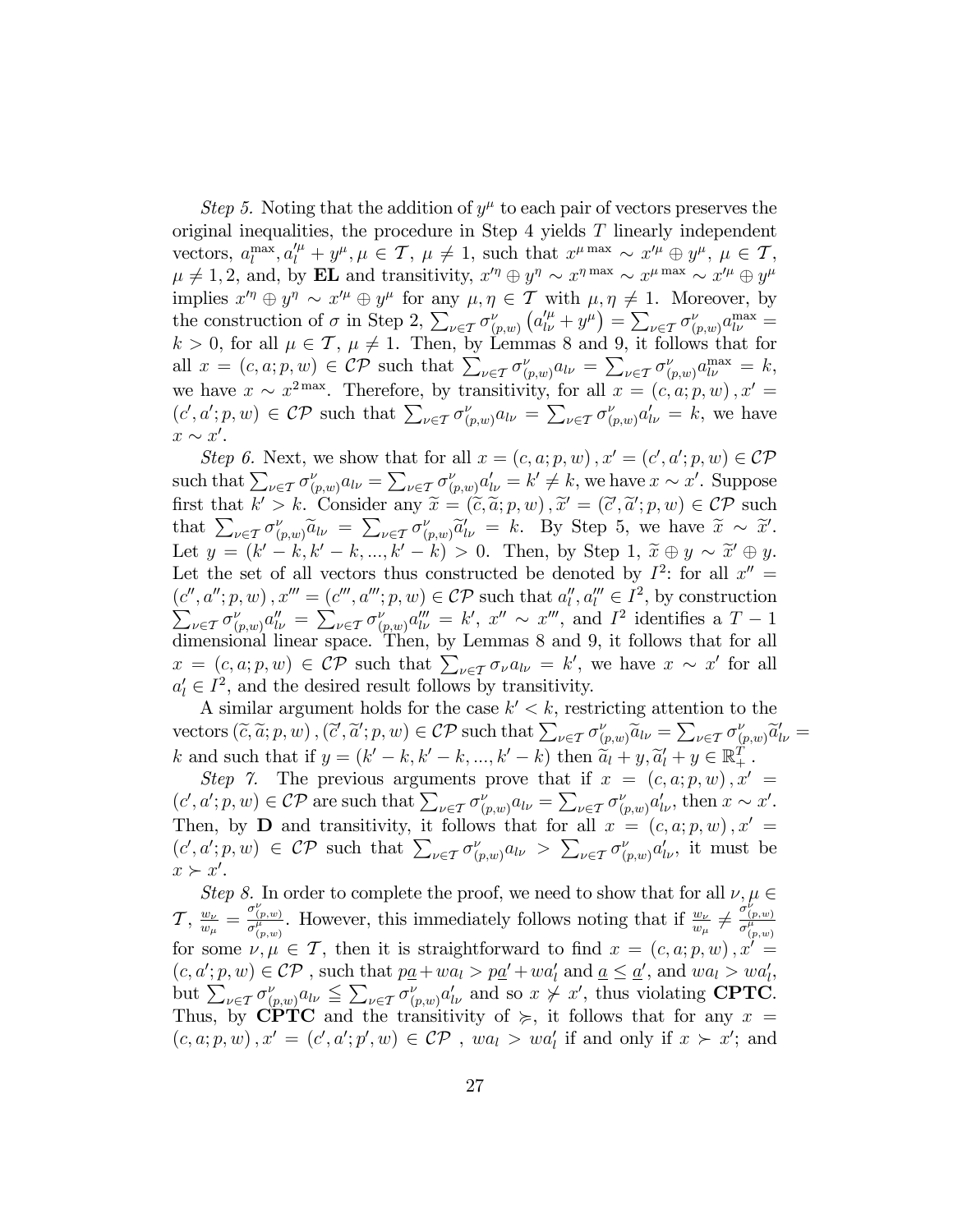$wa_l = wa'_l$  if and only if  $x \sim x'$ . Moreover, for any  $x = (c, a; p, w)$ ,  $x' =$  $(c, a'; p, w') \in \mathcal{CP}$  with  $w, w' > 0$ , such that  $p\underline{a} + w a_l > p\underline{a}' + w' a'_l$ ,  $\underline{a} = \underline{a}'$ , and  $a_l \neq a'_l$ , **CLSTC** implies that  $wa_l > w'a'_l$  and  $x > x'$  hold. Thus, the transitivity and the completeness of  $\succeq$ , **CPTC** and **CLSTC** together imply that for any  $x = (c, a; p, w)$ ,  $x' = (c', a'; p', w') \in \mathcal{CP}$  with  $w, w' > 0$ ,  $wa_l > w'a'_l$  if and only if  $x \succ x'$ ; and  $wa_l = w'a'_l$  if and only if  $x \sim x'$ .

The properties in Theorem 7 are independent.

#### References

- [1] Bureau of Labor Statistics, 1993. Labor Composition and U.S. Productivity Growth, 1948-90, Bureau of Labor Statistics Bulletin 2426, Washington, D.C., U.S. Department of Labor.
- [2] Chinloy, P. T., 1980. Sources of Quality Change in Labor Input, American Economic Review 70(1),  $108-119$ .
- [3] díAspremont, C., 1985. Axioms for Social Welfare Orderings. In: Hurwicz, L., Schmeidler, D., Sonnenschein, H. (Eds.) Social Goals and Social Organization. Cambridge, Cambridge University Press.
- [4] díAspremont, C., Gevers, L., 2002. Social Welfare Functionals and Interpersonal Comparability. In: Arrow, K. J., Sen, A. K., Suzumura, K. (Eds.) Handbook of Social Choice and Welfare, vol. 1. Amsterdam, North Holland, 459–541.
- [5] Denison, E. F., 1962. Sources of Economic Growth in the U.S. and the Alternatives before Us, New York, Committee for Economic Development.
- [6] Desai, M., 1988. The transformation problem, Journal of Economic Surveys  $2(4)$ ,  $295-333$ .
- [7] Diamond, P.A., 1967. Cardinal Welfare, Individualistic Ethics, and Interpersonal Comparisons of Utility: Comment, Journal of Political Economy 75(5), 765–766.
- [8] DumÈnil, G., 1980. De la Valeur aux Prix de Production. Economica, Paris.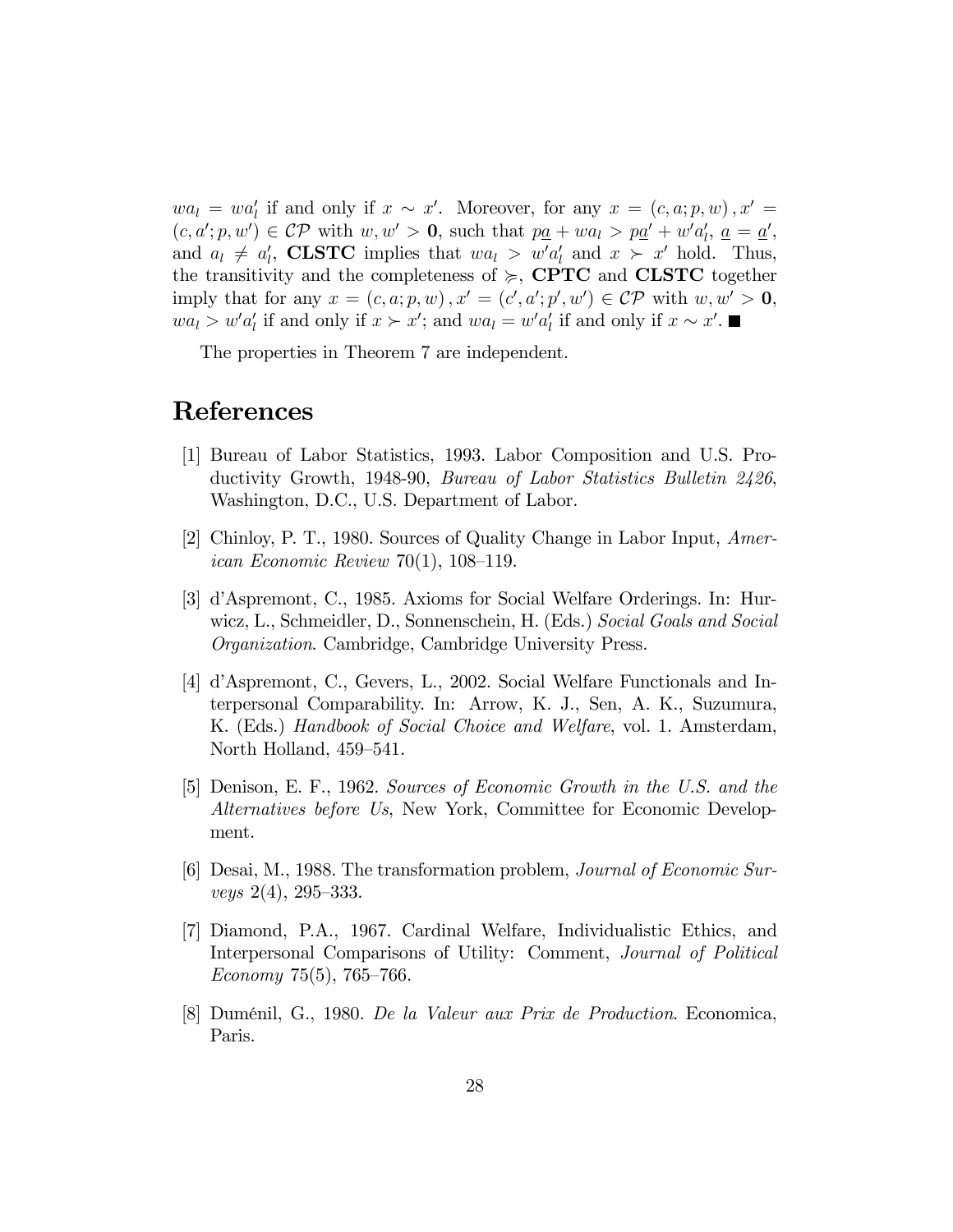- [9] DumÈnil, G., Foley, D.K., LÈvy, D., 2009. A Note on the Formal Treatment of Exploitation in a Model with Heterogeneous Labor, Metroeconomica  $60(3)$ , 560–567.
- [10] Flaschel, P., 1983. Actual Labor Values in a General Model of Production, *Econometrica* 51(2), 435–454.
- [11] Flaschel, P., 2010. Topics in Classical Micro- and Macroeconomics. Springer, New York.
- [12] Flaschel, P., Franke, R., Veneziani, R., 2013. Labor Productivity and the Law of Decreasing Labor Content, Cambridge Journal of Economics  $37(2)$ ,  $379-402$ .
- [13] Fleurbaey, M., 1996. *Théories Économiques de la Justice*. Paris, Economica.
- [14] Fleurbaey, M., 2012. The Facets of Exploitation, mimeo, Princeton University.
- [15] Foley, D.K., 1982. The Value of Money, the Value of labour Power, and the Marxian Transformation Problem, Review of Radical Political Economics 14(2), 37–47.
- [16] Foster, J., 2008. Inequality Measurement. In: Clark, D. (Ed.), The Elgar Companion to Development Studies, Cheltenham, Edward Elgar.
- [17] Fujimori, Y., 1982. Modern Analysis of Value Theory, Springer-Verlag, Berlin Heidelberg New York.
- [18] Gollop, F. M., Jorgenson, D. W., 1980. U.S. Productivity Growth by Industry, 1947-1973. In: Kendrick, J. W. and Beatrice Vaccara, B., (Eds.), New Developments in Productivity Measurement, Chicago, University of Chicago Press,  $17-136$ .
- [19] Gupta, S., Steedman, I., 1971. An Input–Output Study of Labour Productivity in the British Economy, Oxford Bulletin of Economics and *Statistics* 33(1), 21–34.
- [20] Ho, M. S., Jorgenson, D. W., 1993. Trade Policy and U.S. Economic Growth, Journal of Policy Modeling  $15(3)$ ,  $1-28$ .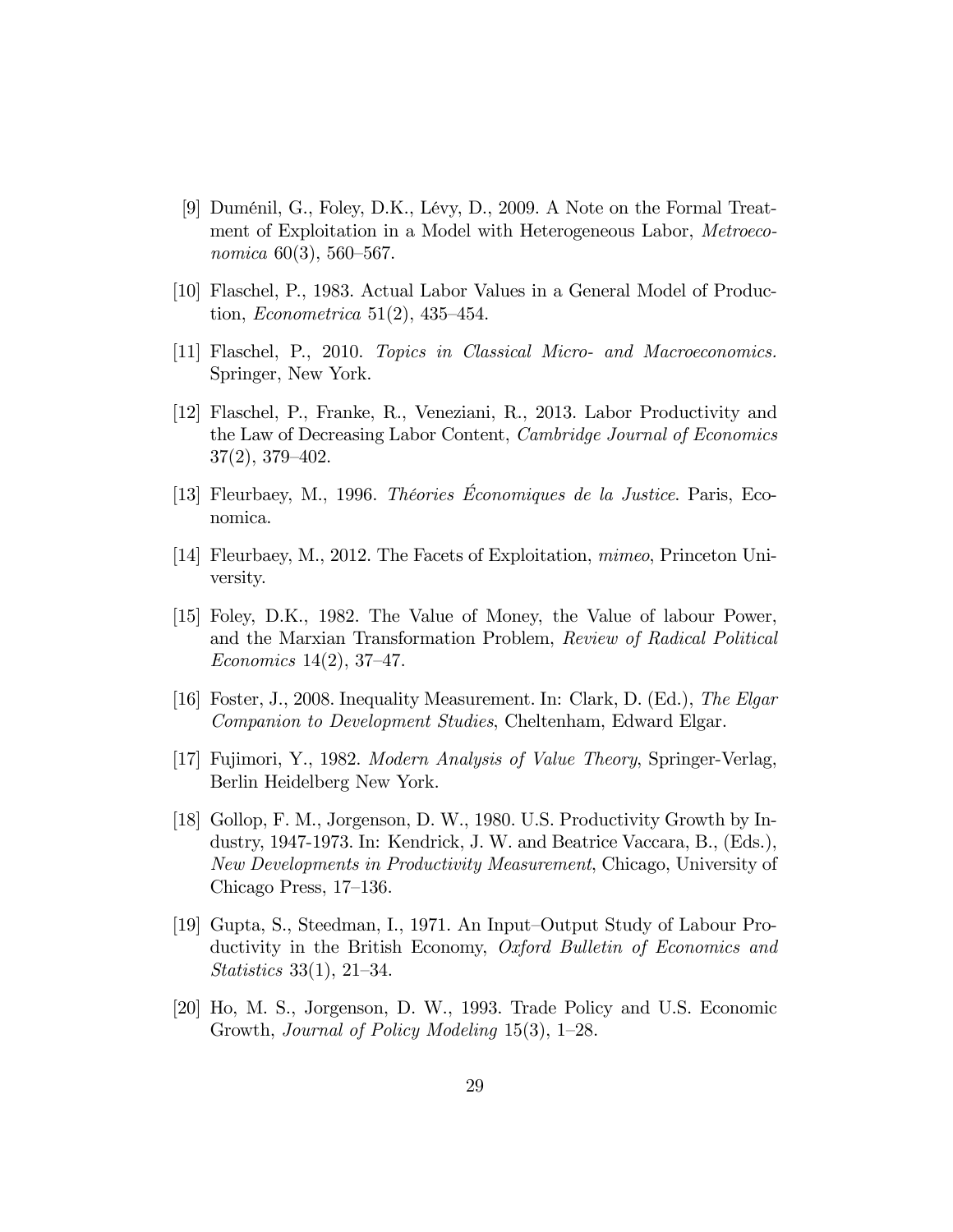- [21] Ho, M. S., Jorgenson, D. W., 1999. The Quality of the U.S. Work Force: 1948-95, Harvard University working paper, Kennedy School of Government.
- [22] Jorgenson, D. W., 1990. Productivity and Economic Growth. In: Berndt, E., and Triplet, J. E., (Eds.), Fifty Years of Economic Measurement, Chicago, University of Chicago Press,  $19-118$ .
- [23] Jorgenson, D. W., Gollop, F. M., Fraumeni, B. M., 1987. Productivity and U.S. Economic Growth, Cambridge, Harvard University Press.
- [24] Jorgenson, D. W., Griliches, Z., 1967. The Explanation of Productivity Change, Review of Economic Studies  $34(3)$ ,  $249-283$ .
- [25] Krause, U., 1981. Heterogeneous Labour and Fundamental Marxian Theorem, Review of Economic Studies  $48(1)$ , 173–178.
- [26] Kurz, H. D., Salvadori, N., 1995. Theory of Production: A long-Period Analysis. Cambridge University Press, Cambridge.
- [27] Lavoie, M., 1997. Pasinettiís vertically hyper-integrated sectors and natural prices, *Cambridge Journal of Economics*  $21(4)$ ,  $453-467$ .
- [28] Mariotti, M., Veneziani, R., 2012. Allocating chances of success in Önite and infinite societies: The Utilitarian criterion, Journal of Mathematical Economics  $48(4)$ ,  $226-236$ .
- [29] Marx, K., 1954. Capital. A Critique of Political Economy, Vol.I. New York, Lawrence & Wishart.
- [30] Mitra, T., Ozbek, M.K., 2010. On Representation and Weighted Utilitarian Representation of Preference Orders on Finite Utility Streams, mimeo, Cornell.
- [31] Mohun, S., 2004. The Labour Theory of Value as Foundation for Empirical Investigations, *Metroeconomica* 55(1), 65–95.
- [32] Morishima, M., 1973. Marxís Economics, Cambridge University Press, Cambridge.
- [33] Okishio, N., 1957. Theory of Reproduction, (in Japanese), Sobun Publisher.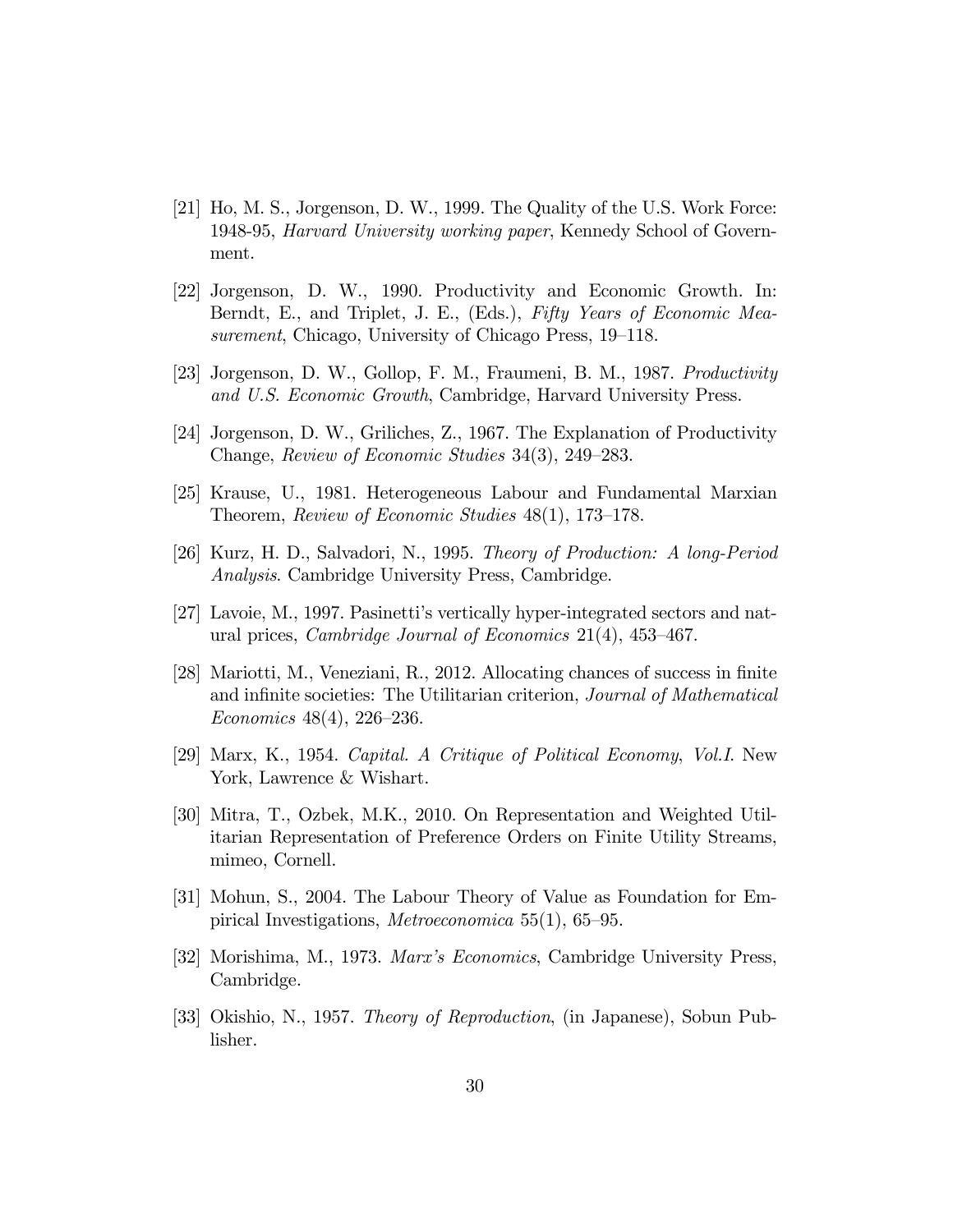- [34] Okihio, N., 1965. Fundamental Theory of Capitalist Economy, (in Japanese), Sobun Publisher.
- [35] Pasinetti, L.L., 1981. Structural Change and Economic Growth. Cambridge, Cambridge University Press.
- [36] Pasinetti, L.L., 1988. Growing sub-systems, vertically hyper-integrated sectors and the labour theory of value, *Cambridge Journal of Economics*  $12(1), 125-134$
- [37] Pasinetti, L.L., 1993. Structural Economic Dynamics: A Theory of the Economic Consequences of Human Learning. Cambridge, Cambridge University Press.
- [38] Ricardo, D., 2004. The Principles of Political Economy and Taxation, Dover Publication.
- [39] Roemer, J.E., 1977. Technical change and the 'tendency of the rate of profit to fall', Journal of Economic Theory 16(2),  $403-424$ .
- [40] Roemer, J.E., 1979. Continuing Controversy on the Falling Rate of Profit: Fixed Capital and Other Issues, *Cambridge Journal of Eco*nomics 3(4), 379–398.
- [41] Roemer, J.E., 1982. A General Theory of Exploitation and Class. Cambridge, Harvard University Press.
- [42] Roemer, J.E., 2010. Kantian equilibrium, Scandinavian Journal of Economics  $112(1)$ ,  $1-24$ .
- [43] Roemer, J.E., 2012. Thoughts on the problem of economic design of a socialist economy, mimeo, Yale University.
- [44] Smith, A., 2000. The Wealth of Nations. New York, Modern Library.
- [45] Trigg, A.B., Hartwig, J., 2010. Marxís reproduction schemes and the Keynesian multiplier: a reply to Sardoni, Cambridge Journal of Economics 34(3), 591–595.
- [46] Veneziani, R., 2007. Exploitation and Time, Journal of Economic Theory  $132(1)$ ,  $189-207$ .